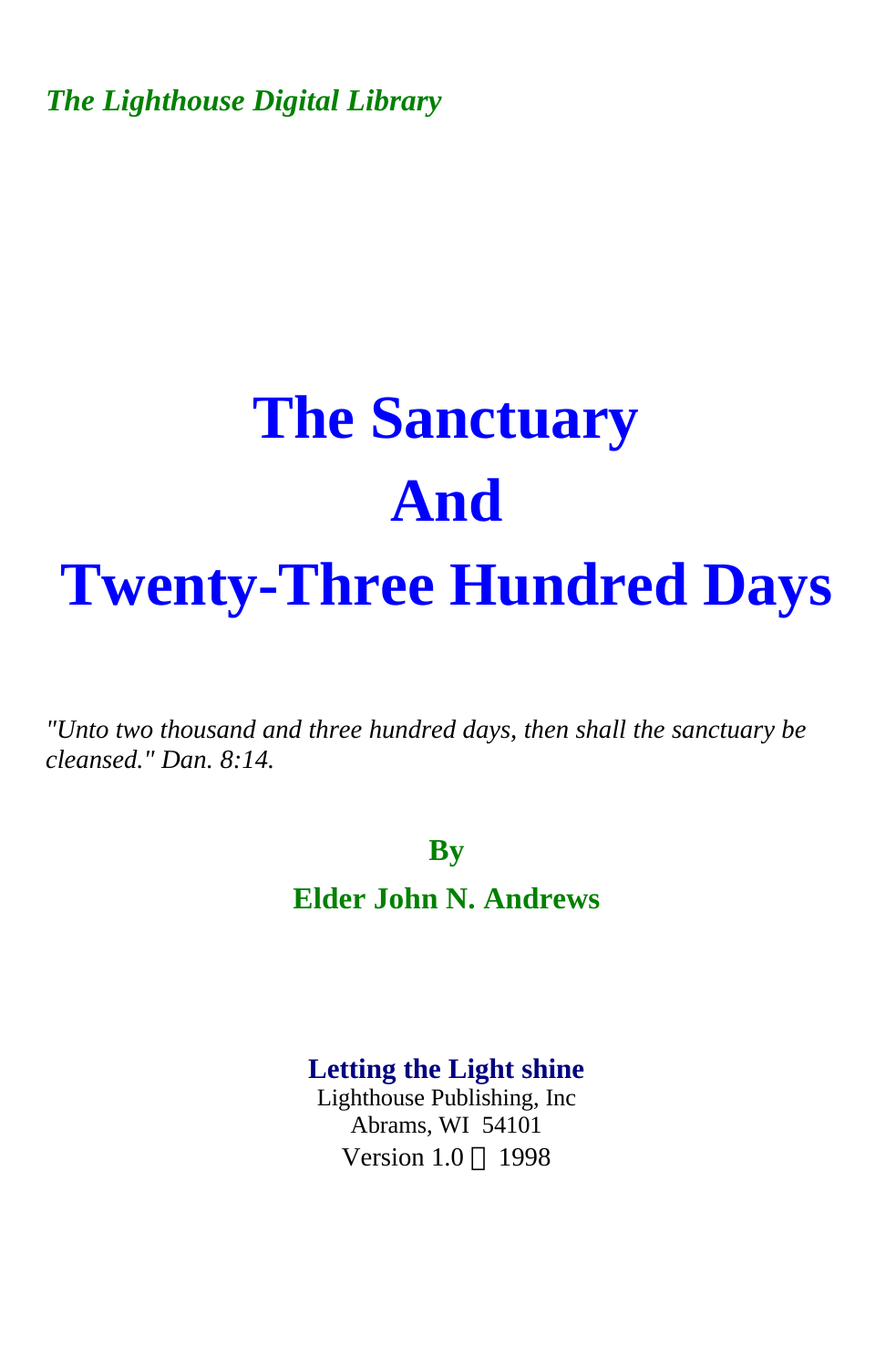# **INTRODUCTION**

No apology can be needed for the presentation of this subject. Those who have any interest in the past Advent movement, cannot be otherwise than deeply interested in the question of our disappointment. To examine this question with candor and fairness, and to set forth the reasons why our expectations were not realized, is the object of this work.

Several points presented in these pages may, however, need to be briefly noticed. On pages 30 and 31, we quoted from the Advent Herald a denial of the connection between the 70 weeks and 2300 days by S. Bliss. But justice to Elder Himes demands that we here state that in a recent number of the Herald he has acknowledged their connection. Referring to the first lecture which he heard Mr. Miller deliver, he remarks:

"He poured forth a flood of light from other scriptures upon every part of his subject, and fully shut me up to the faith, both as to the manner and time of our Saviour's second advent. And although the time has passed without the event being realized, I have never been able to solve the mystery. The connection of the seventy weeks with the 2300 days' vision still looks clear, but it cannot be harmonized with the light we now have on chronology; but having done our duty, we wait patiently for the clear light of Heaven upon the subject, in expectation of the full and speedy realization of all we ever hoped for in the fulfillment of prophecy, both as to the nature of the events, and the time of their realization, at the end of the days. And we are exhorted, in view of this, not to `cast away our confidence, which hath great recompense of reward, for we have need of patience, that after we have done the will of God, we might receive the promise.' So we watch, and wait, and hope." - Advent Herald, Feb. 26, 1853.

That this subject should be shrouded in mystery to those who believe that the earth is the sanctuary, is not strange; for if the connection between the 70 weeks and the 2300 days be admitted, it is certain that the period has ended. And if the earth is the sanctuary, the prophecy has failed; for no part of the earth has as yet undergone a change. Hence, there is no way to explain the passing of the time, unless we deny the connection of the 70 weeks and the 2300 days, or conclude that the earth may not be the sanctuary. The first of these positions is adopted by S. Bliss. Elder H., however, still admits the connection of the two periods, but contents himself with calling our disappointment a mystery.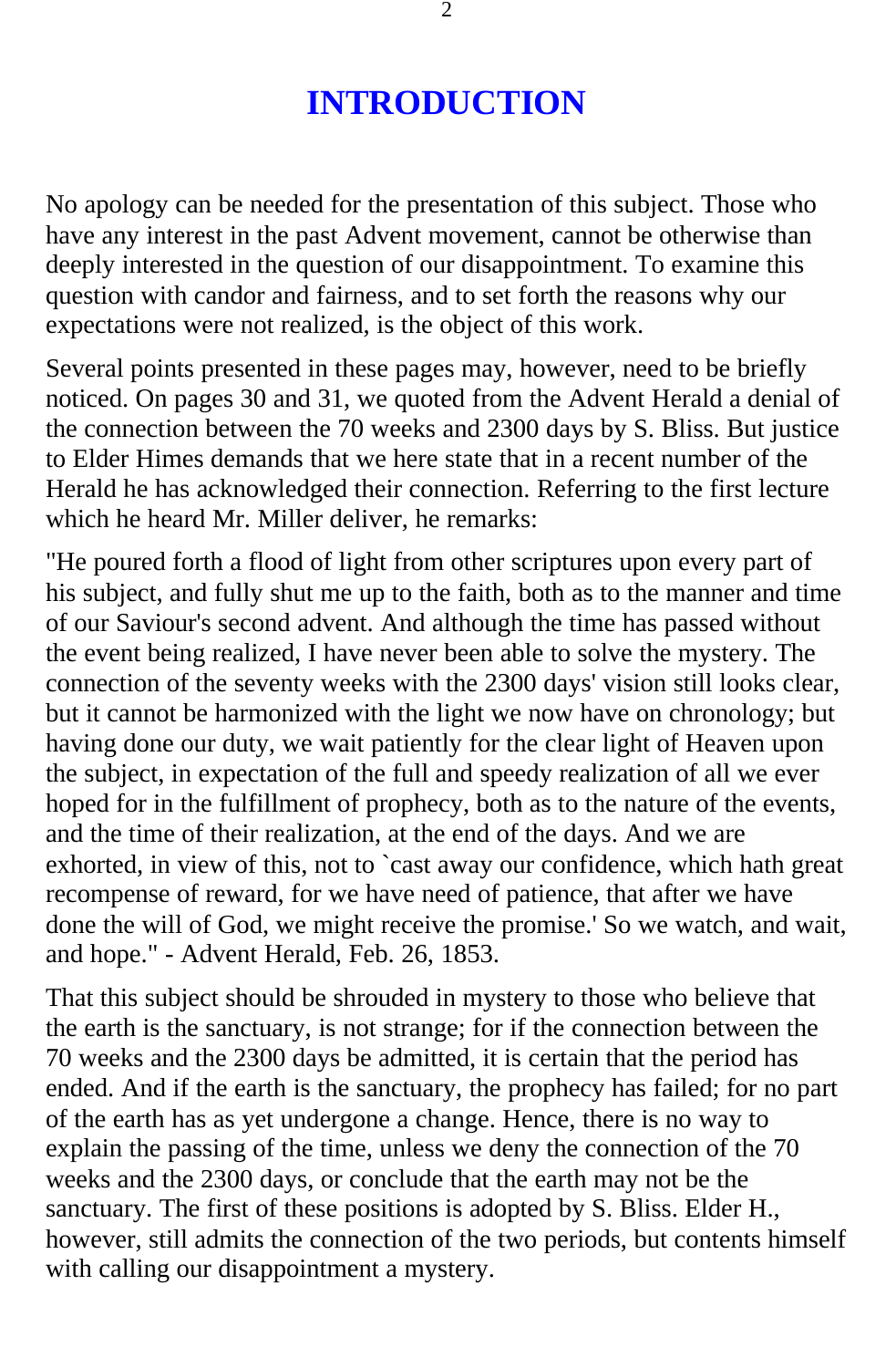But does the Bible call the earth the sanctuary? Does it warrant the conclusion that at the end of the period the earth would be burned? Does it not, on the contrary, by a mass of testimony, teach that something else is the sanctuary of the Lord? And does it not also teach a different method of cleansing the sanctuary than by fire? The answer to these questions will be found in the following pages:

On pages 62-66 the prophecy of Ezekiel (chaps. 40-48) respecting the restoration of the typical sanctuary is noticed. The position is there taken that those blessings were offered to Israel on certain conditions, and that they belonged to the period of the typical dispensation. And further, that, as these conditions were never complied with, the promised blessings were never bestowed upon that people. The reasons for this view are there presented. The following from Bliss' Commentary on the Apocalypse, pages 7 and 8, may be of value to the reader:

"**CONDITIONAL PROPHECY** is when the fulfillment is dependent on the compliance of those to whom the promise is made, with the conditions on which it is given. Examples: `If ye walk in my statutes, and keep my commandments, and do them; then I will give you rain in due season, and the land shall yield her increase, and the trees of the field shall yield her fruit.' Lev. 26:3, 4 `But if ye will not hearken unto me, and will not do all these commandments; and if ye shall despise my statutes, or if your soul abhor my judgments, so that ye will not do all my commandments, but that ye break my covenant; I also will do this unto you: I will even appoint over you terror, consumption, and the burning ague, that shall consume the eyes, and cause sorrow of heart; and ye shall sow your seed in vain; for your enemies shall eat it.' Verses 14-16. `And it shall come to pass, if thou shalt hearken diligently unto the voice of the Lord thy God, to observe and to do all his commandments which I command thee this day, that the Lord thy God will set thee on high above all nations of the earth; and all these blessings shall come on thee, and overtake thee, if thou shalt hearken unto the voice of the Lord thy God.'

Deut. 28:1, 2 `But it shall come to pass, if thou wilt not hearken unto the voice of the Lord thy God, to observe to do all his commandments and his statutes which I command thee this day; that all these curses shall come upon thee, and overtake thee,' &c. Verse 15.

"Predictions of mere national prosperity, or adversity, are usually conditional. When the condition is not expressed, it is implied.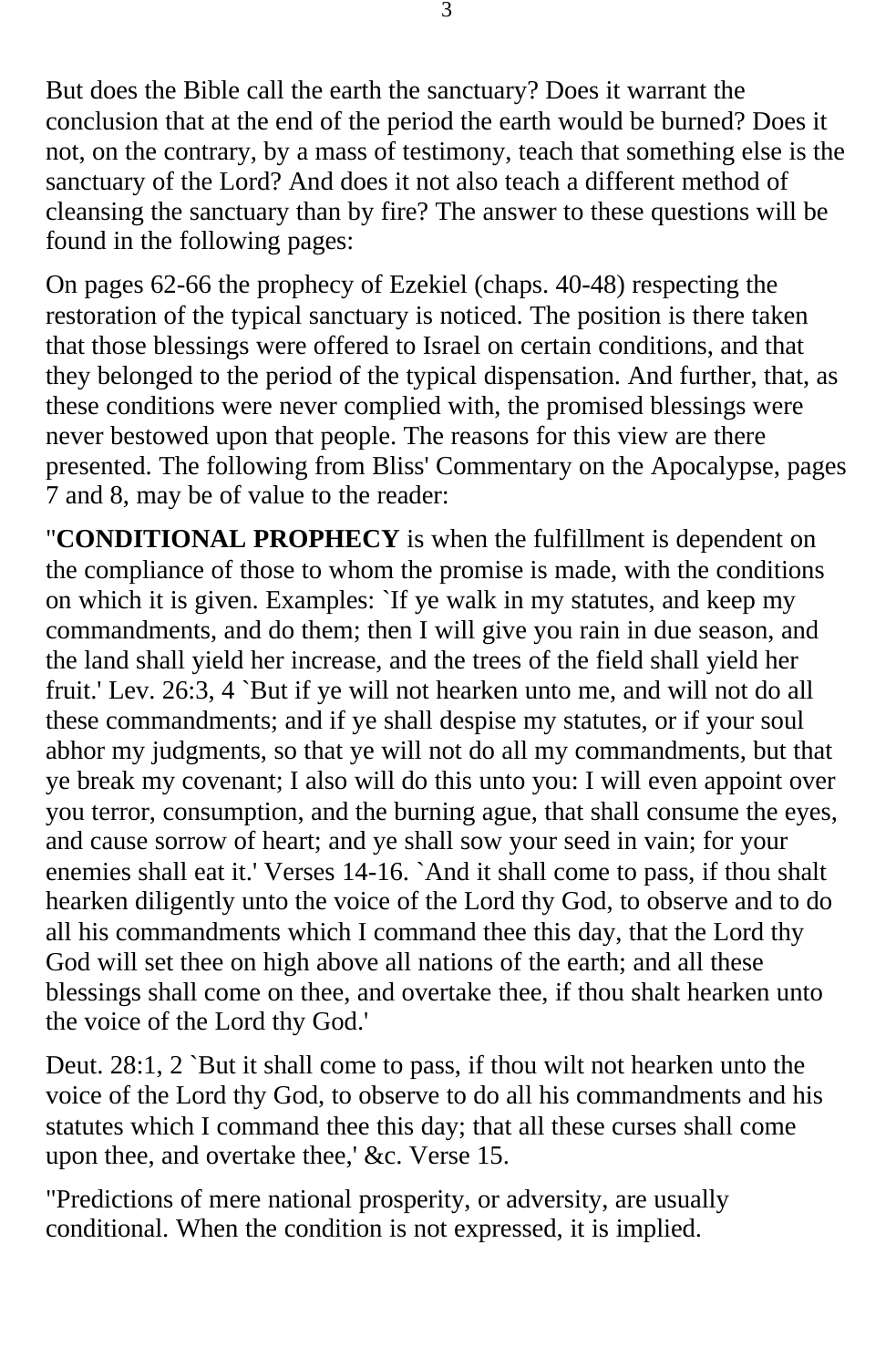`Example. - The Lord said unto Jonah, `Arise, go unto Nineveh, that great city, and preach unto it the preaching that I bid thee. \* \* And Jonah began to enter into the city a day's journey, and he cried, and said, Yet forty days, and Nineveh shall be overthrown. So the people of Nineveh believed God, and proclaimed a fast, and put on sackcloth, from the greatest of them even to the least of them. \* \* And God saw their works, that they turned from their evil way; and God repented of the evil, that he had said that he would do unto them; and he did it not.'

"For all cases of this kind, the Lord has given the following general RULE: `At what instant I shall speak concerning a nation, and concerning a kingdom, to pluck up, and to pull down, and to destroy it; if that nation, against whom I have pronounced, turn from their evil, I will repent of the evil that I thought to do unto them. And at what instant I shall speak concerning a nation, and concerning a kingdom, to build and to plant it; if it do evil in my sight, that it obey not my voice, then I will repent of the good, wherewith I said I would benefit them.' Jer. 18:7-10." J.N.A.

# **THE SANCTUARY**

IN presenting this most important subject for the consideration of the people of God, we invite the candid and prayerful attention of all who have ears to hear. It is well understood by thousands that the great disappointment of the Advent believers arose from the fact that they believed the cleansing of the sanctuary to be the burning of the earth, or some event to transpire at the second advent of the Lord Jesus; and as they could clearly establish the fact that the 2300 days would terminate in the autumn of 1844, they looked with the full assurance of faith and hope for the glorious appearing of the Son of God at that time. Painful and grievous was the disappointment; and while the heart of the trusting was bowed with sorrow, numbers were not wanting who openly denied the hand of God in the Advent movement, and made utter shipwreck of their faith.

As the subject of the sanctuary of the Bible involves the most important facts connected with our disappointment, it is worthy of the serious attention of all who wait the consolation of Israel. Let us then examine again with care the vision of the man greatly beloved, recorded in Daniel 8. We call attention to the symbols presented in this chapter. The first thing presented to the eye of the prophet, was--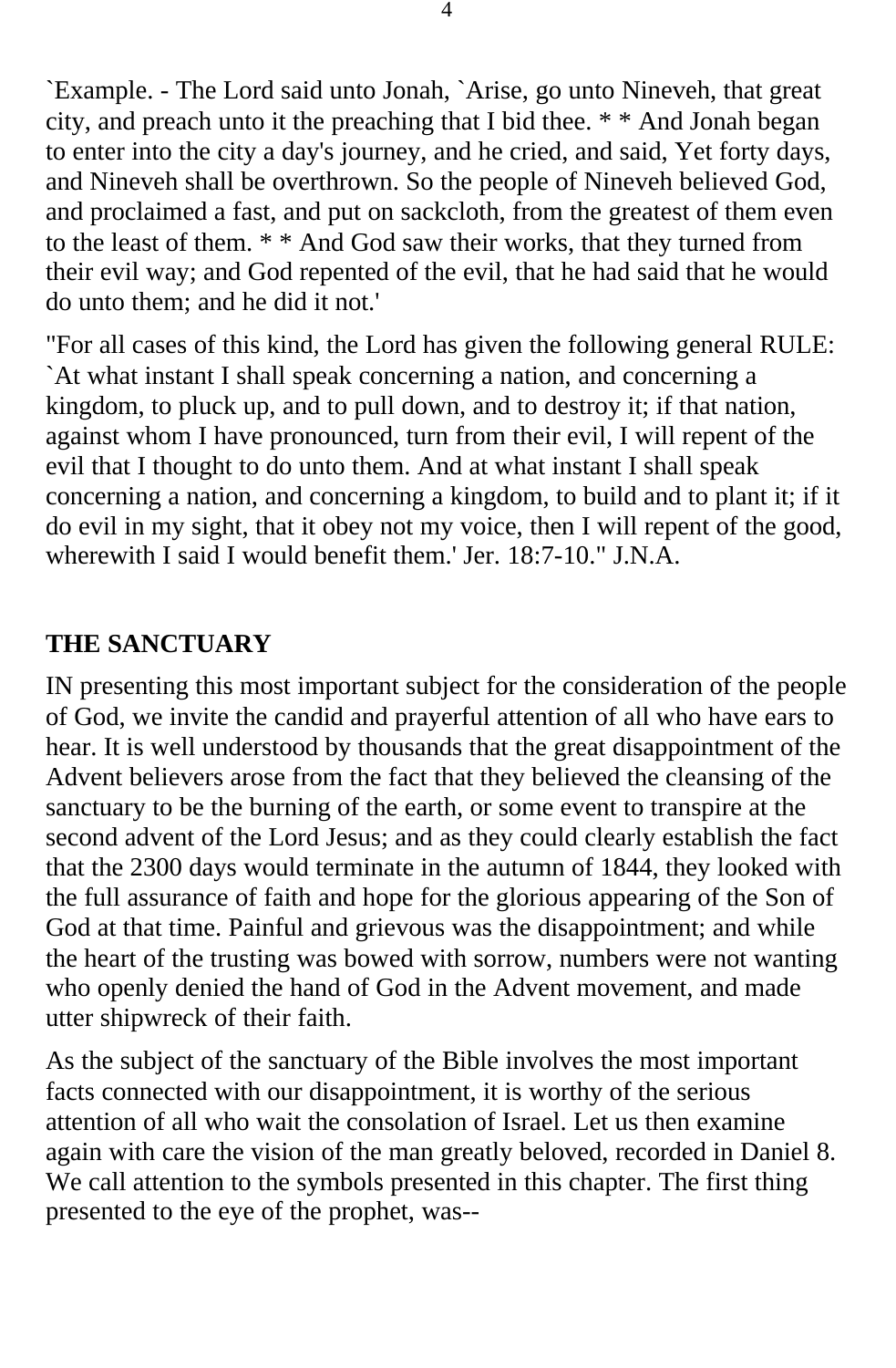**THE VIEW OF THE RAM**. - "Then I lifted up mine eyes, and saw, and behold, there stood before the river a ram which had two horns; and the two horns were high; but one was higher than the other, and the higher came up last. I saw the ram pushing westward, and northward, and southward; so that no beasts might stand before him, neither was there any that could deliver out of his hand; but he did according to his will, and became great." Verses 3, 4.

**THE VIEW OF THE GOAT**. - "And as I was considering, behold an he goat came from the west on the face of the whole earth, and touched not the ground; and the goat had a notable horn between his eyes. And he came to the ram that had two horns, which I had seen standing before the river, and ran unto him in the fury of his power. And I saw him come close unto the ram, and he was moved with choler against him, and smote the ram, and brake his two horns; and there was no power in the ram to stand before him, but he cast him down to the ground, and stamped upon him; and there was none that could deliver the ram out of his hand. Therefore, the he goat waxed very great; and when he was strong, the great horn was broken; and for it, came up four notable ones toward the four winds of heaven." Verses 5-8.

**THE VIEW OF THE LITTLE HORN**. - "And out of one of them came forth a little horn, which waxed exceeding great, toward the south, and toward the east, and toward the pleasant land. And it waxed great, even to the host of heaven; and it cast down some of the host and of the stars to the ground, and stamped upon them. Yea, he magnified himself even to the Prince of the host, and by him the daily sacrifice was taken away, and the place of his sanctuary was cast down. And an host was given him against the daily sacrifice by reason of transgression, and it cast down the truth to the ground; and it practiced, and prospered." Verses 9-12.

**THE VIEW OF THE SANCTUARY AND 2300 DAYS**. - "Then I heard one saint speaking, and another saint said unto that certain saint which spake, How long shall be the vision, concerning the daily sacrifice, and transgression of desolation, to give both the sanctuary and the host to be trodden under foot? And he said unto me, Unto 2300 days; then shall the sanctuary be cleansed." Verses 13, 14.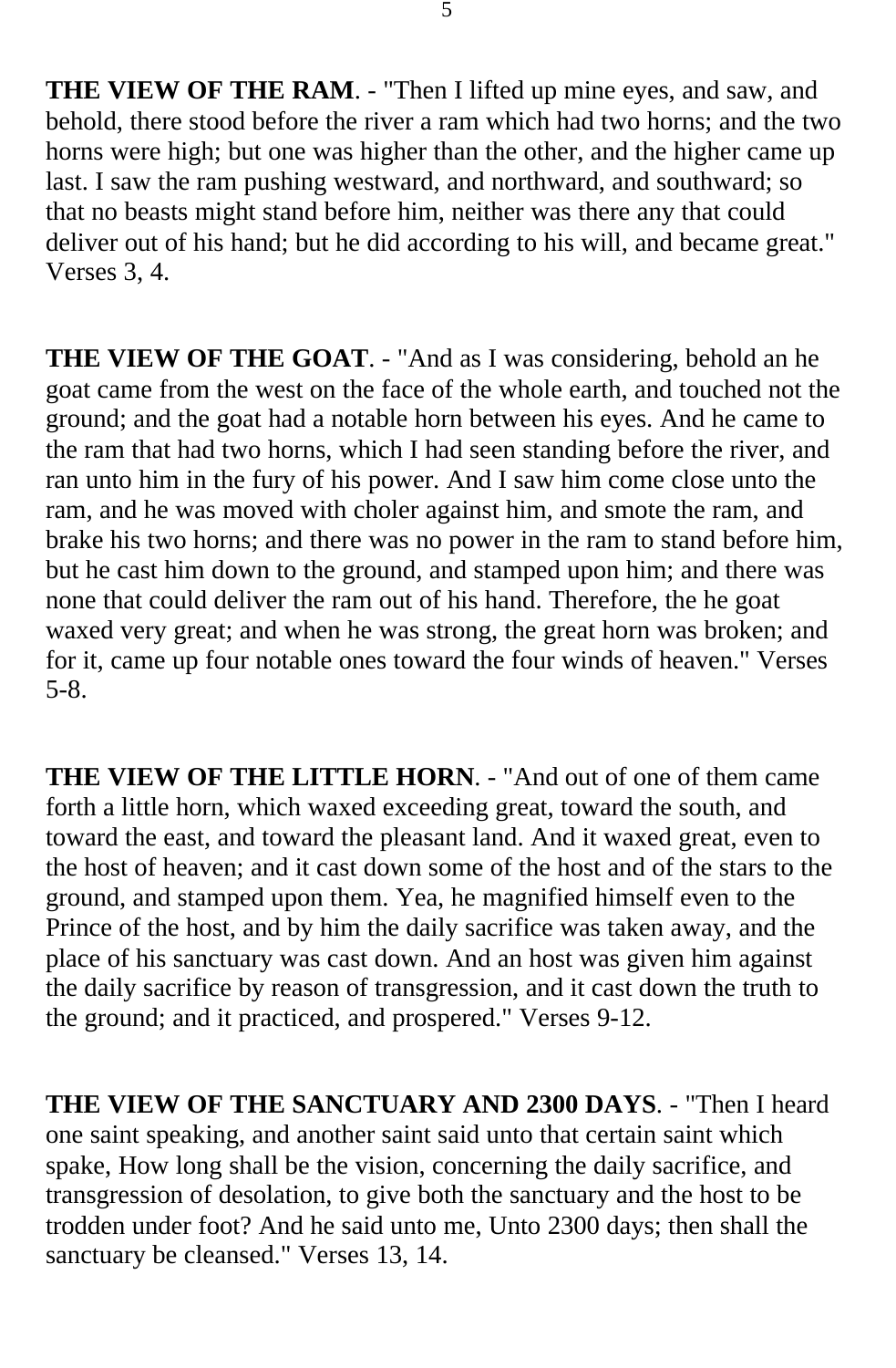#### **GABRIEL COMMANDED TO EXPLAIN THIS VISION**.

"And it came to pass, when I, even I Daniel, had seen the vision, and sought for the meaning, then behold there stood before me as the appearance of a man. And I heard a man's voice between the banks of Ulai, which called, and said, Gabriel, make this man to understand the vision. So he came near where I stood; and when he came, I was afraid, and fell upon my face; but he said unto me, Understand, O son of man; for at the time of the end shall be the vision. Now as he was speaking with me, I was in a deep sleep on my face toward the ground; but he touched me and set me upright. And he said, Behold, I will make thee know what shall be in the last end of the indignation; for at the time appointed the end shall be," Verses 15-19.

**SYMBOL OF THE RAM EXPLAINED.** - "The ram which thou sawest having two horns are the kings of Media and Persia." Verse 20. Then the meaning of the first symbol cannot be misunderstood. By it, the Medo-Persian Empire was presented to the eye of the prophet; its two horns denoting the union of these two powers in one government. This vision, therefore, does not begin with the empire of Babylon, as do the visions of the second and seventh chapters, but it commences with the empire of the Medes and Persians at the right of its power, prevailing westward, northward, and southward, so that no power could stand before it. The explanation of the next symbol will show what power overthrew the Persian Empire and succeeded to its place.

**SYMBOLS OF THE GOAT EXPLAINED**. - "And the rough goat is the king of Grecia; and the great horn that is between his eyes is the first king. Now that being broken, whereas four stood up for it, four kingdoms shall stand up out of the nation, but not in his power." Verses 21, 22. The explanation of this symbol is also definite and certain. The power that should overthrow the Medes and Persians, and in their stead, bear rule over the earth, is the empire of the Greeks. Greece succeeded Persia in the dominion of the world B.C. 331. The great horn is here explained to be the first king of Grecia; it was Alexander the Great. The four horns that arose when this horn was broken, denote the four kingdoms into which the empire of Alexander was divided after his death. The same was presented by the four heads and four wings of the leopard. Dan. 7:6. It is predicted without the use of symbols in Dan. 11:3, 4. These four kingdoms were Macedon, Thrace, Syria, and Egypt. They originated B.C. 312.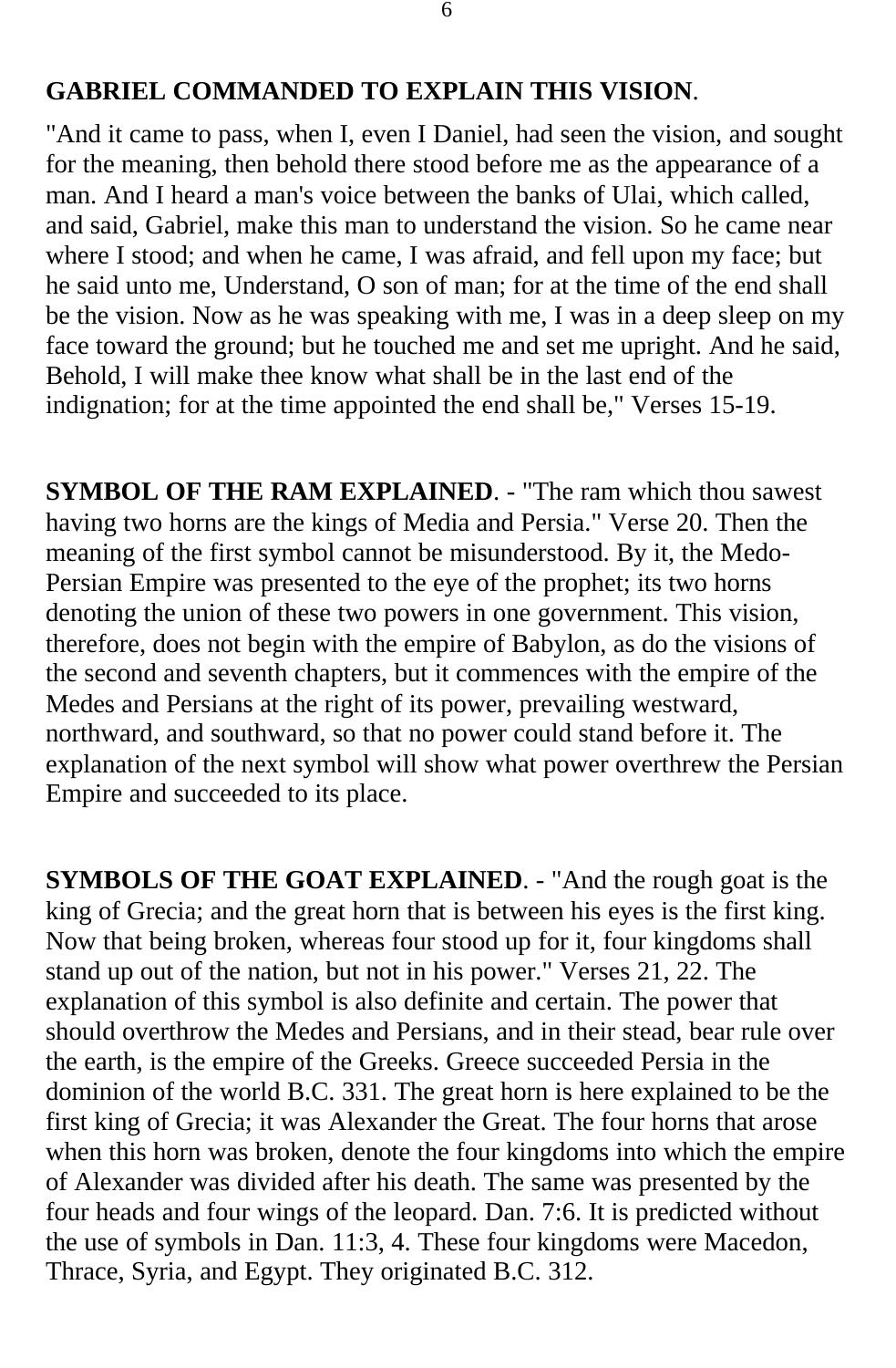**SYMBOL OF THE LITTLE HORN EXPLAINED**. - "And in the latter time of their kingdom, when the transgressors are come to the full, a king of fierce countenance, and understanding dark sentences, shall stand up. And his power shall be mighty, but not by his own power; and he shall destroy wonderfully, and shall prosper, and practice, and shall destroy the mighty and the holy people. And through his policy also he shall cause craft to prosper in his hand; and he shall magnify himself in his heart, and by peace shall destroy many; he shall also stand up against the Prince of princes; but he shall be broken without hand." Verses 23-25.

To avoid the application of this prophecy to the Roman power, pagan and papal, the papists have shifted it from Rome to Antiochus Epiphanes, a Syrian king who could not resist the mandates of Rome. See notes of the Douay (Romish) Bible on Dan. 7;8; 11. This application is made by the papists, to save their church from any share in the fulfillment of the prophecy; and in this they have been followed by the mass of opposers to the Advent faith. The following facts show that

# **THE LITTLE HORN WAS NOT ANTIOCHUS.**

1. The four kingdoms into which the dominion of Alexander was divided, are symbolized by the four horns of the goat. Now this Antiochus was but one of the twenty-five kings that constituted the Syrian horn. How, then, could he, at the same time, be another remarkable horn?

2. The ram, according to this vision, became great; the goat waxed very great; but the little horn became exceeding great. How absurd and ludicrous is the following application of this comparison:

> \*Great. Very Great. Exceeding Great.\*\* Persia. GRECIA. ANTIOCHUS.

How easy and natural is the following:

\*Great. Very Great. Exceeding Great.\*\* Persia. GRECIA. ROME.

3. The Medo-Persian Empire is simply called great. Verse 4. The Bible informs us that it extended "from India even unto Ethiopia, over an hundred seven and twenty provinces." Esth. 1:1. This was succeeded by the Grecian power, which is called VERY GREAT. Verse 8. Then comes the power in question which is called EXCEEDING GREAT. Verse 9. Was Antiochus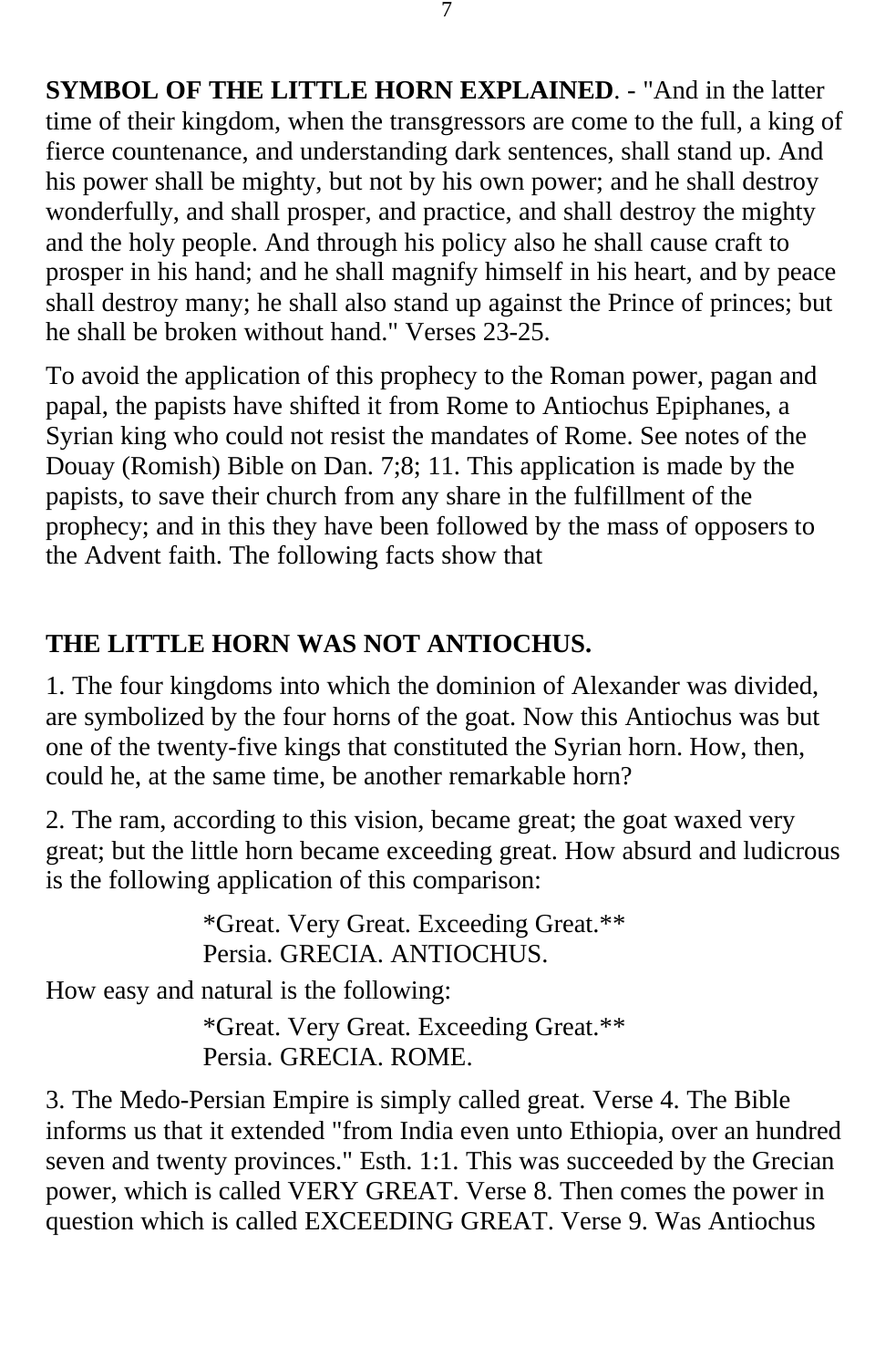exceeding great when compared with Alexander, the conqueror of the world? Let an item from the Encyclopedia of Religious Knowledge answer:

"Finding his resources exhausted, he resolved to go into Persia, to levy tributes and collect large sums which he had agreed to pay to the Romans".

Surely we need not question which was exceeding great, the Roman power which exacted the tribute, or Antiochus who was compelled to pay it.

4. The power in question was "little" at first, but it waxed, or grew, "exceeding great toward the south, and toward the east, and toward the pleasant land". What can this describe but the conquering marches of a mighty power? Rome was almost directly north-west from Jerusalem, and its conquests in Asia and Africa were, of course, toward the east and south; but where were Antiochus' conquests? He came into possession of a kingdom already established, and Sir Isaac Newton says, "He did not enlarge it."

5. Out of many reasons that might be added to the above, we named but one. This power was to stand up against the Prince of princes. Verse 25. The Prince of princes is Jesus Christ. Rev. 1:5; 17:14; 19:16. But Antiochus died 164 years before our Lord was born. It is settled, therefore, that another power is the subject of this prophecy. The following facts demonstrate that

# **ROME IS THE POWER IN QUESTION.**

1. This power was to come forth from one of the four kingdoms of Alexander's empire. Let us remember that nations are not brought into prophecy, till somehow connected with the people of God. Rome had been in existence many years before it was noticed in prophecy; and Rome had made Macedon, one of the four horns of the Grecian goat, a part of itself B.C. 168, about ten years before its first connection with the people of God. See 1 Mac. 8. So that Rome could as truly be said to be "out of one of them," as the ten horns of the fourth beast in the seventh chapter, could be said to come out of that beast, when they were ten kingdoms set up by the conquerors of Rome.

2. It was to wax exceeding great toward the south, and toward the east, and toward the pleasant land. (Palestine. Ps. 106:24; Zech. 7:14.) This was true of Rome in particular. Witness its conquests in Africa and Asia, and its overthrow of the place and nation of the Jews. John 11:48.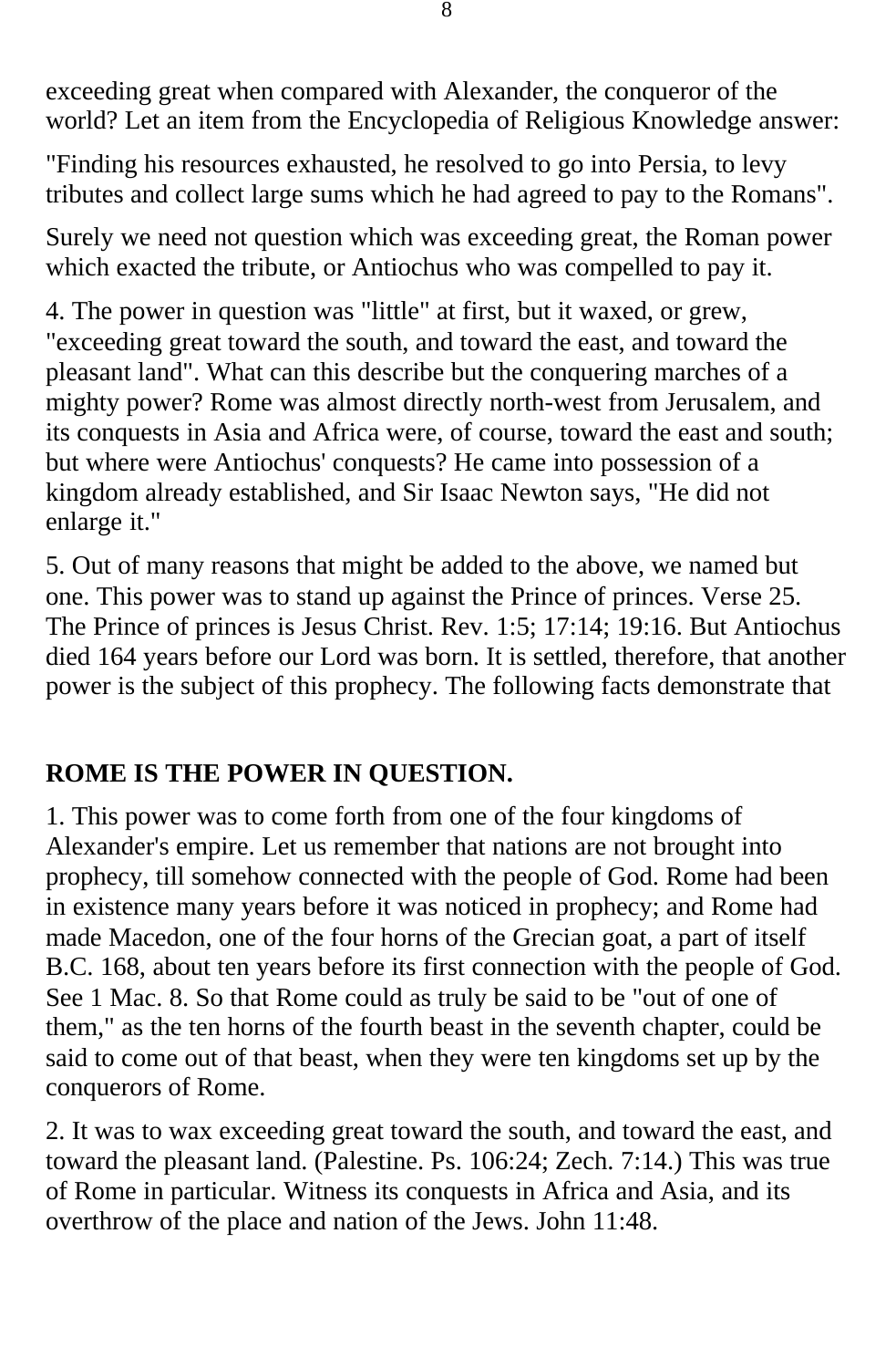3. It was to cast down of the host and of the stars. This is predicted respecting the dragon. Rev. 12:3, 4. All admit that the dragon was Rome. Who can fail to see their identity?

4. Rome was emphatically a king of fierce countenance, and one that did understand dark sentences. Moses used similar language when, as all agree, he predicted the Roman power. Deut. 28:49, 50.

5. Rome did destroy wonderfully. Witness its overthrow of all opposing powers.

6. Rome has destroyed more of "the mighty and the holy people," than all other persecuting powers combined. From fifty to one hundred millions of the church have been slain by it.

7. Rome did stand up against the Prince of princes. The Roman power nailed Jesus Christ to the cross. Acts 4:26, 27; Matt. 27:2; Rev. 12:4.

8. This power is to "be broken without hand." How clear the reference to the stone "cut out without hand" that smote the image. Dan. 2:34. Its destruction then does not take place until the final overthrow of earthly power. These facts are conclusive proof that Rome is the subject of this prophecy. For an extended notice, see Advent Library, No. 33.

The field of vision, then, is the empires of Persia, Greece, and Rome.

That part of the vision that now engages our attention is the time - the reckoning of the 2300 days.

# **THE 2300 DAYS NOT EXPLAINED IN DAN. VIII.**

Gabriel did explain to Daniel what was meant by the symbols of the beasts and of the horns, but did not in this vision explain to him the 2300 days and the sanctuary. Hence, Daniel tells us at the end of the chapter that he "was astonished at the vision, but none understood it." But there are several facts that will give us some light on this matter.

1. It is a fact that 2300 literal days (not quite seven years) would not cover the duration of a single power in this prophecy, much less extend over them all. Therefore, the days must be symbols, even as the beasts and horns are shown to be symbols.

2. It is a fact that a symbolic or prophetic day is one year. Eze. 4:5, 6; Num. 14:34. Hence, the period is 2300 years.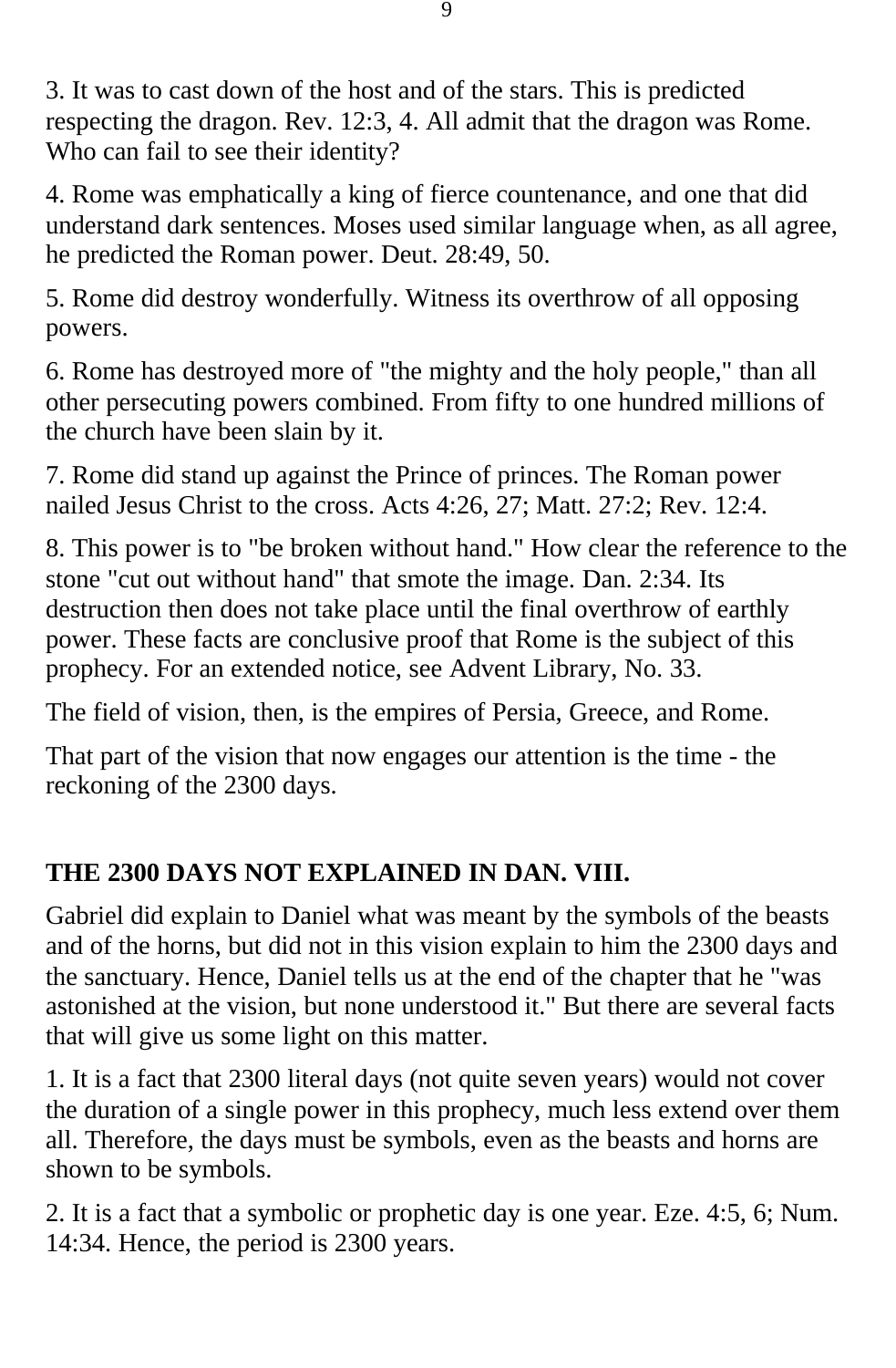3. The period must begin with "the vision;" consequently it commences in the height of the Medo-Persian power.

But the angel has not yet explained the "manner of time," or given its date to the prophet. If Gabriel never did explain this subject to Daniel, he is a fallen angel; for he was commanded in plain terms thus to do. Dan. 8:16. But he is not a fallen angel as appears from the fact that some hundred years after this, he was sent to Zacharias and to Mary. Luke 1. Gabriel did explain to Daniel at that time more than he could bear (verse 27), and at a later period, as we shall now show, he did make Daniel understand the vision.

## **GABRIEL EXPLAINS IN DAN.IX WHAT HE OMITTED IN CHAP**. **VIII.**

As we have seen, the charge had been given to Gabriel to make Daniel understand the vision. Verse 16. But in the last verse of the chapter we learn that "none understood" the vision. This must refer particularly to the 2300 days, and to the sanctuary, as the other parts of the vision had been clearly explained.

But in the first verse of chapter 10, he informs us that a thing was revealed to him; "and the thing was true, but the time appointed was long; and he understood the thing, and had understanding of the vision." Hence, it is evident that between chapters 8 and 10, he must have obtained the desired understanding of the time. In other words, the explanation must be found in chapter 9.

Dan. 9 commences with the earnest, importunate prayer of the prophet, from the reading of which it is evident that he had so far misunderstood the vision of chapter 8, that he concluded that the 2300 days of treading under foot the sanctuary would terminate with the 70 years' desolation of the city and sanctuary predicted by Jeremiah. Compare verses 1 and 2 with verses 16 and 17. The man Gabriel is now sent to undeceive him, and to complete the explanation of the vision. "While I was speaking in prayer," says Daniel, "even the man Gabriel, whom I had seen in the vision at the beginning [here he cites us back to chapter 8:15, 16], being caused to fly swiftly, touched me about the time of the evening oblation. And he informed me, and talked with me, and said, O Daniel, I am now come forth to give thee skill and understanding. At the beginning of thy supplications the commandment came forth, and I am come to show thee; for thou art greatly beloved; therefore understand the matter, and consider the vision." Verses 21-23.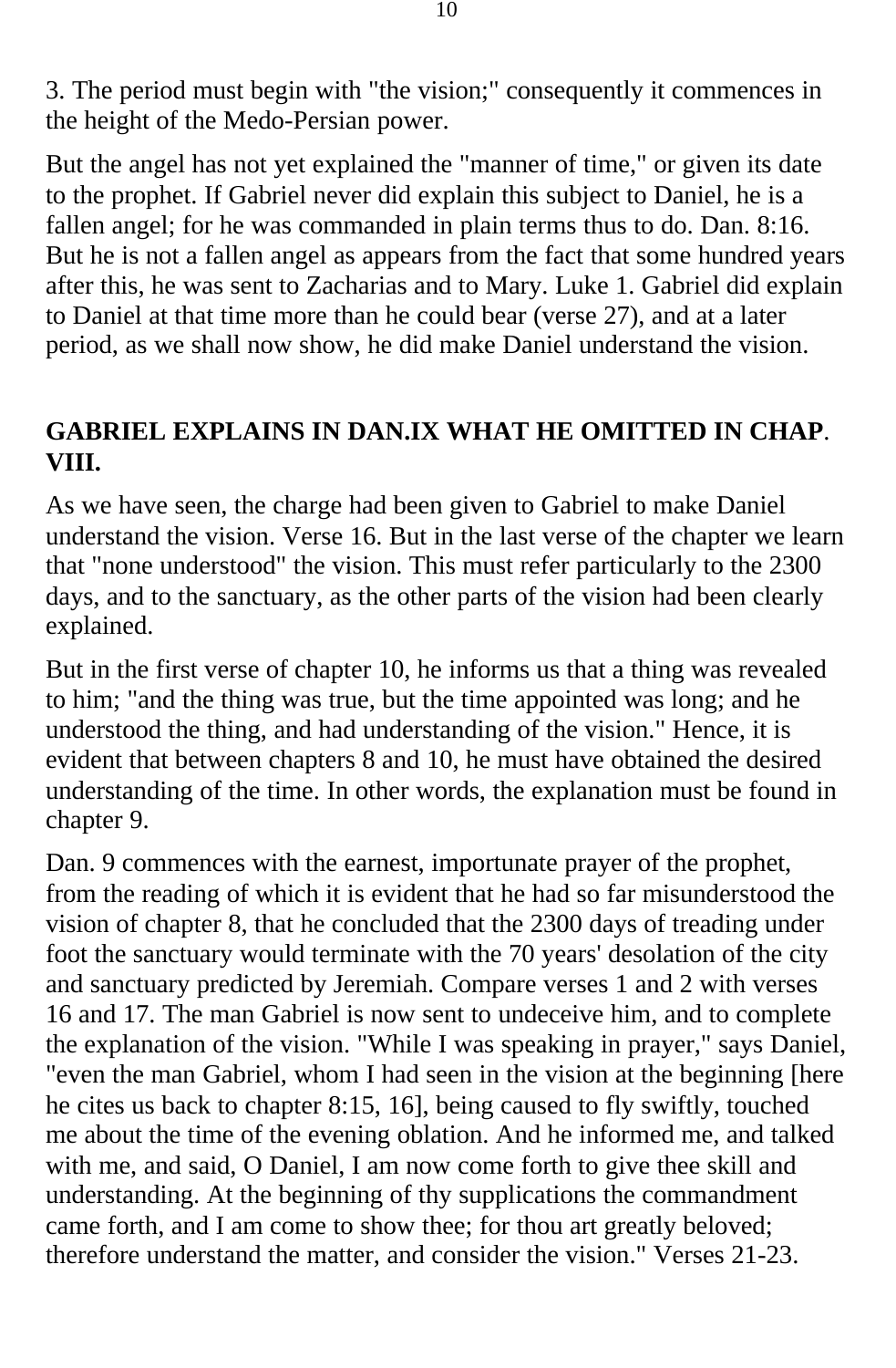Note these facts: 1. In verse 21, Daniel cites us to the vision of chapter 8. 2. In verse 22, Gabriel states that he had come to give Daniel skill and understanding. This being the object of Gabriel's mission, Daniel, who at the close of chapter 8 did not understand the vision, may, ere Gabriel leaves him, fully understand its import.

3. As Daniel testifies at the close of chapter 8 that none understood the vision, it is certain that the charge given to Gabriel, "Make this man to understand the vision", still rested upon him. Hence it is that he tells Daniel, "I am now come forth to give thee skill and understanding," and in verse 23, commands him to "understand the matter, and to consider the vision". This is undeniable proof that Gabriel's mission in chapter 9 was for the purpose of explaining what he omitted in chapter 8. If any ask further evidence, the fact that Gabriel proceeds to explain the very point in question, most fully meets the request. That he does this, we will now show.

## **GABRIEL'S EXPLANATION OF THE TIME.**

"Seventy weeks are determined upon thy people and upon thy holy city, to finish the transgression, and to make an end of sins, and to make reconciliation for iniquity, and to bring in everlasting righteousness, and to seal up the vision and prophecy, and to anoint the Most Holy. Know therefore and understand, that from the going forth of the commandment to restore and to build Jerusalem unto the Messiah the Prince shall be seven weeks, and threescore and two weeks; the street shall be built again, and the wall, even in troublous times. And after threescore and two weeks shall Messiah be cut off, but not for himself; and the people of the prince that shall come shall destroy the city and the sanctuary; and the end thereof shall be with a flood, and unto the end of the war desolations are determined. And he shall confirm the covenant with many for one week; and in the midst of the week he shall cause the sacrifice and the oblation to cease, and for the overspreading of abominations he shall make it desolate, even until the consummation, and that determined shall be poured upon the desolate." Dan. 9:24-27.

### **DETERMINED, IN VERSE 24, MEANS CUT OFF**.

" `Seventy weeks are determined', literally `cut off'. The Hebraists all admit that the word determined, in our English version, does signify `cut off'. Not one has disputed it." - JOSIAH LITCH, Midnight Cry, Vol. iv, No. 25.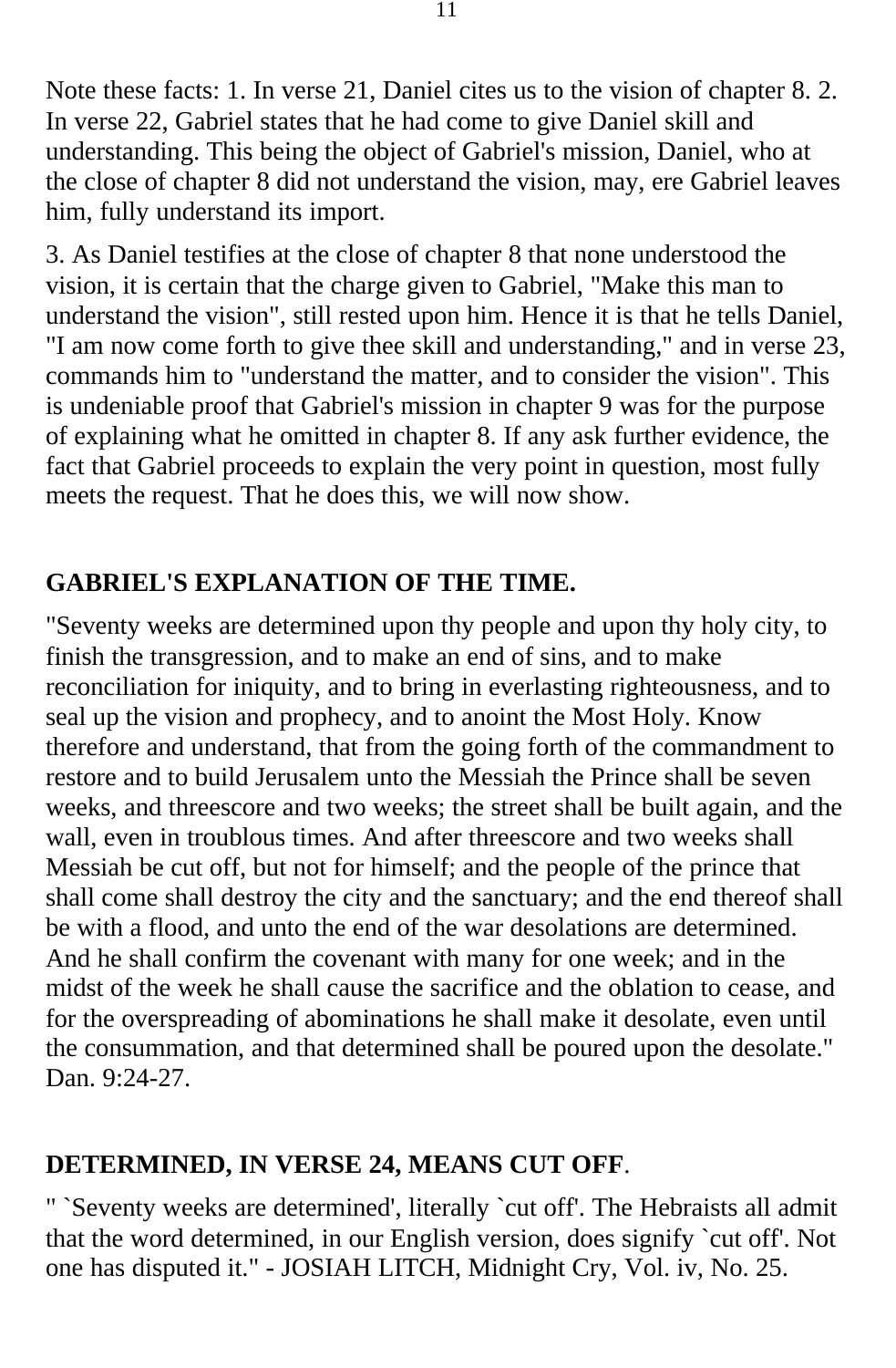"Thus Chaldaic and Rabbinical authority, and that of the earliest versions, the Septuagint and Vulgate, give the single signification of `cutting off' to this verb. Should it be inquired why a tropical sense has been attributed to it, such as `determining' or `decreeing,' it may be answered that the reference of the verse (in which it occurs) to Dan. 8:14, was unobserved. It was therefore supposed that there was no propriety in saying `seventy weeks are cut off', when there was no other period of which they could have formed a portion. But as the period of 2300 days is first given, and verses 21 and 23, compared with Dan. 8:16, show that the ninth chapter furnishes an explanation of the vision in which Gabriel appeared to Daniel, and of the `matter' - (the commencement of the 2300 days) - the literal (or rather, to speak properly, the only) signification demanded by the subject matter, is that of `cut off' ". - PROF. WHITING, Midnight Cry, Vol. iv, No. 17.

"Seventy weeks have been cut off upon thy people and upon thy holy city, to finish the transgression, and to make an end of sin offerings, and to make atonement for iniquity, and to bring in everlasting righteousness, and to seal the vision and prophecy, and to anoint the Most Holy." Dan. 9:24. Whiting's Translation.

The facts which are set before us in the above, from Litch and Whiting, should not be forgotten.

1. The word rendered "determined" (verse 24), literally signifies "cut off". 2. "The vision" which Gabriel came to explain, contained the period of 2300 days; and in the explanation he tells us that "seventy weeks have been cut off" upon Jerusalem and the Jews. This is a demonstration that the seventy weeks are a part of the 2300 days. Hence the commencement of the seventy weeks is the date of the 2300 days. And the fact that the seventy weeks were fulfilled in 490 years, as all admit, is a demonstration that the 2300 days from which this period of 490 days was cut off, is 2300 years.

### **THE ANGEL'S DATE OF THE SEVENTY WEEKS.**

We have seen that the seventy weeks are cut off from the 2300 days. Hence, when the date of the seventy weeks is established, the key to unlock and understand the reckoning of the days is in our hand. The date for the commencement of the weeks is thus given by Gabriel: "Know therefore and understand, that from the going forth of the commandment to restore and to build Jerusalem unto the Messiah the Prince, shall be seven weeks, and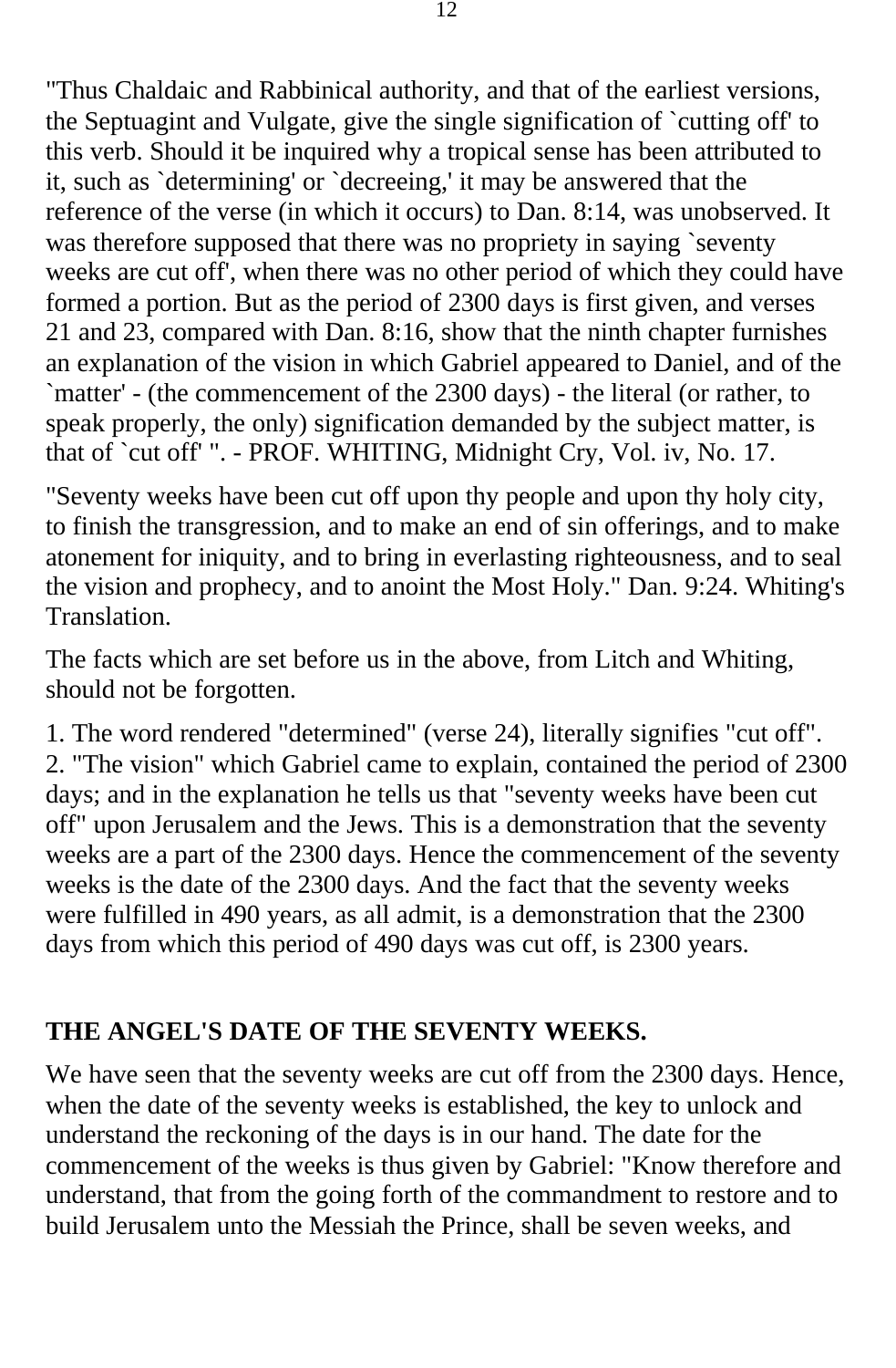threescore and two weeks; the street shall be built again, and the wall, even in troublous times." Dan. 9:25.

We present the following important testimony from the Advent Herald. It is a calm, dispassionate vindication of the original dates, which establishes them beyond dispute. It was written in the years 1850 and 1851; and, consequently, cannot be supposed to be given with a desire to prove that the days ended in 1844, as the Herald is not willing to admit that fact. Therefore it must be regarded as candid and honorable testimony to important facts. That it demolishes every view which has been put forth to re-adjust the 2300 days, no one, who can appreciate the force of the arguments presented, will fail to perceive. For further testimony the reader is cited to a very valuable work by S. Bliss, entitled, "Analysis of Sacred Chronology". The Herald speaks as follows:

"The Bible gives the data for a complete system of chronology, extending from the creation to the birth of Cyrus, a clearly ascertained date. From this period downward we have the undisputed Canon of Ptolemy, and the undoubted era of Nabonassar, extending below our vulgar era. At the point where inspired chronology leaves us, this Canon of undoubted accuracy commences. And thus the whole arch is spanned. It is by the Canon of Ptolemy that the great prophetical period of seventy weeks is fixed. This Canon places the seventh year of Artaxerxes in the year B.C. 457; and the accuracy of the Canon is demonstrated by the concurrent agreement of more than twenty eclipses. The seventy weeks date from the going forth of a decree respecting the restoration of Jerusalem. There were no decrees between the seventh and twentieth years of Artaxerxes. Four hundred and ninety years, beginning with the seventh, must commence in B.C. 457, and end in A.D. 34. Commencing in the twentieth, they must commence in B.C. 444, and end in A.D. 47. As no event occurred in A.D. 47 to mark their termination, we cannot reckon from the twentieth; we must, therefore, look to the seventh of Artaxerxes. This date we cannot change from B.C. 457 without first demonstrating the inaccuracy of Ptolemy's Canon. To do this, it would be necessary to show that the large number of eclipses by which its accuracy has been repeatedly demonstrated, have not been correctly computed; and such a result would unsettle every chronological date, and leave the settlement of epochs and the adjustment of eras entirely at the mercy of every dreamer, so that chronology would be of no more value than mere guess work. As the seventy weeks must terminate in A.D. 34, unless the seventh of Artaxerxes is wrongly fixed, and as that cannot be changed without some evidence to that effect, we inquire, What evidence marked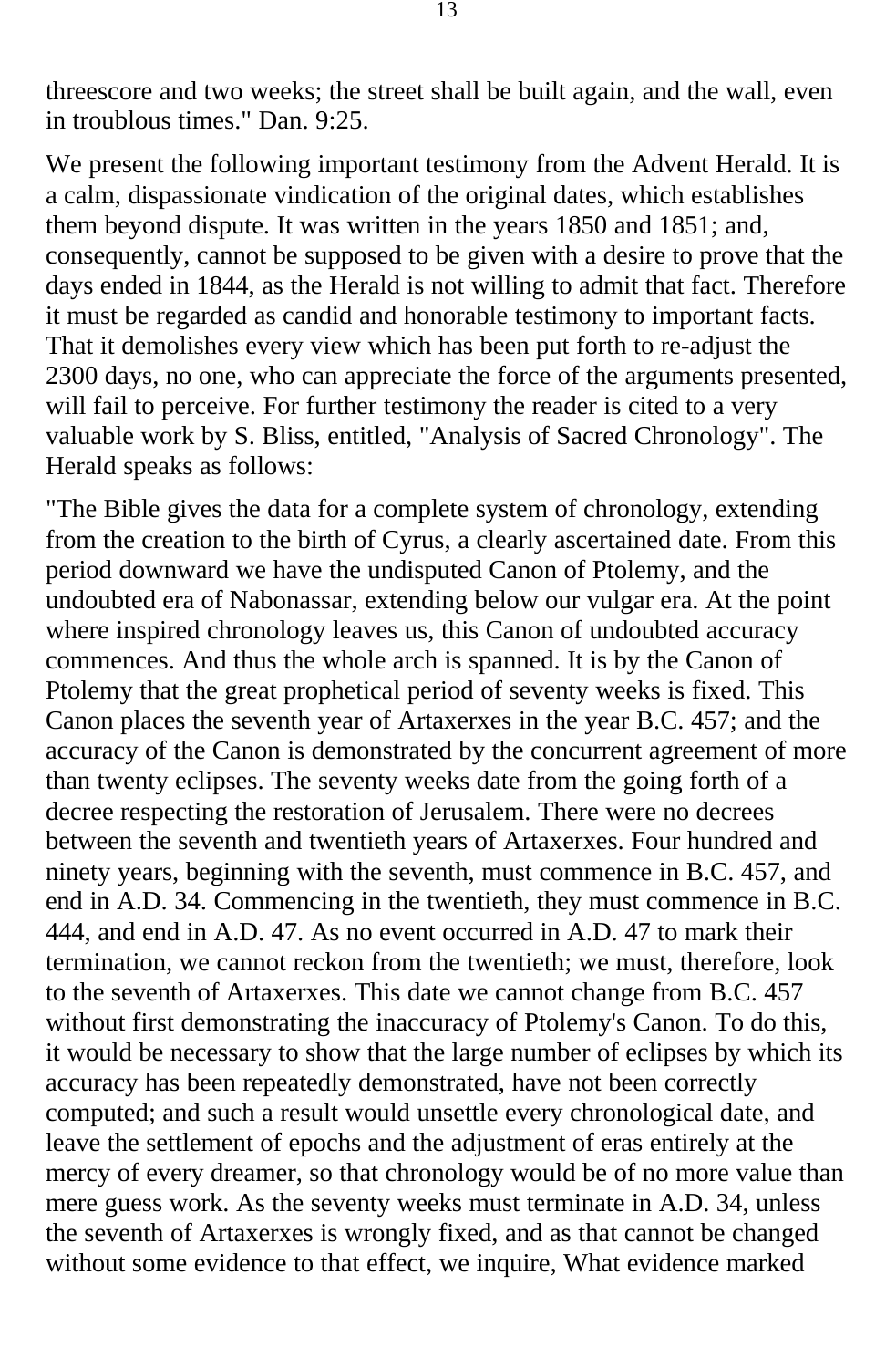that termination? The time when the apostles turned to the Gentiles harmonizes with that better than any other which has been named. And the crucifixion, in A.D. 31, in the midst of the last week, is sustained by a mass of testimony which cannot be easily invalidated." - Advent Herald, March 2, 1850.

"The Saviour attended but four passovers, at the last of which he was crucified. This could not bring the crucifixion later than A.D. 31, as is recorded by Aurelius Cassiodorus, a respectable Roman Senator, about A.D. 514: `In the consulate of Tiberius Caesar Aug. V. and Aelius Sejanus [U.C. 784, A.D. 31], our Lord Jesus Christ suffered on the eighth of the Calends of April.' In this year, and in this day, says Dr. Hales, agree also the Council of Caesarea, A.D. 196, or 198, the Alexandrian Chronicle, Maximus Monachus, Nicephorus Constantinus, Cedrenus; and in this year, but on different days, concur Eusebius and Epiphanius, followed by Kebler, Bucher, Patinus, and Petavius." - Advent Herald, August 24, 1850.

"There are certain chronological points which have been settled as fixed; and before the seventy weeks can be made to terminate at a later period, those must be unsettled, by being shown to have been fixed on wrong principles; and a new date must be assigned for their commencement based on better principles. Now that the commencement of the reign of Artaxerxes Longimanus was B.C. 464-3, is demonstrated by the agreement of above twenty eclipses, which have been repeatedly calculated, and have invariably been found to fall in the times specified. Before it can be shown that the commencement of his reign is wrongly fixed, it must first be shown that those eclipses have all been wrongly calculated. This no one has done, or ever will venture to do. Consequently, the commencement of his reign cannot be removed from that point.

"The seventy weeks must date from some decree for the restoration of Jerusalem. Only two events are named in the reign of Artaxerxes for the commencement of those weeks. The one is the decree of the seventh year of his reign, and the other, that of the twentieth. From one of these, those four hundred and ninety years must reckon. As his reign began B.C. 464-3, his seventh year must have been B.C. 458-7; and his twentieth, B.C. 445-4. If the seventy weeks date from the former, they cannot terminate later than A.D. 34; and if from the latter, they cannot have terminated earlier than A.D. 46-7.

"In addition to the above, sixty-nine of the seventy were to extend to the Messiah the Prince. It does not read that they are to terminate when he is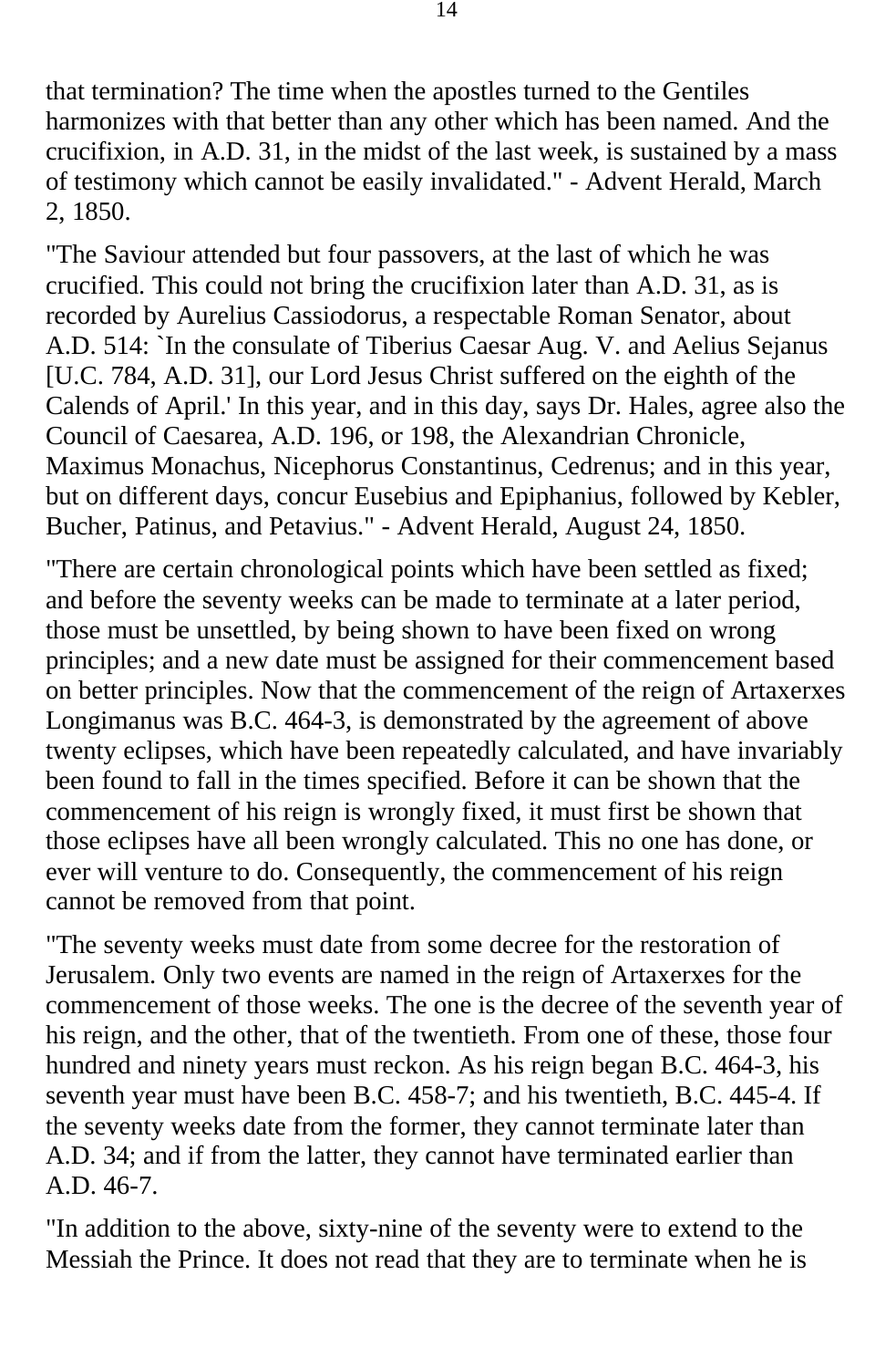called the Prince, or that he is to begin to be the Prince when they terminate. They were to extend to the MESSIAH - the words, the Prince, being added to show who was signified by the Messiah. Sixty-nine weeks of years are four hundred and eighty-three years. Beginning these with the seventh of Artaxerxes, they extend to A.D. 26-7; dating from the twentieth, they terminate in A.D. 89-40. Was there anything in either of those years which would make the words, `unto the Messiah the Prince' appropriate? When Jesus was baptized of John in Jordan, a voice was heard from heaven, acknowledging the Saviour as the Son of God, in whom the Father was well pleased. Consequently, he was `the messiah the Prince', whose coming had been predicted. With that baptism, the Saviour commenced the work of his public ministry - the Messiah the Prince had then come, as it was predicted he should at the end of the sixty-nine weeks. When he was acknowledged as the Son of God - the Messiah - he went into Galilee preaching the gospel of the kingdom of God, and saying, `The time is fulfilled'. The time then fulfilled, must have been some predicted period. There was no predicted period which could then terminate but the sixty-nine or seventy weeks. Did either of these then terminate? We have seen that the former, reckoned from the seventh of Artxerxes, as it is fixed by astronomical calculations, would end in A.D. 26-7; and A.D. 27 we find is the precise point of time when the Saviour must have been about thirty years of age, when he was baptized of John, and declared the time fulfilled. At the first passover the Saviour attended, which could not have been later than the spring of his second year, the Jews told him that the temple had been forty-six years in building: reckoning back forty-six years from A.D. 28, they began B.C. 19, which is the precise year when Herod began the work of rebuilding the temple. From the eclipse which marked the death of Herod, before which the Saviour had been born, his birth could not have been later than B.C. 4, which would make him about thirty at the very time of his baptism of John. Such a concurrence of chronological, astronomical, and historical testimony, can only be set aside by testimony still more conclusive.

"Your argument that he was not called a prince till after his crucifixion is of no weight; for the Jews could not have crucified `the Prince of life,' as Peter accused them, if he was not the Prince of life till after his crucifixion. Nor is your argument respecting the midst of the week any more to the point. Your criticism has respect only to the English word midst. If you wish to show that it does not mean middle in the present case, you must first show that the Hebrew word chatzi, which is here translated midst, from the verb chatzah, has no such meaning; and that its verb has not `a special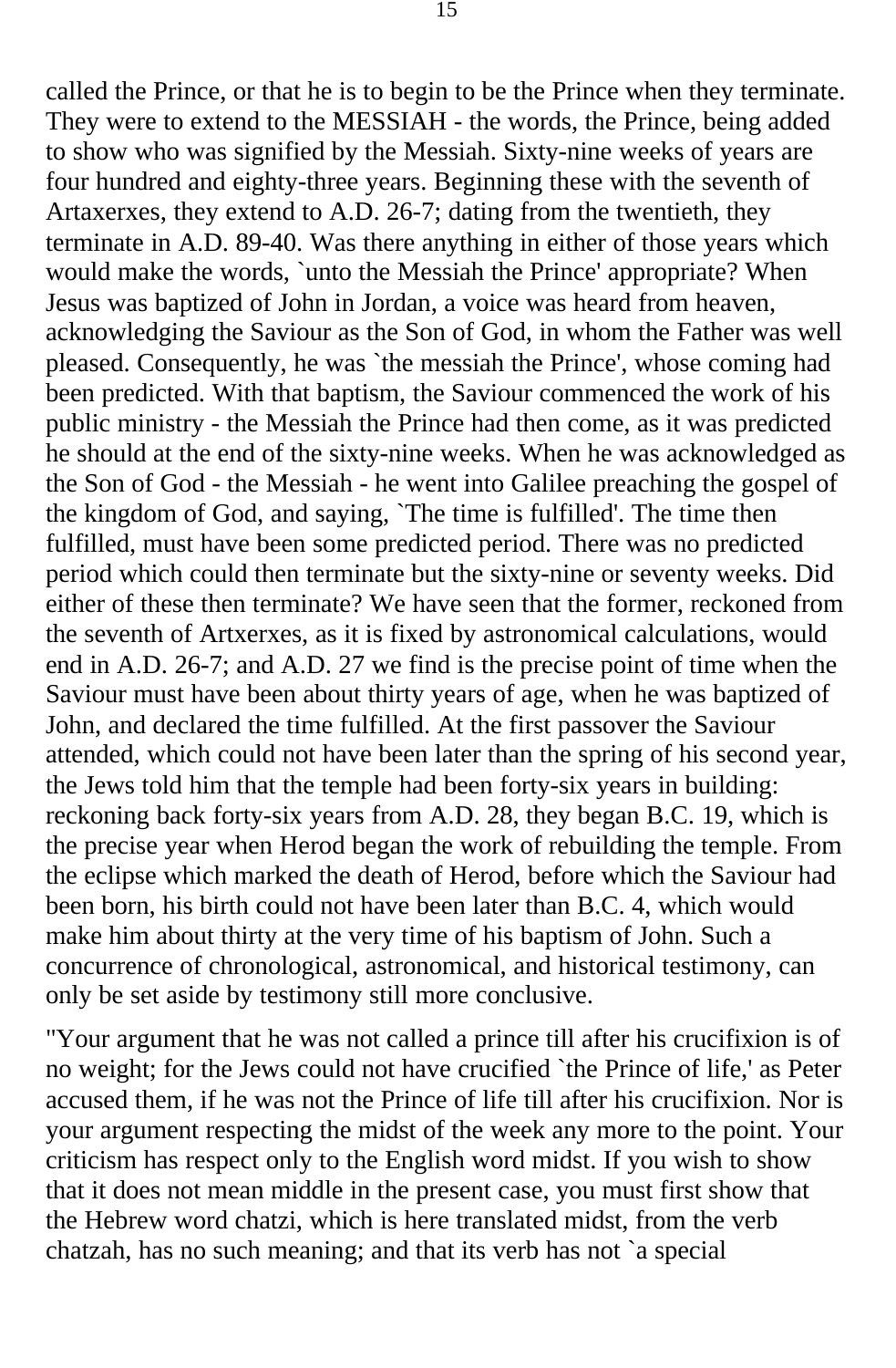signification of dividing into two parts, or to halve'; and that it has not `a general sense of dividing into any number of equal parts', as Hebraists tell us it has. Till you show this, you make no progress whatever toward proving that it does not mean `middle'. But what was to occur in the midst of the week? The `sacrifice and oblation' were then to cease. Those Jewish ordinances could only cease actually or virtually. They did not actually cease till A.D. 70. They ceased virtually only at the crucifixion; they then ceased to foreshadow the sacrifice then offered. Was that in the midst of the week? 3 1/2 years from A.D. 27 bring us to the spring of A.D. 31, where Dr. Hales has demonstrated the crucifixion took place. The week during which the covenant was confirmed was that in the `midst' of which the sacrifice and oblation virtually ceased. Consequently it could not extend beyond A.D. 34 - the latest time to which seventy weeks from the seventh of Artaxerxes Longimanus could reach." - Advent Herald, Feb. 15, 1851.

"Eusebius dates the first half of the Passion Week of years as beginning with our Lord's baptism, and ending with his crucifixion. The same period precisely is recorded by Peter, as including our Lord's personal ministry: `all the time that the Lord Jesus went in and out among us, beginning from the baptism of [or by] John, until the day that he was taken up from us,' at his ascension, which was only forty-three days after the crucifixion. Acts 1:21, 22. And the remaining half of the Passion Week ended with the martyrdom of Stephen, in the seventh, or last, year of the week. For it is remarkable, that the year after, A.D. 35, began a new era in the church; namely, the conversion of Saul, or Paul, the apostle, by the personal appearance of Christ to him on the road to Damascus, when he received his mission to the Gentiles, after the Jewish Sanhedrin had formally rejected Christ by persecuting his disciples. Acts 9:1-18. And the remainder of the Acts principally records the circumstances of his mission to the Gentiles, and the churches he founded among them." - DR. HALES, as quoted in the Advent Herald, March 2, 1850.

The foregoing testimony from the Herald establishes the following points: 1. The decree referred to in Dan.9, from which the 70 weeks are dated, is the decree of the seventh of Artaxerxes, and not that of his twentieth year. Ezra 7. And to this point we deem it duty to append an extract from Prof. Whiting:

"We are informed in Ezra 7:11: `Now this is the copy of the letter that the king Artaxerxes gave unto Ezra the priest, the scribe, even a scribe of the words of the commandments of the Lord, and of his statutes to Israel.' The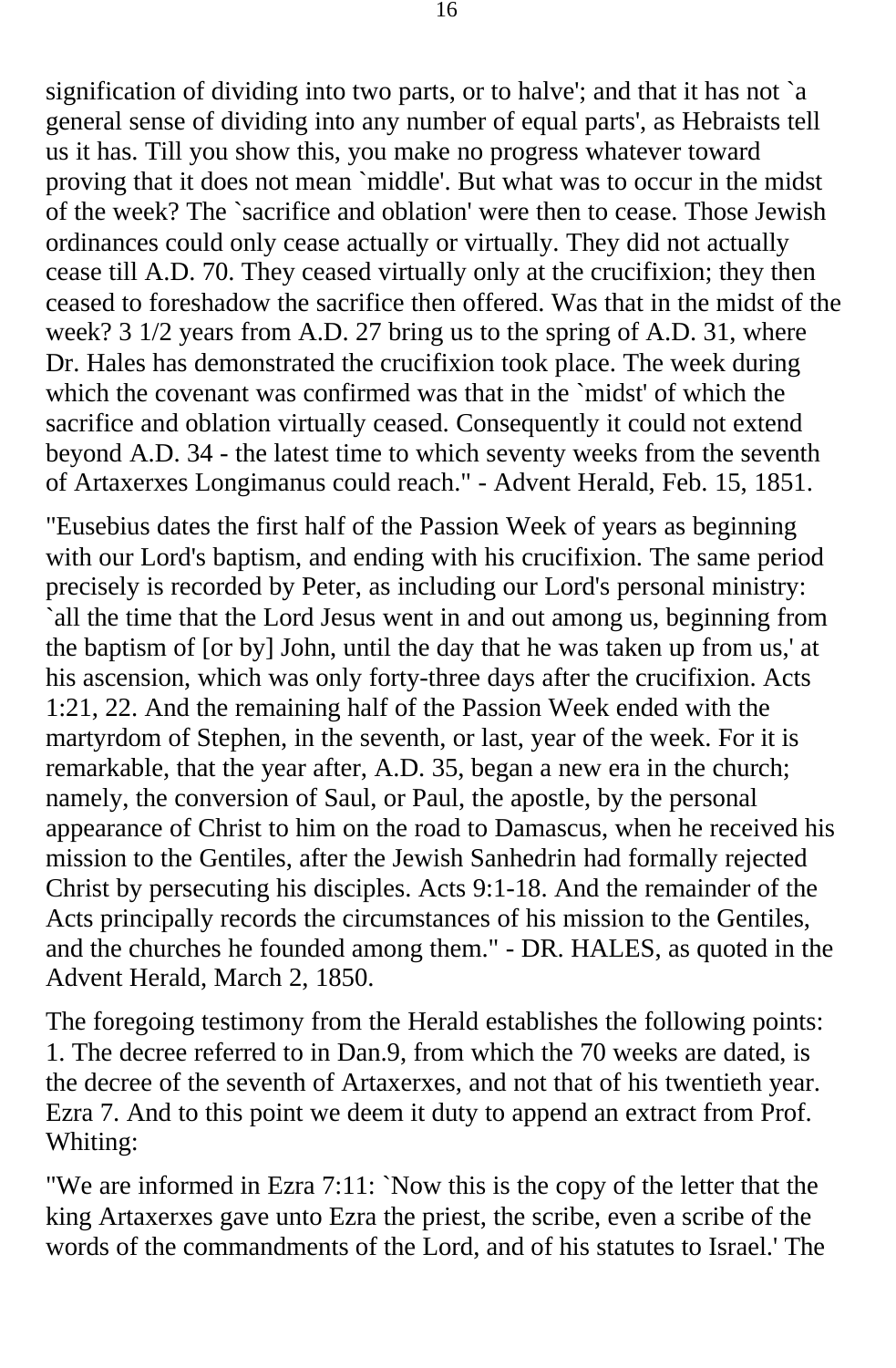letter then follows, written not in Hebrew, but in Chaldaic [or the Eastern Aramaic], the language then used at Babylon. At the 27th verse, the narrative proceeds in Hebrew. We are thus furnished with the original document, by virtue of which Ezra was authorized to `restore and build Jerusalem;' or, in other words, by which he was clothed with power, not merely to erect walls or houses, but to regulate the affairs of his countrymen in general, to `set magistrates and judges which may judge all the people beyond the river.' He was commissioned to enforce the observance of the laws of his God, and to punish those who transgressed, with death, banishment, confiscation or imprisonment. See verses 23-27. No grant of powers thus ample, can be found in the case of Nehemiah, or in any other instance after the captivity. That the commission given to Ezra authorized him to proceed in rebuilding the walls of Jerusalem, is evident from the fact that in the twentieth year of Artaxerxes, Nehemiah, who was then in the Persian court, received information that `the remnant who were left of the captivity, then in the province, were in great affliction and reproach; the wall of Jerusalem was broken down, and the gates thereof burned with fire.' See Nehemiah 1:1-3. The fact is, that Ezra and his associates met with continued opposition from the Samaritans, so that during the whole of the seven weeks, or forty-nine years, from the time that Ezra went up, to the last act of Nehemiah in obliging the Jews to put away their strange wives, the prediction of the prophet was verified - `the street shall be built again, and the wall, even in troublous times.' After Nehemiah reached Jerusalem, he examined the city by night. The result of his examination is thus stated, Nehemiah2:13: `And I went out by night, by the gate of the valley, even before the dragon-well, and to the dung-port, and viewed the walls of Jerusalem, which were broken down, and the gates thereof were consumed with fire.' It is evident that `the walls and gates' which had been destroyed, were the works of Ezra. The impropriety of referring the language of Nehemiah to the destruction of the city by Nebuchadnezzar will be seen at once, if we recollect that he reduced it to ruins on the capture of Zedekiah, B.C. 588, one hundred and forty-four years previous to the time when Nehemiah went up to Jerusalem." - Advent Shield, No. 1, Article, Prophetic Chronology, pages 105-6.

That Ezra understood that power was conferred upon himself, and upon the people of Israel, to rebuild the street of Jerusalem and the wall, is certain from his own testimony recorded in chapter 9:9. 2. The second point in the evidence which the Herald has adduced, is this: the seventh year of Artaxerxes, from which the decree is dated, is fixed beyond dispute in B.C.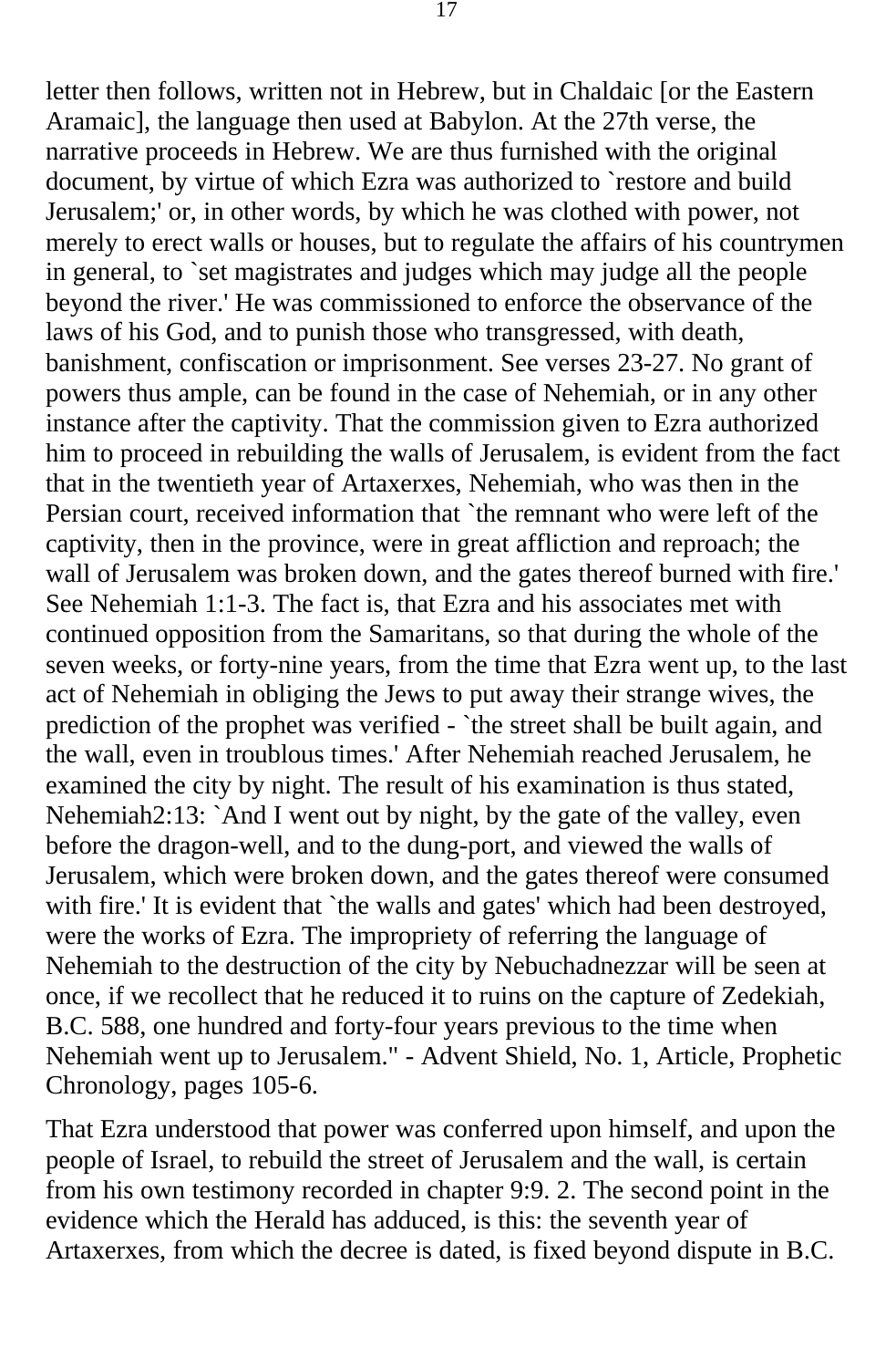457. 3. The commencement of Christ's ministry in A.D. 27, is clearly established, being just 69 weeks, or 483 prophetic days from the decree in B.C. 457. 4. The crucifixion in the midst of the week is proved to have occurred in the spring of A.D. 31, just three and a half years from the commencement of Christ's ministry. 5. And it further demonstrates that the remaining three and a half years of the seventieth week ended in the autumn of A.D. 34. Here the seventy weeks, which had been cut off upon the Jews, in which they were "to finish the transgression," close with the Jewish Sanhedrin's act of formally rejecting Christ by persecuting his disciples, and God gives the great apostle to the Gentiles his commission to them. Acts 9.

These important dates are clearly and unequivocally established by historical, chronological, and astronomical testimony. Sixty-nine of the 70 weeks from the decree in B.C. 457 ended in A.D. 27, when our Lord was baptized, and began to preach, saying, "The time is fulfilled." Mark 1. Three and a half years from this brings us to the midst of the week in A.D. 31, the period of 70 weeks terminates in the autumn of A.D. 34. Or, to be more definite, the first three and a half years of the seventieth week ended in the first Jewish month (April) in the spring of A.D. 31. The remaining three and a half years would therefore end in the seventh month, autumn of A.D. 34.

Here then we stand at the end of the great period which Gabriel, in explaining the 2300 days to Daniel, tells him was cut off upon Jerusalem and the Jews. Its commencement, intermediate dates, and final termination, are unequivocally established. It remains then to notice this one grand fact: the first 490 years of the 2300 ended in the seventh month, autumn of A.D. 34. This period of 490 years being cut off from the 2300, a period 1810 years remains. This period of 1810 years being added to the seventh month, autumn of A.D. 34, brings us to the seventh month, autumn of 1844. And here, after every effort which has been made to remove the dates, all are compelled to let them stand. For a moment let us recur to the events of 1843 and 1844. Previous to the year 1843, the evidence on the going forth of the decree in B.C. 457 had been clearly and faithfully set forth. And as the period of 457 years before Christ, subtracted from the 2300, would leave but 1843 years after Christ, the end of the 2300 years was confidently expected in 1843. But if the 2300 years began with the commencement of B.C. 457, they would not end till the last day of A.D. 1843, as it would require all of 457, and all of 1843, to make 2300 full years.

But at the close of 1843, it was clearly seen that as the crucifixion occurred in the midst of the week, in the spring of A.D. 31, the remainder of the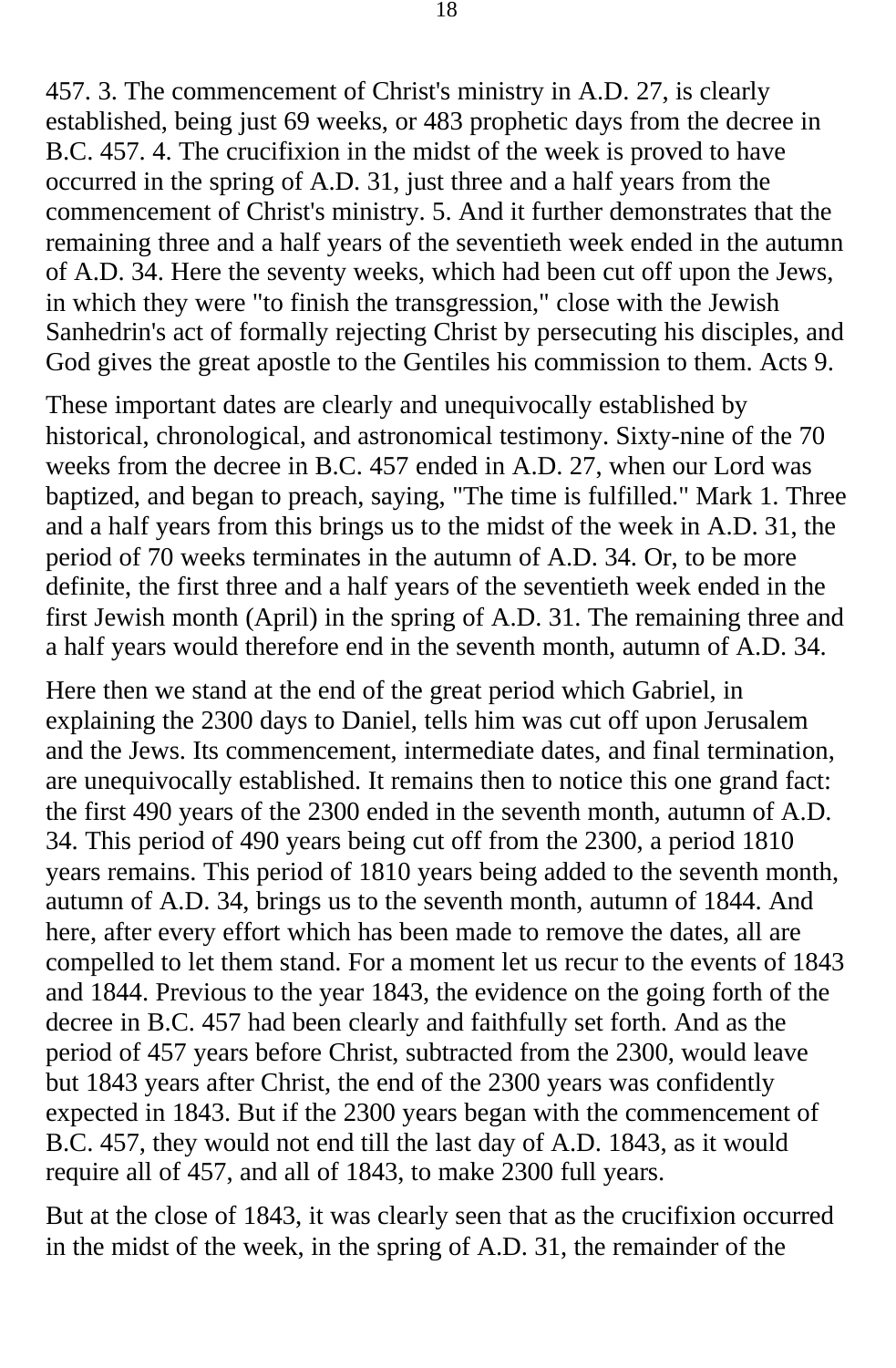seventieth week, viz.: three and a half years, would end in the autumn of A.D. 34. And as the seventy weeks, or 490 years, ended in the seventh month, autumn of A.D. 34, it is a settled point that the days began, not in the spring, with Ezra's starting from Babylon, but in the autumn, with the commencement of the work at Jerusalem. Ezra 7. And this view, that the days begin with the actual commencement of the work, is much strengthened by the fact that the first seven weeks, or 49 years, are manifestly allotted to the work of restoration in "troublous times." And that period could only begin with the actual commencement of the work. Dan. 9:25.

When it was seen that only 456 years and a fraction had expired before Christ, it was at once understood that 1843 years and a portion of 1844, sufficient to make up a full year when joined to that fraction, was required in order to make 2300 full years. In other words, the 2300 days in full time would expire in the seventh month, 1844.

And if we take into the account the fact that the midst of the seventieth week was the fourteenth day of the first month, and consequently the end of the seventy weeks must have been at a corresponding point in the seventh month, A.D. 34, we perceive at once that the remainder of the 2300 days would end about that point in the seventh month 1844.

It was with this great fact before us, that the 2300 days of Daniel, which reached to the cleansing of the sanctuary, would terminate at that time, and also with the light of the types, that the high priest in "the example and shadow of of heavenly things," on the tenth day of the seventh month, entered within the second vail to cleanse the sanctuary, that we confidently expected the advent of our Redeemer in the seventh month, 1844. The prophecy said, "Then shall the sanctuary be cleansed." The type said that at that season in the year the high priest should pass from the holy place of the earthly tabernacle to the most holy, to cleanse the sanctuary. Lev. 16.

With these facts before us we reasoned as follows: 1. The sanctuary is the earth, or the land of Palestine. 2. The cleansing of the sanctuary is the burning of the earth, or the purification of Palestine, at the coming of Christ. 3. And hence, we concluded that our great High Priest would leave the tabernacle of God in Heaven and descend in flaming fire, on the tenth day of the seventh month, in the autumn of 1844.

It is needless to say that we were painfully disappointed. And, though the man does not live who can overthrow the chronological argument, which terminates the 2300 days at that time, or meet the mighty array of evidence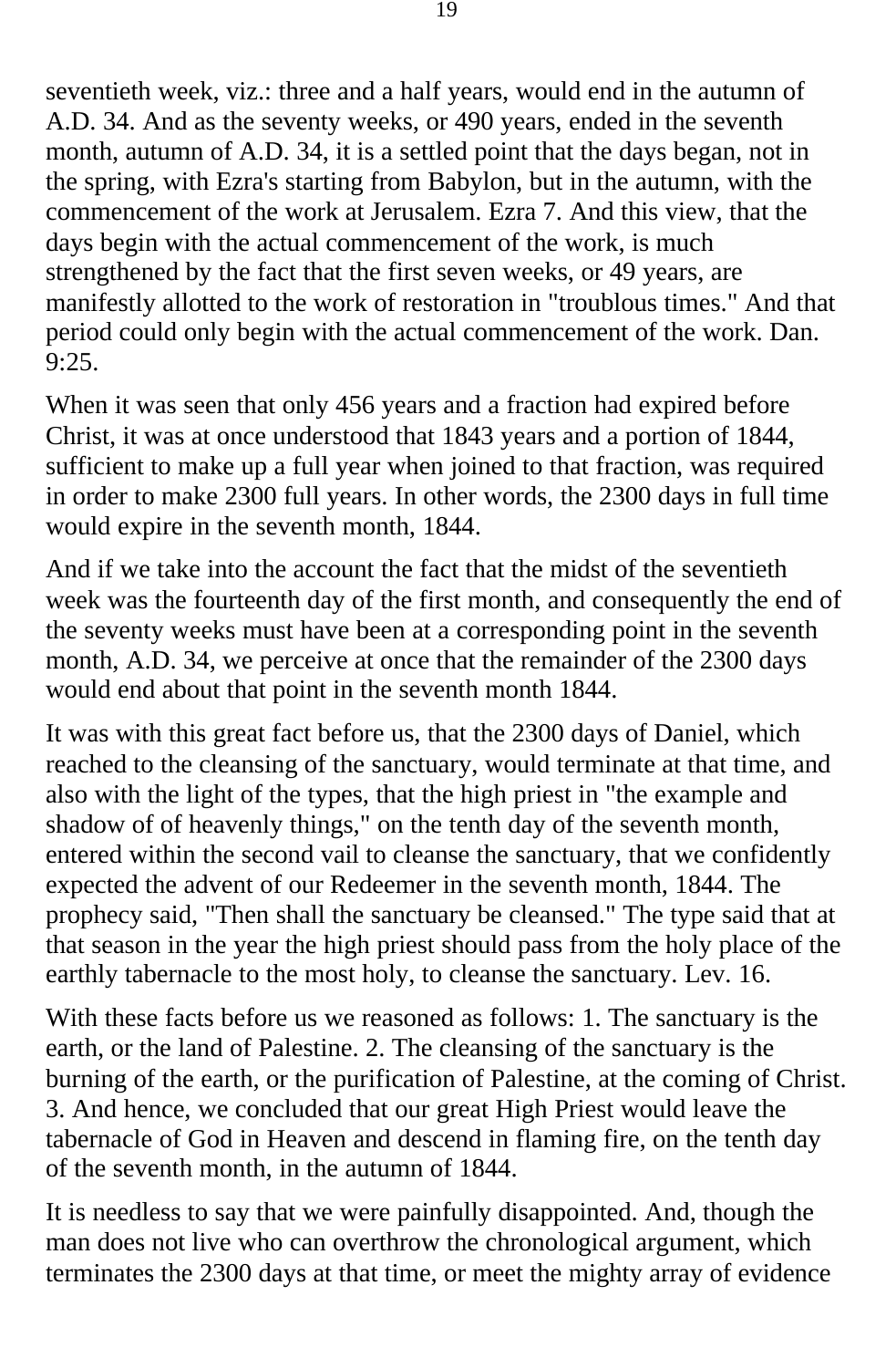by which it is fortified and sustained, yet multitudes, without stopping to inquire whether our conceptions of the sanctuary and of its cleansing were correct or not, have openly denied the agency of Jehovah in the Advent movement, and have pronounced it the work of man.

# **AN INEXPLICABLE POSITION.**

The position of those Adventists who have attempted to re-adjust the 2300 days, in order to extend them to some future period in which Palestine should be purified, or the earth be burned, has been, to say the least, extremely embarrassing. In the Herald of Dec. 28, 1850, Josiah Litch remarks as follows:

"Chronologically, the period is at an end, according to the best light to be obtained on the subject; and where the discrepancy is, I am unable to decide. But of this we shall know more in due time.

\*`God is his own interpreter, and he will make it plain.' "\*\*

But not being able to longer maintain a position in denying the termination of the 2300 years in the past, while at the same time they were setting forth an unanswerable vindication of the original dates for the commencement of the period, the Herald has at last denied the connection between the 70 weeks and the 2300 days. We write this with deep regret. A correspondent asks the following questions, and the Editor of the Herald gives the answers, which are inclosed in brackets:

"In your `chronology' the cross is placed A.D. 31. What are the principal objections which bear against its being placed in A.D. 39? [Ans. 1. The absence of any evidence placing it there. 2. The contradiction of the wonderful astronomical, chronological, and historical coincidences which show beyond the shadow of controversy that the seventh of Artaxerxes was in B.C. 457-8, that the birth of Christ was B.C. 4-5, that the thirtieth year of Christ was 483 years from the seventh of Artaxerxes, that the crucifixion was in A.D. 31, and that that was the point of time in the last week, when the sacrifice and oblation should cease.]

"If the seventy weeks of Dan. 9 do not commence in the twentieth of Artaxerxes, how can the 2300 days begin at the same time with them, and yet terminate in the future? [Ans. They cannot.] Must we not henceforth consider that they have different starting points? [Ans. Yes."] - Advent Herald, May 22, 1852.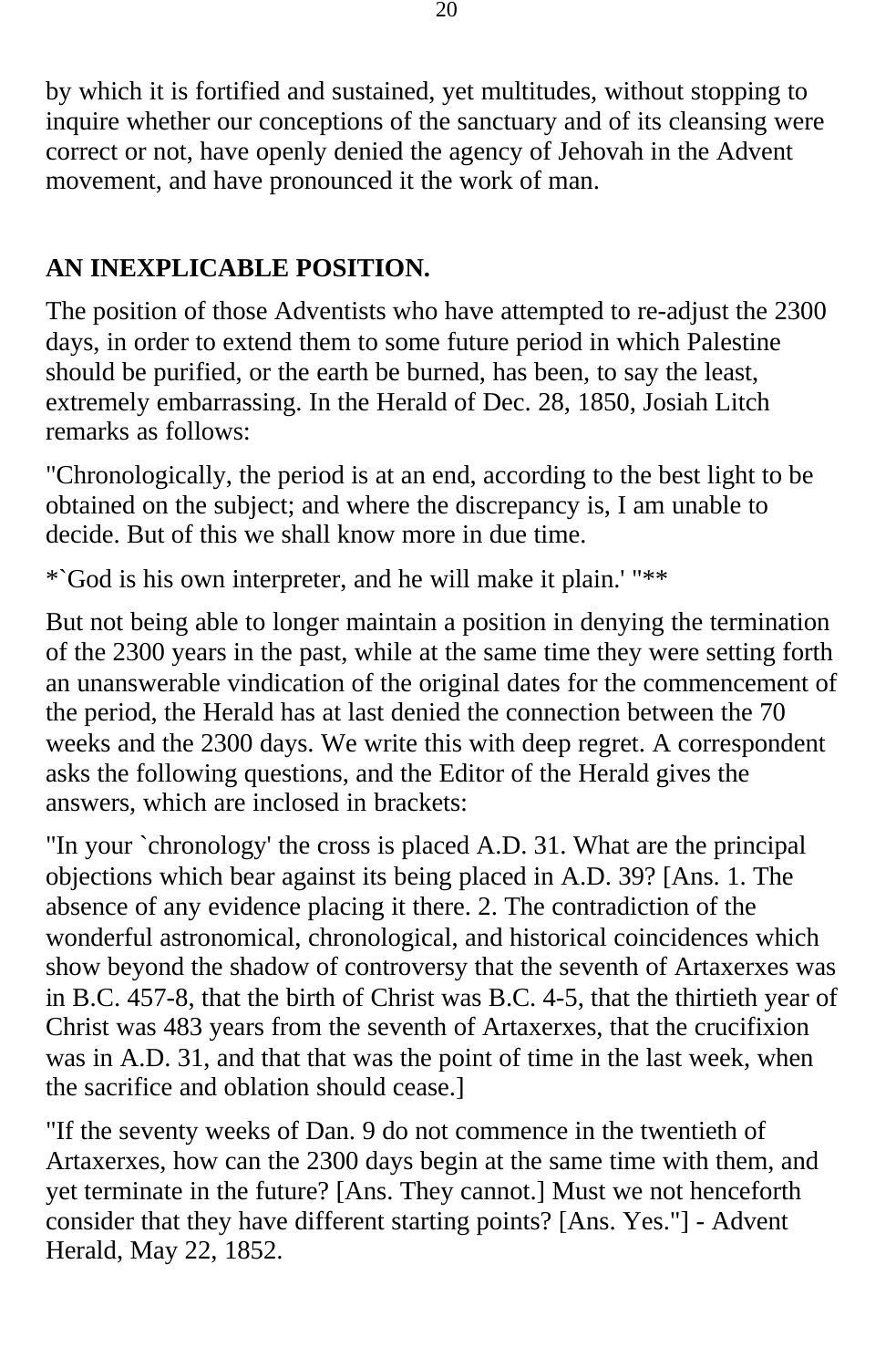That this is a serious departure from the "original Advent faith," let the following, which once formed a part of a standing notice in the Advent papers, under the head of "Points of Difference between us and our Opponents," answer:

"We claim that the ninth of Daniel is an appendix to the eighth, and that the seventy weeks and the 2300 days or years commence together. Our opponents deny this". - Signs of the Times, 1843.

"The grand principle involved in the interpretation of the 2300 days of Dan. 8:14, is, that the 70 weeks of Dan. 9:24, are the first 490 days of the 2300, of the eighth chapter." - Advent Shield, page 49. Article, The Rise and Progress of Adventism.

If it is not a serious defection from the original Advent faith to deny "the grand principle involved in the interpretation of the 2300 days of Dan. 8," and in its place to take the position of "our opponents," then we greatly err. Hear the opinion of Apollos Hale in 1846:

"The second point to be settled, in explaining the text [Dan. 9:24], is to show what vision it is which the 70 weeks are said to seal. And it should be understood this involves one of the great questions which constitute the main pillars in our system of interpretation, so far as prophetic times are concerned. If the connection between the 70 weeks of Dan. 9, and the 2300 days of Dan. 8, does not exist, the whole system is shaken to its foundation; if it does exist, as we suppose, the system must stand." - Harmony of Prophetic Chronology, page 33.

Then the act of those who deny the connection of the 70 weeks and the 2300 days, is of a fearful character. It is a denial of "one of the main pillars in our system of interpretation so far as prophetic times are concerned. If the connection between the 70 weeks of Dan. 9, and the 2300 days of Dan. 8, does not exist, the whole system is shaken to its foundation". And now, reader, will you listen to their reasons for denying the connection between those two periods, which as we have seen is fortified by a mass of direct testimony? They are as follows:

"We have no new light respecting the connection between the 70 weeks and 2300 days. The only argument against their connection is, the passing of the time. Why that has passed, is a mystery to us, which we wait to have revealed." - Advent Herald, Sept. 7, 1850.

"Before 1843, we became satisfied of the validity of the arguments sustaining their connection and simultaneous commencement. There has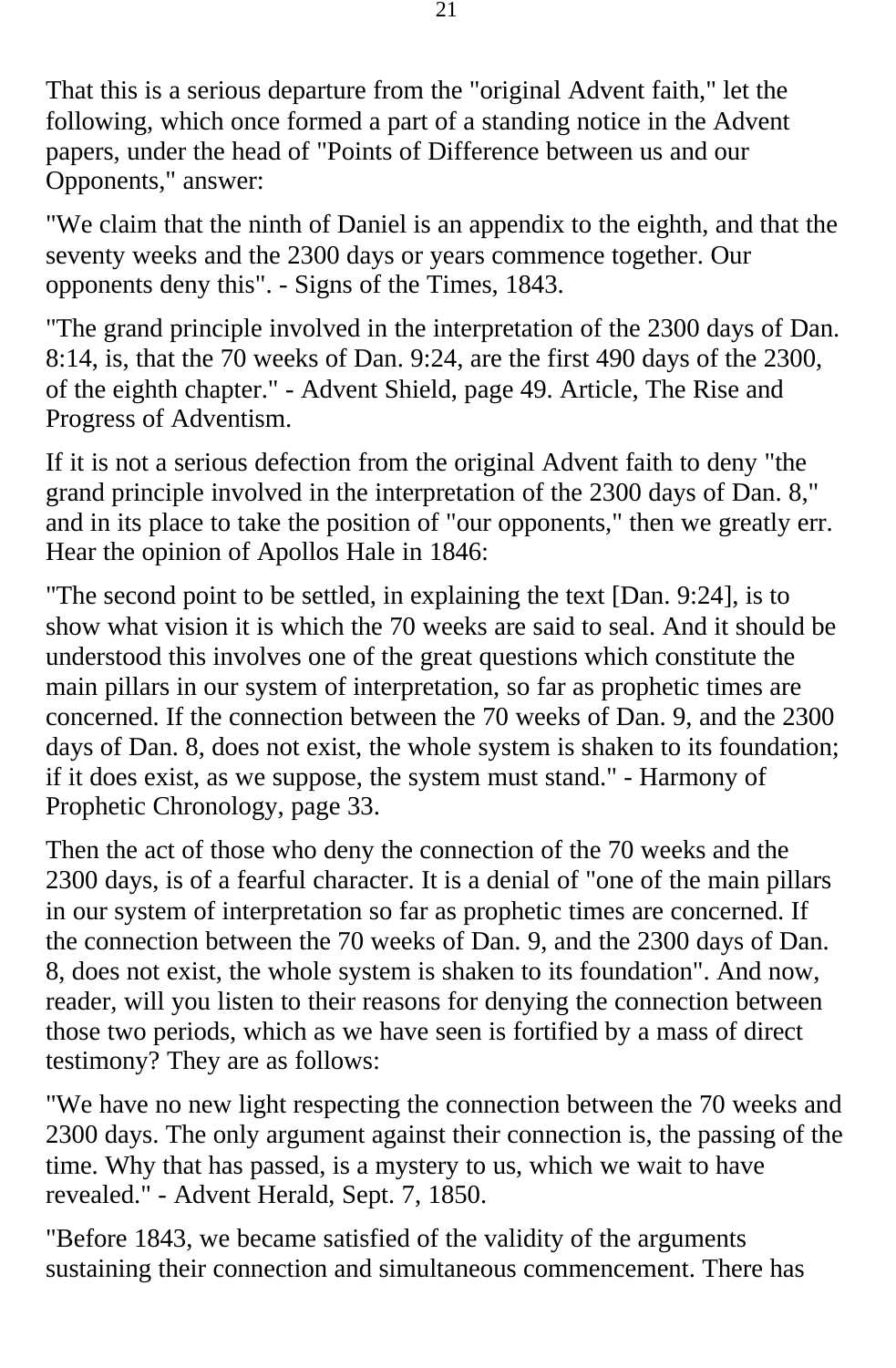nothing transpired to weaken the force of those arguments but the passing of the time we expected for their termination. We now have no other fact to advance against their connection; and, therefore, can only wait for the mystery of the passing of time to be explained. But of the commencement and termination of the 70 weeks, we are satisfied that they cannot be removed from the position which Protestants have always assigned them." - Advent Herald, Feb. 22, 1851.

In its appropriate place, we offered conclusive testimony to prove the connection of the 70 weeks and 2300 days. And it is submitted to the reader's judgment whether the reasons offered to disprove that connection are entitled to any weight or not. It will be seen that they grow out of the assumed correctness of the view that the earth, or the land of Canaan, is the sanctuary, and that the cleansing of the sanctuary is the burning of the earth, or the purification of Palestine at the coming of Christ. Before the reader adopts the conclusion that the 70 weeks, which Gabriel says were "cut off," are no part of the great period contained in the vision which he was explaining to Daniel, we request him to follow us in the inquiry: What is the sanctuary, and how is it to be cleansed? This we shall presently follow out, and in doing it, we may discover the cause of our disappointment.

**THERE ARE TWO "DESOLATIONS" IN DAN. 8**. - This fact is made so plain by Josiah Litch that we present his words:

" `The daily sacrifice' is the present reading of the English text. But no such thing as sacrifice is found in the original. This is acknowledged on all hands. It is a gloss or construction put on it by the translators. The true reading is, `the daily and the transgression of desolation,' daily and transgression being connected together by `and;' the daily desolation and the transgression of desolation. They are two desolating powers, which were to desolate the sanctuary and the host." - Prophetic Expositions, Vol. i, page 127.

It is plain that the sanctuary and the host were to be trodden under foot by the daily and the transgression of desolation. The careful reading of verse 13 settles this point. And this fact establishes another, viz.: that these two desolations are the two grand forms under which Satan has attempted to overthrow the worship and the cause of Jehovah. Mr. Miller's remarks on the meaning of these two terms, and the course pursued by himself in ascertaining that meaning, is presented under the following head: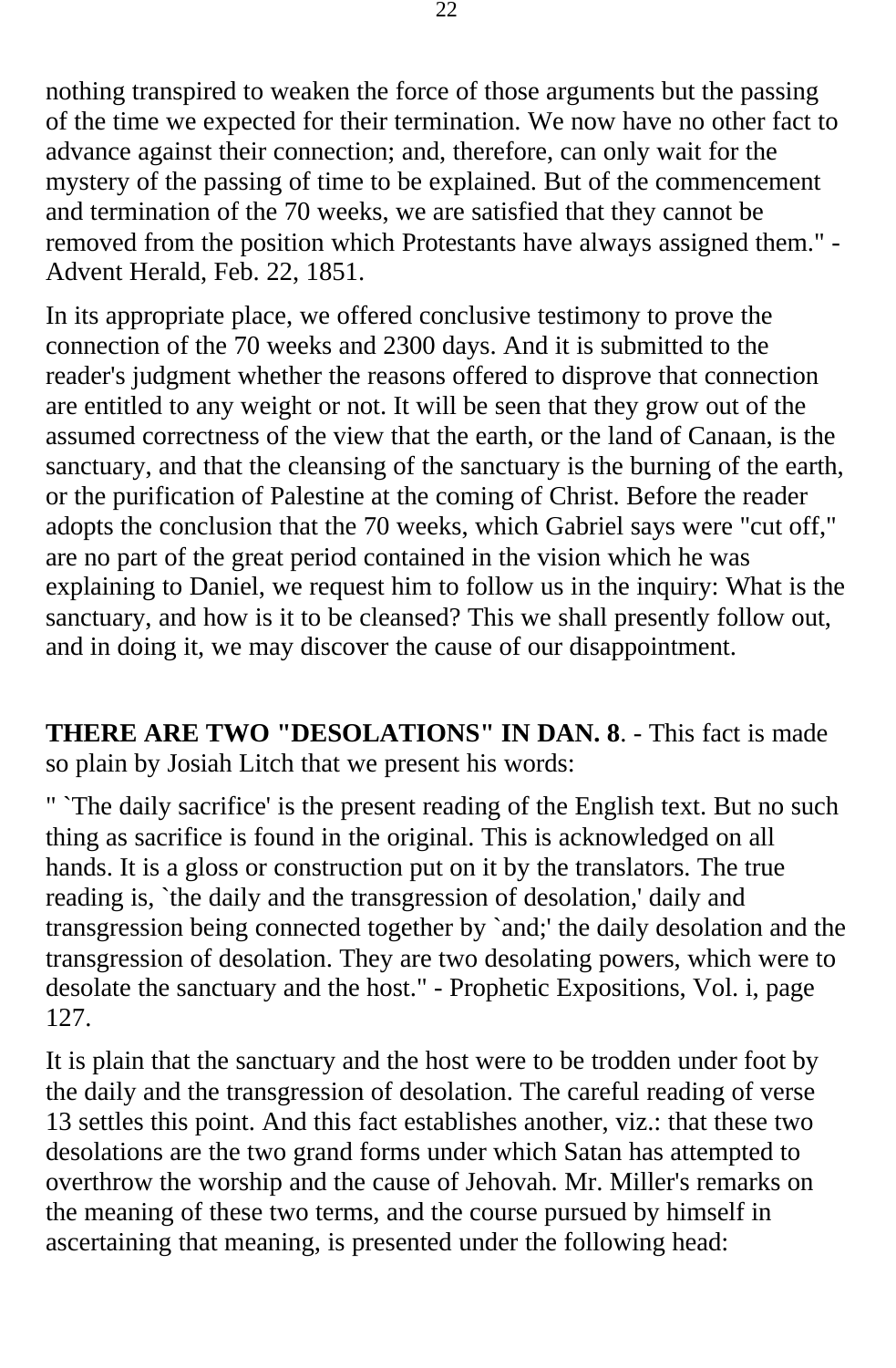#### **THE TWO DESOLATIONS ARE PAGANISM AND PAPACY.**

"I read on, and could find no other case in which it [the daily] was found, but in Daniel. I then [by the aid of a concordance] took those words which stood in connection with it, `take way;' he shall take away,'the daily; `from the time the daily shall be taken away', &c. I read on, and thought I should find no light on the text; finally, I came to 2 Thess. 2:7, 8. `For the mystery of iniquity doth already work; only he who now letteth will let, until he be taken out of the way, and then shall that wicked be revealed,' &c. And when I had come to that text, oh! how clear and glorious the truth appeared! There it is! That is `the daily!' Well now, what does Paul mean by `he who now letteth,' or hindereth? By `the man of sin,' and the `wicked,' popery is meant. Well, what is it which hinders popery from being revealed? Why, it is paganism; well, then, `the daily' must mean paganism." - Second Advent Manual, page 66.

It needs no argument to prove that the two grand forms of opposition, by which Satan has desolated the church and trod under foot the sanctuary of the living God, are none other than paganism and popery. It is also a clear point that the change from one of these desolations to the other did occur under the Roman power. Paganism, from the days of the kings of Assyria, down to the period when it became so far modified that it took the name of popery, had been the daily (or, as Prof. Whiting renders it, "the continual") desolation, by which Satan had stood up against the cause of Jehovah. And, indeed, in its priests, its altars and its sacrifices, it bore resemblance to the Levitical form of Jehovah's worship. When the Christian form of worship took the place of the Levitical, a change in Satan's form of opposition, and counterfeit worship, became necessary, if he would successfully oppose the worship of the great God. And it is in the light of these facts that we are able to understand our Lord's reference to the abomination of desolation in Matt. 24:15. It is evident that he there cites Dan. 9:26, 27. Now, although we do not understand that paganism in the year 70 had given place to popery, we do understand that that same power which then appeared, modified somewhat in name and form, was the very power that should, as the abomination of desolation, wear out the saints of the Most High.

The language of Paul is to the point: "For the mystery of iniquity [popery] doth already work; only he who now letteth will let, until he be taken out of the way. And then shall that Wicked be revealed, whom the Lord shall consume with the Spirit of his mouth, and shall destroy with the brightness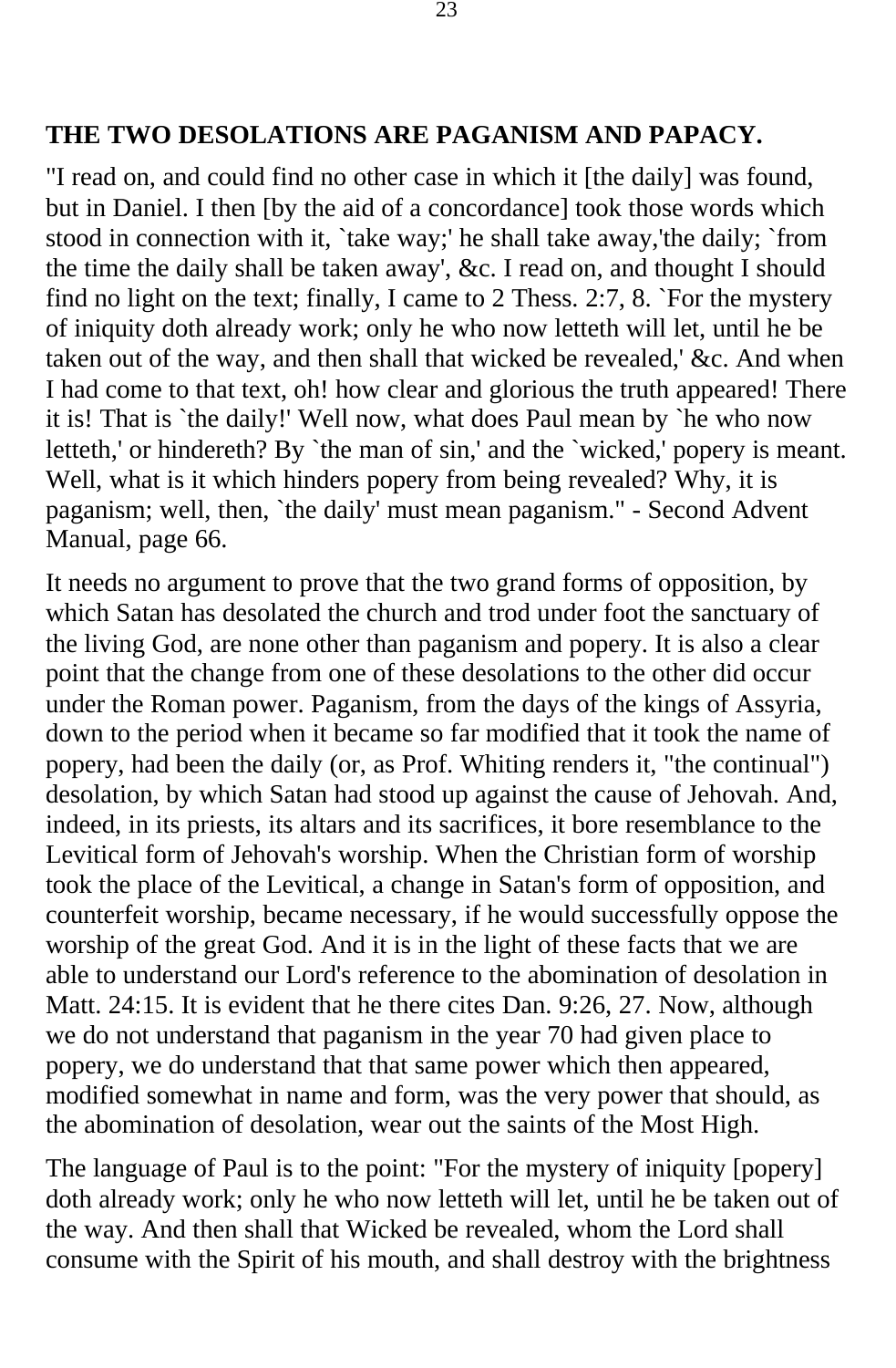of his coming." 2 Thess. 2:7, 8. That Paul refers to paganism and popery, none question. And here is direct proof that popery, the abomination of desolation, had in Paul's day already begun to work. Nor was it a very great change of character when Satan transformed his counterfeit worship from paganism to popery. The same temples, altars, incense, priests and worshipers were ready, with little change, to serve as the appendages of the papal abomination. The statute of Jupiter readily changed to that of Peter, the prince of the apostles; and the Pantheon, which had been the temple of all the gods, without difficulty became the sanctuary of all the saints. Thus the same abomination that desolated Jerusalem, in a degree changed and modified, became the wonderful desolater of the saints and martyrs of Jesus. And in its so-called temple of God, it set at naught and trod under foot the true temple of Jehovah, and he who is its minister, Jesus Christ. The change from paganism to popery is clearly shown in John's view of the transfer of power from the dragon of Rev. 12, to the beast of Rev. 13. And that they are essentially the same thing, is evident from the fact that both the dragon and the beast are represented with the seven heads; thus showing that, in a certain sense, either may be understood to cover the whole time. And in the same sense we understand that either abomination covers all the period. Christ's reference to the abomination of desolation (Matt. 24:15; Luke 21:20) is an absolute demonstration that Rome is the little horn of Dan. 8:9-12. Having shown that there are two desolations, by which the sanctuary and the host are trodden down, we now notice the fact that there are

#### **TWO OPPOSING SANCTUARIES IN DAN. 8.**

To the careful reader this fact will at once appear. They are as follows: First, the sanctuary of the daily desolation. Verse 11; 11:31. Second, the sanctuary which the daily and the transgression of desolation were to tread under foot. Verses 13, 14. The one is the sanctuary of Satan; the other is the sanctuary of the Lord of hosts. The one is the dwelling place of "all the gods;" the other is the habitation of the only living and true God. If it be said that a sanctuary is never connected with heathen and idolatrous worship, we cite the direct testimony of the Bible. Heathen Moab had a sanctuary. And that sanctuary was a place of prayer and worship for that heathen nation. Isa. 16:12. The chapel erected by the king of Israel at Bethel, as a rival to the temple of God at Jerusalem (1 Kings 12:27, 31-33) was called his sanctuary. Amos 7:13, margin. And the places in which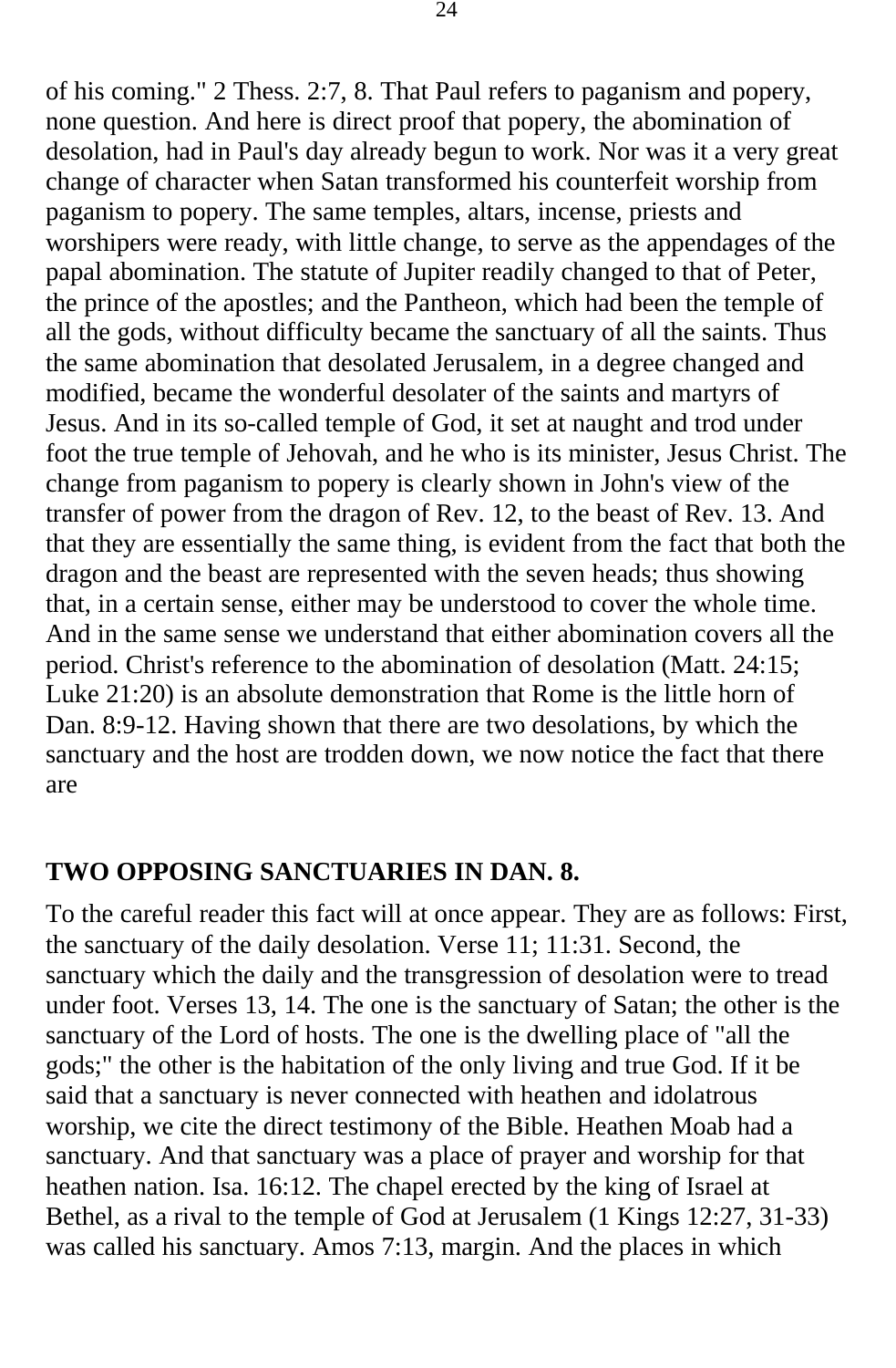idolatrous Israel (the ten tribes) worshiped, are called sanctuaries. Amos 7:9. The same is true of idolatrous Tyre. Eze. 28:18. Attention is called to the following from Apollos Hale:

"What can be meant by the `sanctuary' of paganism? Paganism, and error of every kind, have their sanctuaries as well as truth. These are the temples or asylums consecrated to their service. Some particular and renowned temple of paganism may, then, be supposed to be here spoken of. Which of its numerous distinguished temples may it be? One of the most magnificent specimens of classic architecture is called the Pantheon. The name signifies `the temple or asylum of all the gods'. The `place' of its location is Rome. The idols of the nations conquered by the Romans were sacredly deposited in some niche or apartment of this temple, and in many cases became objects of worship by the Romans themselves. Could we find a temple of paganism that was more strikingly `his sanctuary'? Was Rome, the city or place of the Pantheon, `cast down' by the authority of the State? Read the following well-known and remarkable facts in history: `The death of the last rival of Constantine had sealed the peace of the empire. Rome was once more the undisputed queen of nations. But, in the hour of elevation and splendor, she had been raised to the edge of a precipice. Her next step was to be downward and irrecoverable. The change of the government to Constantinople still perplexes the historian. Constantine abandoned Rome, the great citadel and throne of the Caesars, for an obscure corner of Thrace, and expended the remainder of his vigorous and ambitious life in the double toil of raising a colony into the capital of his empire, and degrading the capital into the feeble honors and humiliated strength of a colony'". - Second Advent Manual, page 68.

And not only did Satan possess himself of a rival to the sanctuary of Jehovah in the period of pagan worship, but, throughout the Christian dispensation, has that arch fiend possessed a rival temple of God. 2 Thess. 2:4. Thus much for the rival sanctuary of Satan. The sanctuary of God remains to be noticed at length. Connected with these two sanctuaries.

### **THERE ARE TWO HOSTS IN DAN. 8:9-13.**

The one is the host that was given to the little horn against the daily, when it had filled its measure of transgression; and by the aid of this host, the little horn was able to cast down the truth. Verse 12. This host is mentioned in Dan. 11:31. By this host, the sanctuary of the daily desolation, and its services, were transferred to the transgression, or abomination of desolation.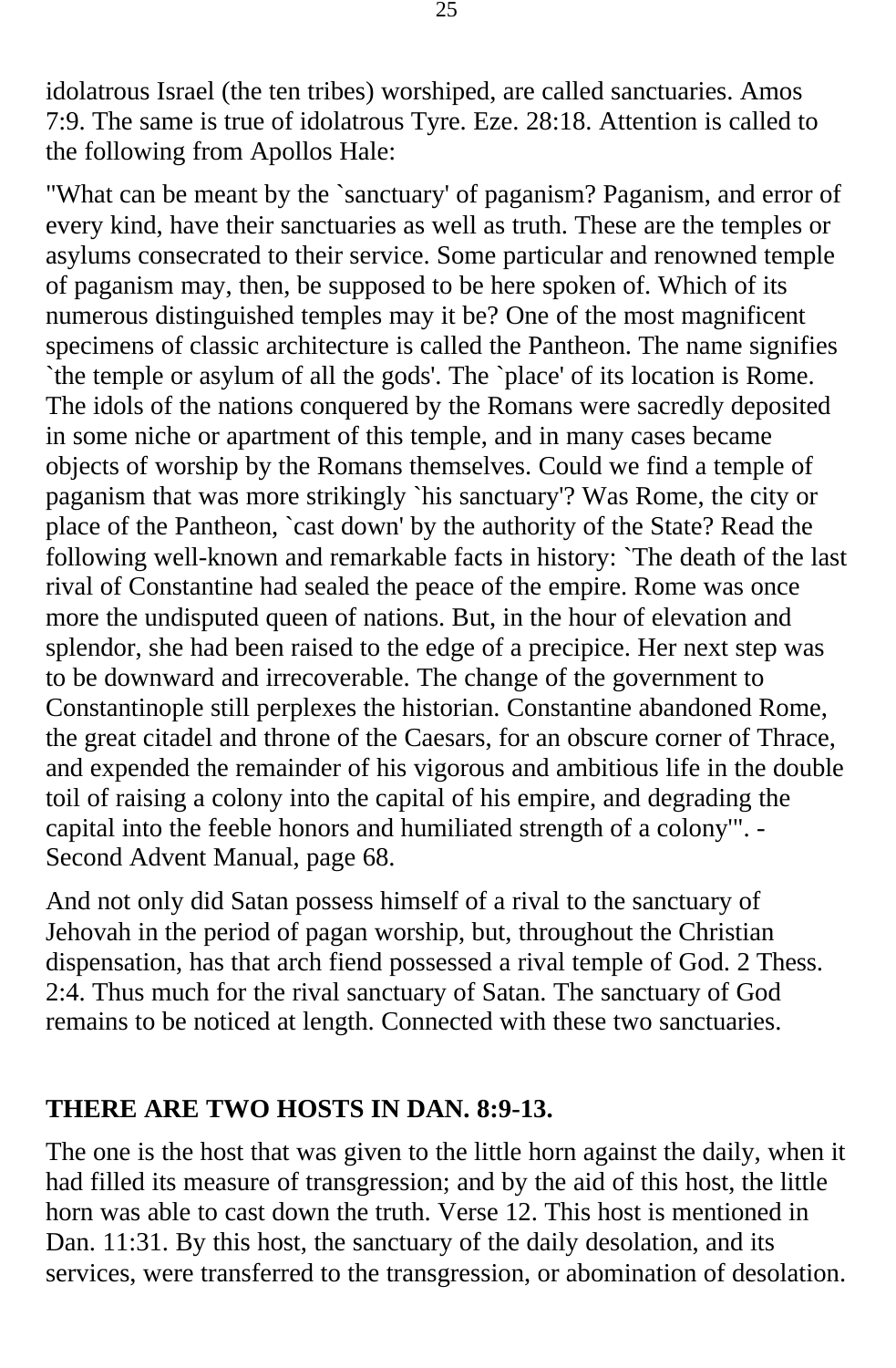This host is the forces of Satan, and it is intimately associated with his sanctuary. The other host is "the host of heaven." Verse 10. Michael is the Prince of this host. Dan. 10:21. Against the Prince of this host, the little horn stands up. Verses 11, 25. (Prof. Whiting remarks that in the original, "Prince of the host" occurs in Josh. 5:14) None dispute that the host, of whom Michael (Christ) is Prince, is the church of the living

God. Dan. 12:1. This host, the true church, is fitly represented by a green olive tree. Jer. 11:15-17. And when some of the branches (members of the Jewish church) were broken off through unbelief, others were grafted in from the Gentiles, and thus the host continues to exist. Rom. 11:17-20. This host, or church, is the worshipers of God, and is intimately connected with his sanctuary. That sanctuary we are now prepared to consider.

## **WHAT IS THE SANCTUARY OF GOD?**

Before answering this question, we present the definition of the word sanctuary: "A holy place." - Walker. "A sacred place." - Webster. "A holy or sanctified place a dwelling-place of the Most High." - Cruden. A dwelling-place for God. Ex. 25:8. Thus much for the meaning of the word. We now inquire respecting its application.

**IS THE EARTH THE SANCTUARY?** To this question we answer emphatically: It is not. And if we are requested to prove a negative, we offer the following reasons: 1. The word sanctuary is used 145 times in the Bible, and it is not in a single instance applied to the earth. Hence there is no authority for this view, except that of man. 2. Every one knows that the earth is neither a dwelling-place of God, nor yet a holy, or sacred place. Those, therefore, who affirm that is is the sanctuary of God, should know better than to make such a statement. 3. In almost every instance in which the word sanctuary occurs in the Bible (and the exceptions nearly all refer to Satan's rival sanctuary) it refers directly to another definite object which God calls his sanctuary. Hence, those who teach that the earth is the sanctuary of the Lord of hosts, contradict his positive testimony a hundred times repeated. For the benefit of those who think that the earth will become the sanctuary after it has been cleansed by fire, we add that God does not even then call it his sanctuary, but simply "the place" of its location. Isa. 60:13; Eze. 37:26-28; Rev. 21:1-3. The earth, then, is not the sanctuary, but merely the place where it will be located hereafter.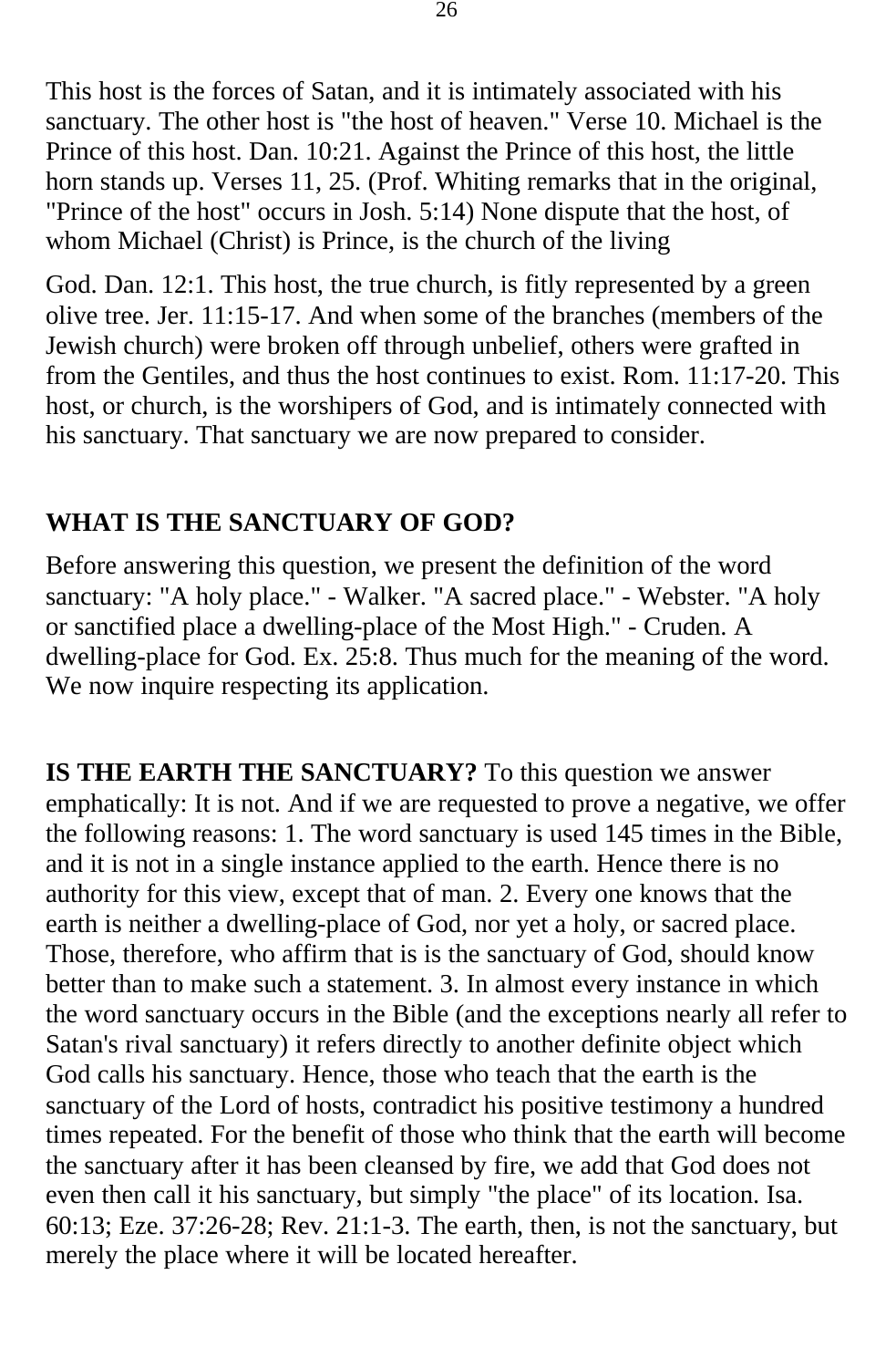**IS THE CHURCH THE SANCTUARY?** - We answer: It is not. The following reasons in support of this answer are to the point: 1. The Bible never calls the church the sanctuary. 2. In a great number of texts, God has called another object his sanctuary, and has uniformly associated the church with that object, as the worshipers; and that sanctuary itself, as the place of that worship, or toward which their prayer was directed. Ps. 20:2; 28:2, margin; 29:2, margin; 63:2; 68:24; 73:17; 134:2; 150:1; 5:7. 3. The following inference is all that we have ever seen urged in favor of this view. God has many times called the tabernacle or temple, which are the patterns of the true, his sanctuary. And because that the church is spiritually called the temple of God, some have supposed that they were at liberty to call the church the sanctuary. 4. But there is one text that some may urge. It is this: "When Israel went out of Egypt, the house of Jacob from a people of strange language; Judah was his sanctuary, and Israel his dominion." Ps. 114:1, 2. But, at most, this would only prove that one of the twelve tribes was the sanctuary, and that the whole church was not. But if the fact be remembered, that God chose Jerusalem (2 Chron. 6:6), which was in Judah (Josh. 15:63; Judges 1:8; Zech. 1:12; Ezra 1:3), as the place of his sanctuary (1 Chron. 28:9, 10; 2 Chron. 3:1), we think the following from another psalm will fully explain the connection between Judah and the sanctuary of God, and show that Judah was the tribe with which God designed to locate his habitation: "But chose the tribe of Judah, the Mount Zion which he loved. And he built his sanctuary like high palaces [see 1 Chron. 29:1], like the earth which he hath established forever." Ps. 78:68, 69. 5. But if a single text could be adduced to prove that the church is called a sanctuary, the following plain fact would prove beyond controversy that it is not the sanctuary of Dan. 8:13, 14. The church is represented in Dan. 8:13, by the word "host." This none will deny. "To give both the sanctuary and the host to be trodden under foot." Then the church and the sanctuary are two things. The church is the host or worshipers; the sanctuary is the place of that worship, or the place toward which it is directed.

**IS THE LAND OF CANAAN THE SANCTUARY?** - Of the 145 times in which the word sanctuary occurs in the Bible, only two or three texts have been urged, with any degree of confidence, as referring to the land of Canaan. Yet, strangely enough, men have claimed that the supposed meaning of these two or three texts ought to determine the signification of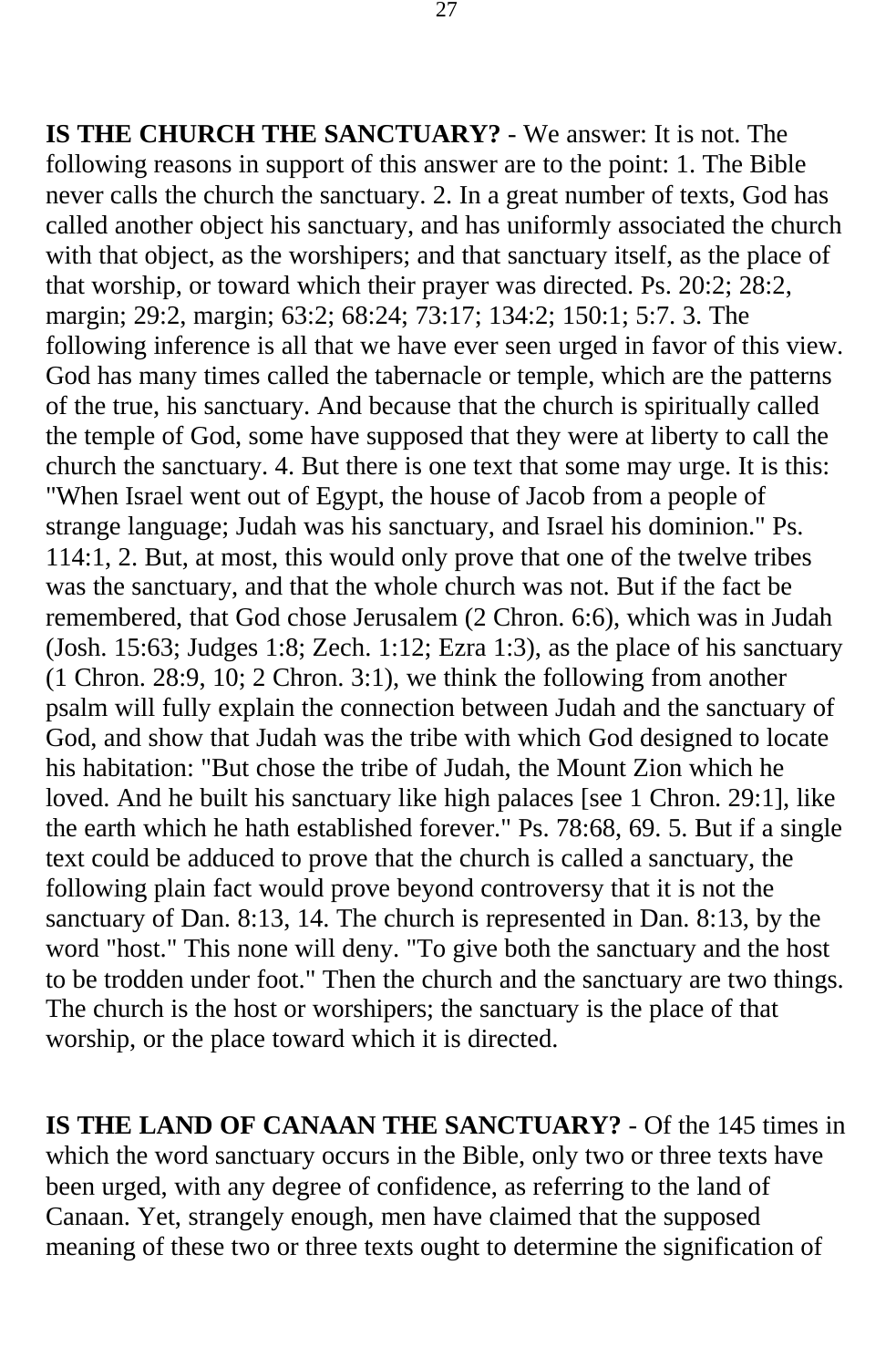the word in Dan. 8:13, 14, against the plain testimony of more than a hundred texts! For none can deny that in almost every instance in which the word does occur, it refers directly to the typical tabernacle, or else to the true, of which that was but the figure or pattern. But we now inquire whether the two or three texts in question do actually apply the word sanctuary to the land of Canaan. They read as follows: "Thou shalt bring them in, and plant them in the mountain of thine inheritance, in the place, O Lord, which thou hast made for thee to dwell in; in the sanctuary, O Lord, which thy hands have established." Ex. 15:17. "And he led them on safely, so that they feared not; but the sea overwhelmed their enemies. And he brought them to the border of his sanctuary, even to this mountain, which his right hand had purchased." "And he built his sanctuary like high palaces, like the earth which he hath established forever." Ps. 78:53, 54, 69.

The first of these texts, it will be noticed, is taken from the song of Moses, after the passage of the Red Sea. It is a prediction of what God would do for Israel. The second text was written about five hundred years after the song of Moses. What Moses utters as a prediction, the psalmist records as a matter of history. Hence the psalm is an inspired commentary on the song of Moses. If the first text be read without the other, the idea might be gathered that the mountain was the sanctuary, though it does not directly state this. Even as one might get the idea that the tribe of Judah was Mount Zion, were they to read only the expression, "but chose the tribe of Judah, the Mount Zion which he loved" (Ps. 78:68), and omit those texts which inform us that Mount Zion was the city of David, a part of Jerusalem (2 Sam. 5:6, 7), and was located in Judah, as one of its cities. Ezra 1:3; Ps. 69:35.

But if the second text be read in connection with the first, it destroys the possibility of such an inference. The psalmist states that the mountain of the inheritance was the border of the sanctuary. And that God, after driving out the heathen before his people, proceeded to build his sanctuary like high palaces. See 1 Chron. 29:1. 1. The land of Canaan was the mountain of the inheritance. Ex. 15:17. 2. That mountain of the border of the sanctuary. Ps. 78:54. 3. In that border God built his sanctuary. Ps. 78:69. 4. In that sanctuary God dwelt. Ps. 74:7; Ex. 25:8. 5. In that border the people dwelt. Ps. 78:54, 55. These facts demonstrate that the same Spirit moved both those "holy men of old." These texts perfectly harmonize, not only with each other, but with the entire testimony of the Bible, respecting the sanctuary. If the reader still persists in confounding the sanctuary with its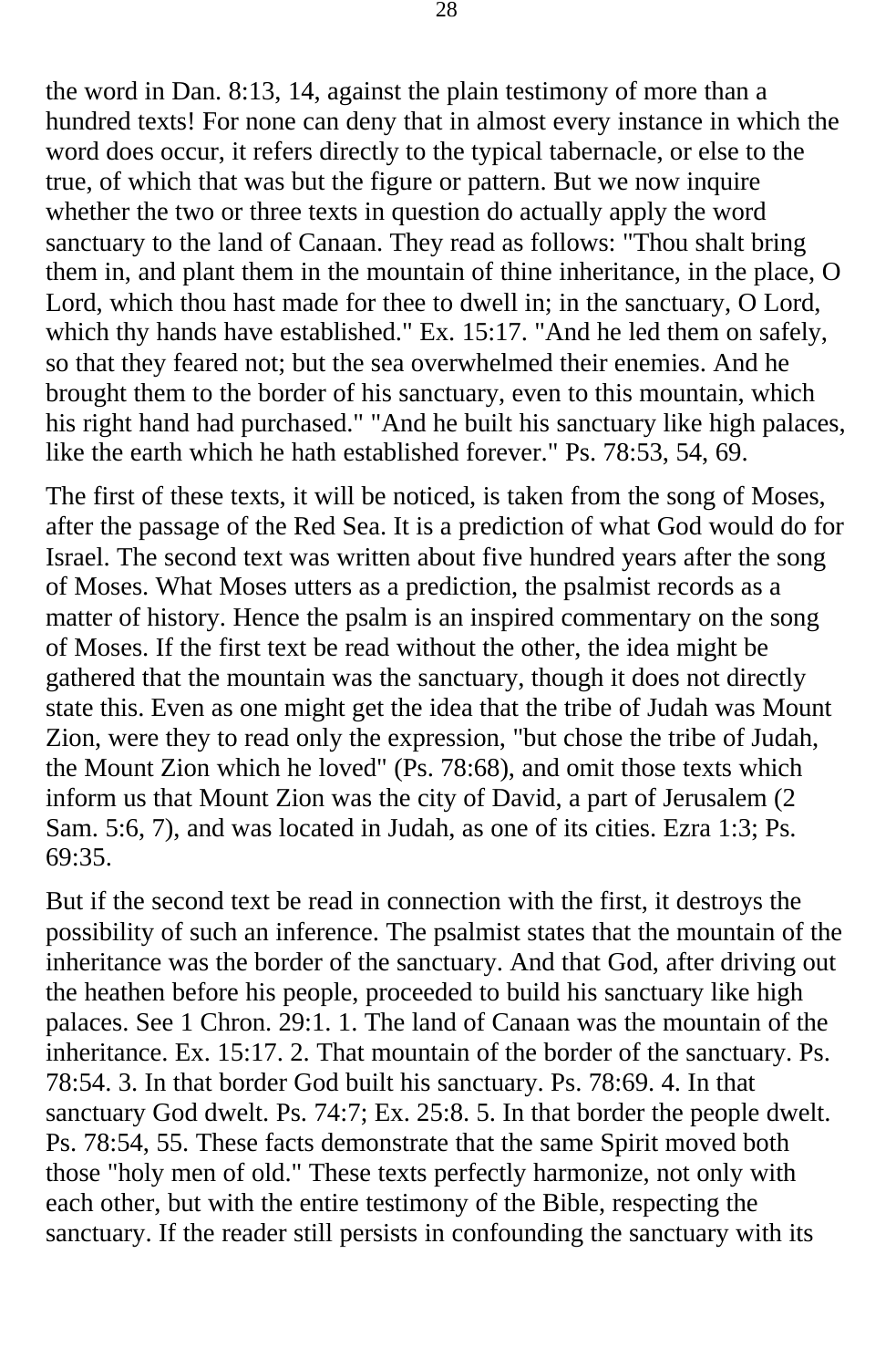border, the land of Canaan, we request him to listen while a king of Judah points out the distinction:

"Art not thou our God, who didst drive out the inhabitants of this land before thy people Israel, and gavest it to the seed of Abraham thy friend forever? And they dwelt therein, and have built thee a sanctuary therein for thy name, saying, If, when evil cometh upon us, as the sword, judgment, or pestilence, or famine, we stand before this house, and in thy presence (for thy name is in this house), and cry unto thee in our affliction, then thou wilt hear and help." 2 Chron. 20:7-9.

This language is a perfect parallel to that of Ps. 78:54, 55, 69. In the clearest manner it points out the distinction between the land of Canaan and the sanctuary which was built therein; and it does clearly teach that that sanctuary was the house erected as the habitation of God.

But there is another text by which some attempt to prove that Canaan is the sanctuary. "The people of thy holiness have possessed it but a little while: our adversaries have trodden down thy sanctuary." Isa. 63:18. No one offers this as direct testimony. As it is only an inference, a few words are all that is needed. 1. When the people of God's holiness were driven out of the land of Canaan (as here predicted by the prophet, who uses the past tense for the future), not only were they dispossessed of their inheritance, but the sanctuary of God, built in that land, was laid in ruins. This is plainly stated in 2 Chron. 36:17-20. 2. The next chapter testifies that the prophet had a view of the destruction of God's sanctuary, as stated in the text quoted from 2 Chronicles. This explains the whole matter. Isa. 64:10, 11; Ps. 74:3, 7; 79:1.

A fourth text may occur to some minds as conclusive proof that Canaan is the sanctuary. We present it, as it is the only remaining one that has ever been urged in support of this view. "The glory of Lebanon shall come unto thee, the fir tree, the pine tree, and the box together, to beautify the place of my sanctuary; and I will make the place of my feet glorious." Isa. 60:13. This text needs little comment. The place of God's sanctuary, we fully admit, is the land of Canaan, or the new earth, for Isaiah refers to the glorified state. And as God has promised to set his sanctuary in that place (Eze. 37:25-28), the meaning of the text is perfectly plain. But if any still assert that the place of the sanctuary is the sanctuary itself, let them notice that the same text calls the same "place" the place of the Lord's feet; and hence the same principle would make the land of Canaan the feet of the Lord! The view that Canaan is the sanctuary is too absurd to need further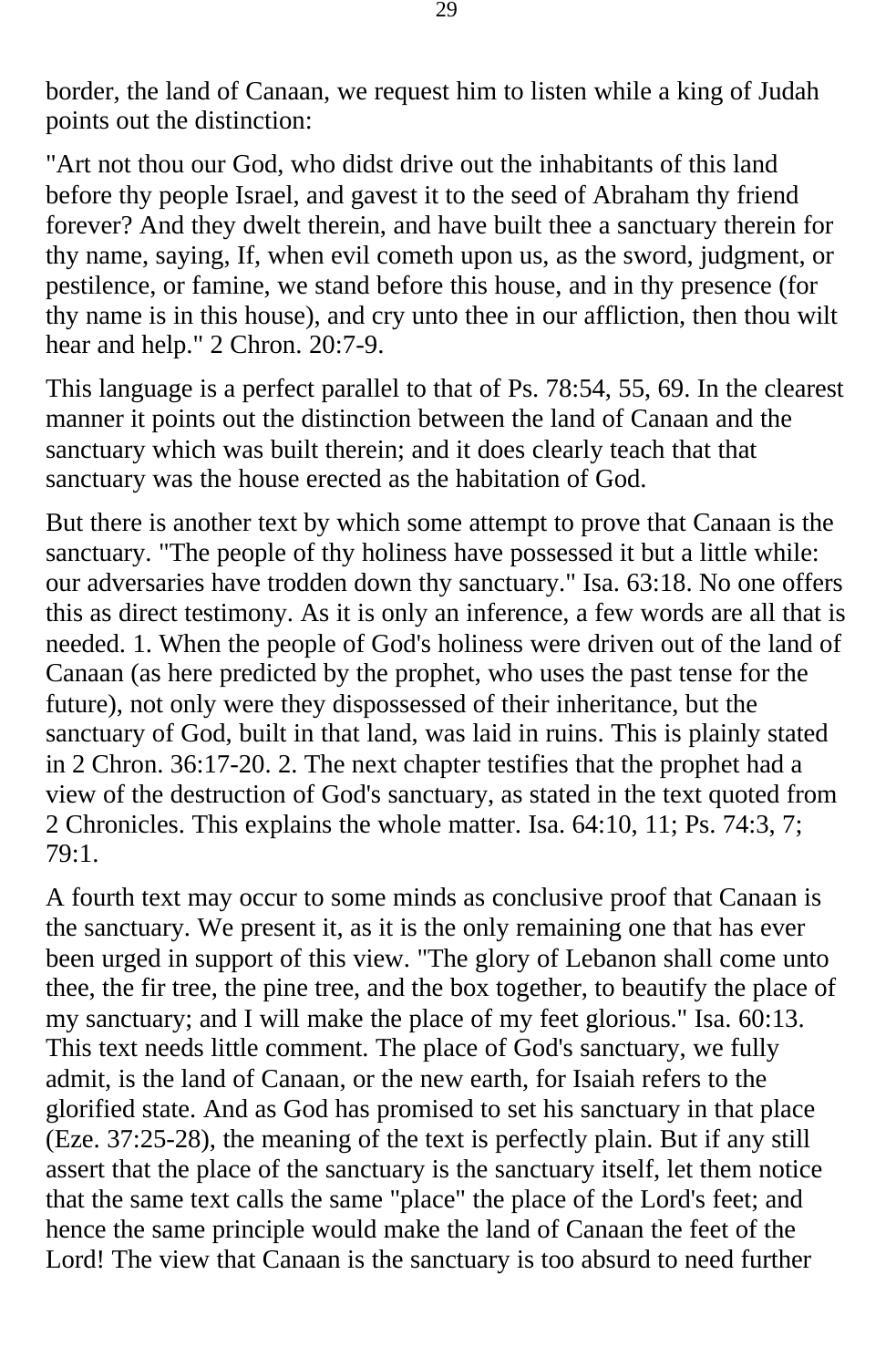notice. And even were it a sanctuary, it would not even then be the sanctuary of Daniel; for the prophet had his eye upon the habitation of God. Dan. 9. Canaan was only the place of God's sanctuary or habitation.

We have found that the earth is not the sanctuary, but simply the territory where it will finally be located; that the church is not the sanctuary, but simply the worshipers connected with the sanctuary; and that the land of Canaan is not the sanctuary, but that it is the place where the typical sanctuary was located. Now we inquire for the sanctuary itself.

### **BIBLE VIEW OF THE SANCTUARY**.

The sanctuary of the Bible is the habitation of God. It includes, first, the tabernacle pitched by man, which was the pattern of the true; and second, the true tabernacle which the Lord pitched and not man. The tabernacle erected by man, as the pattern of the true, embraced, first, the tabernacle of Moses, second, the temple of Solomon, and, third, the temple of Zerubbabel. The true tabernacle of God is the great original of which Moses, Solomon, and Zerubbabel, erected "figures," "patterns," or "images." We trace the pattern of the true from the time it was erected by Moses, until it was merged into the larger and more glorious pattern which Solomon caused to be established. We trace this building down to the period when it was overthrown by Nebuchadnezzar, and suffered to remain in ruins through the Babylonish captivity. And from the time that Zerubbabel rebuilt the sanctuary, we trace the history of the pattern until we reach the true tabernacle, the great sanctuary of Jehovah. We trace the history of the tabernacle from the time that our Lord entered it to minister in "the holy places" for us, forward to the time when it shall be located on the New Earth, when the tabernacle and sanctuary of God shall be with his people forever. We are compassed about with a great cloud of witnesses. To the law and to the testimony. We gather our first instruction respecting the sanctuary from the book of Exodus. In chapter 24, we learn that Moses went up into the cloud that enshrouded the God of Israel, upon the Mount Sinai, and that he was there forty days. It was during this period that the building of the sanctuary was explained to Moses, and the pattern of it shown to him in that mount. Heb. 8:5. The next chapter commences with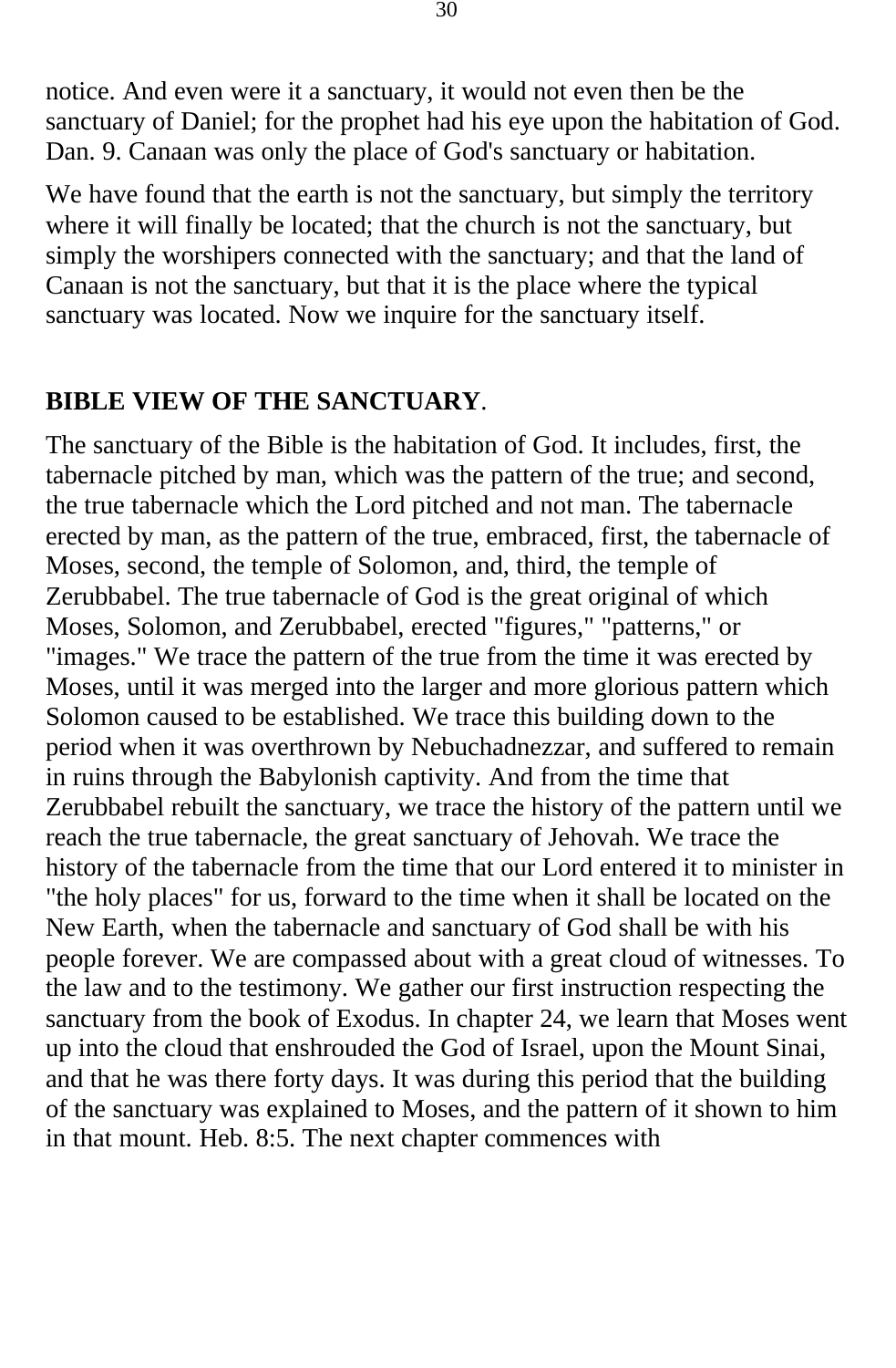#### **THE COMMANDMENT TO ERECT THE SANCTUARY**.-

"And the Lord spake unto Moses, saying, Speak unto the children of Israel, that they bring me an offering; of every man that giveth it willingly with his heart ye shall take my offering. And this is the offering which ye shall take of them; gold, and silver, and brass, and blue, and purple, and scarlet, and fine linen, and goats' hair, and rams' skins dyed red, and badgers' skins, and shittim wood, oil for the light, spices for anointing oil, and for sweet incense, onyx stones, and stones to be set in the ephod, and in the breastplate. And let them make me a sanctuary; that I may dwell among them. According to all that I show thee, after the pattern of the tabernacle, and the pattern of all the instruments thereof, even so shall ye make it." Ex.  $25:1-9$ .

We have here learned several important facts:

1. The sanctuary was the habitation of God. It was erected for this express purpose, that God might dwell among his people. And Moses had his eye upon this habitation, or sanctuary, in that very chapter in which he is supposed, by some, to teach that the land of Canaan is the sanctuary. "He is my God," says Moses, "and I will prepare him an habitation." Chap. 15:2. It is plain that, even then, Moses understood the difference between the habitation of Jehovah and the place of its location. 2. The sanctuary, which God commanded Moses to erect, was the tabernacle. The tabernacle of witness was the sanctuary of God. 3. Moses was solemnly enjoined to make the sanctuary, and all its vessels, according to the pattern shown to him in that place. Hence, we are now to have a model of the habitation of God set before us.

**THE PLAN OF THE SANCTUARY**. - Its walls on the north, the west, and the south sides, were formed of upright boards, set in sockets of silver. These boards were ten cubits in length, by one cubit and a half in breadth. And as there were twenty of them on each of the two sides, we learn that it was thirty cubits in length and ten in height. In the same manner, we ascertain that it was about ten cubits in width. The sockets in which the boards were set, are termed, "the sockets of the sanctuary" Chap. 38:27. Five bars running the length of the sides, and passing through rings in the boards, joined them all together. And the whole was overlaid with gold. The sanctuary was covered with four different coverings. The cast end was closed by a vail, or hanging, called the door of the tent or tabernacle. A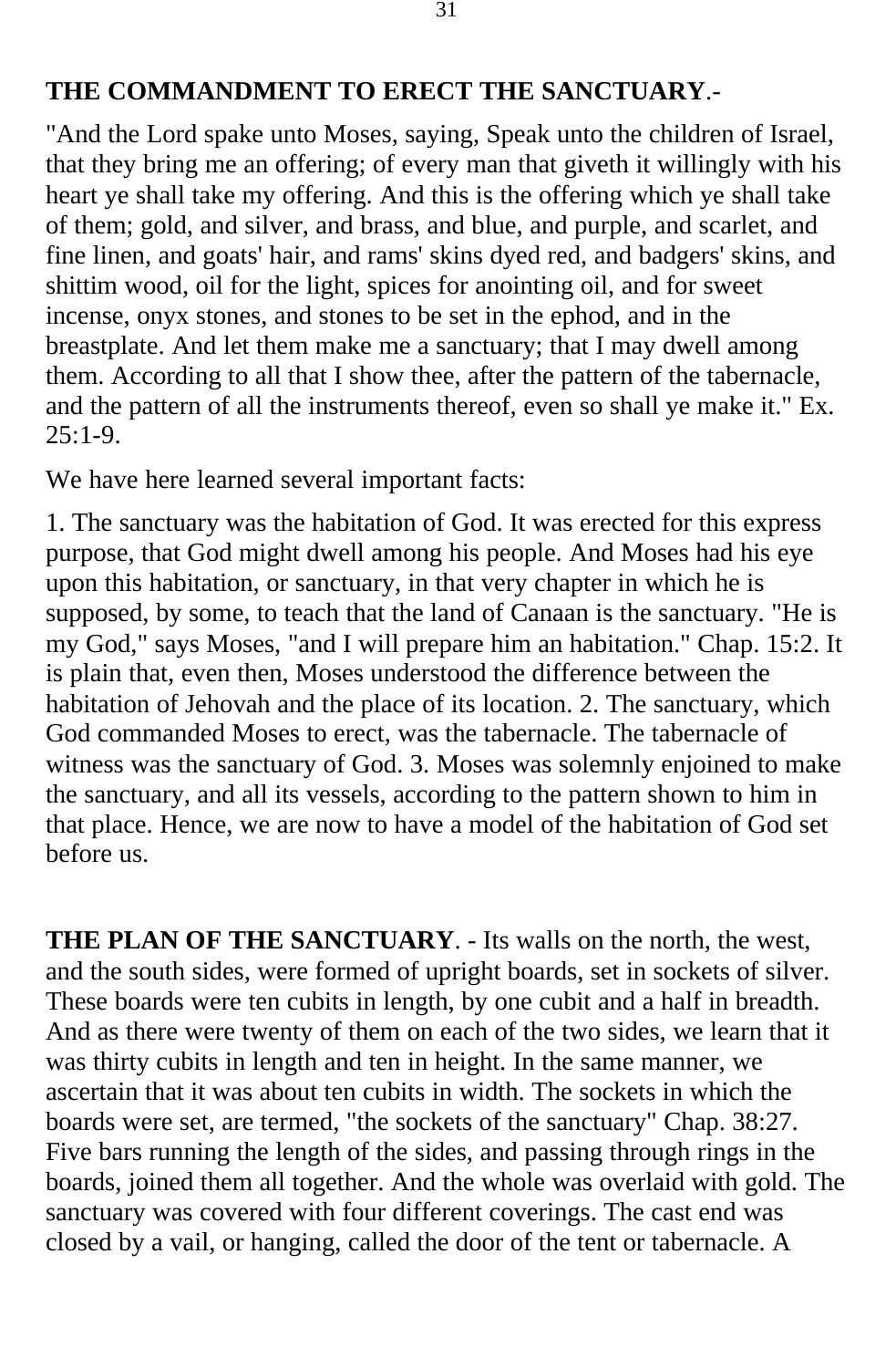second vail divided the tabernacle into two parts called the holy place, and the holiest of all. Chap. 26:1-29, 31-37; 36:8-38; Lev. 16:2; Heb. 9:3.

**THE VESSELS OF THE SANCTUARY**. - These were all made after the pattern which the Lord showed to Moses. Ex. 25:9, 40. They were as follows: 1. The ark. This was a small chest about four feet six inches in length, and about two feet six inches in width and height, overlaid with pure gold, within and without. This was made for the express purpose of containing God's testament, the ten commandments. Chap. 25:10-16, 21; 31:8; 32:15, 16; 37:1-5; Deut. 10:1-5; 1 Kings 8:9; 2 Chron. 5:10; Heb. 9:4. 2. The mercy-seat. This was the top of the ark. On either end of it stood a cherub. The cherubim and the mercy-seat being one solid work of beaten gold. Ex. 25:17-22; 37:6-9; 26:34; Heb. 9:4, 5. 3. The altar of incense. This was overlaid with gold, and was about three and a half feet in height, and nearly two feet square. It was for the purpose of burning incense before God. Ex. 30:1-10; 37:25-28; Luke 1:9-11. 4. The golden censer. This was used to burn incense before the Lord, particularly in the holiest. Lev. 10:1; 16:12; Heb. 9:4. 5. The candlestick, with its seven lamps, was one solid work of beaten gold, about the weight of a talent. It was made after the express pattern shown to Moses. Ex. 25:31-40; 37:17-24; Num. 8:4. 6. The table of show-bread. This was about three and a half feet in length, two and a half in height, and two in width. It was overlaid with pure gold, and on it, show-bread was always kept before the Lord. Ex. 25:23-30; 37:10-16; Heb. 9:2. 7. The altar of burnt-offering. This was about nine feet square, and nearly five and a half feet in height. It was overlaid with brass, and was, as its name implies, used for the purpose of offering up sacrifices to God. Ex. 27:1-8; 37:1-7. 8. The laver. This was made of brass, and contained water for the use of the priests. Chap. 30:18-21; 38:8. The court of the tabernacle was one hundred cubits in length, by fifty in breadth, and five cubits, or about nine feet, in hight. Chap. 27:9-19; 38:8-20.

God called those who were to execute this work by name, and filled them with the spirit of wisdom. Chap. 31:1-11; 35:30-35. They knew "how to make all manner of work for the service of the sanctuary." Chap. 36:1. They received the offering of the children of Israel for "the service of the sanctuary." Verse 3. They came from the "work of the sanctuary" (verse 4), and testified that more was offered than could be used. And Moses commanded that none should "make any more work for the offering of the sanctuary." Verse 6. The construction of every part of the sanctuary is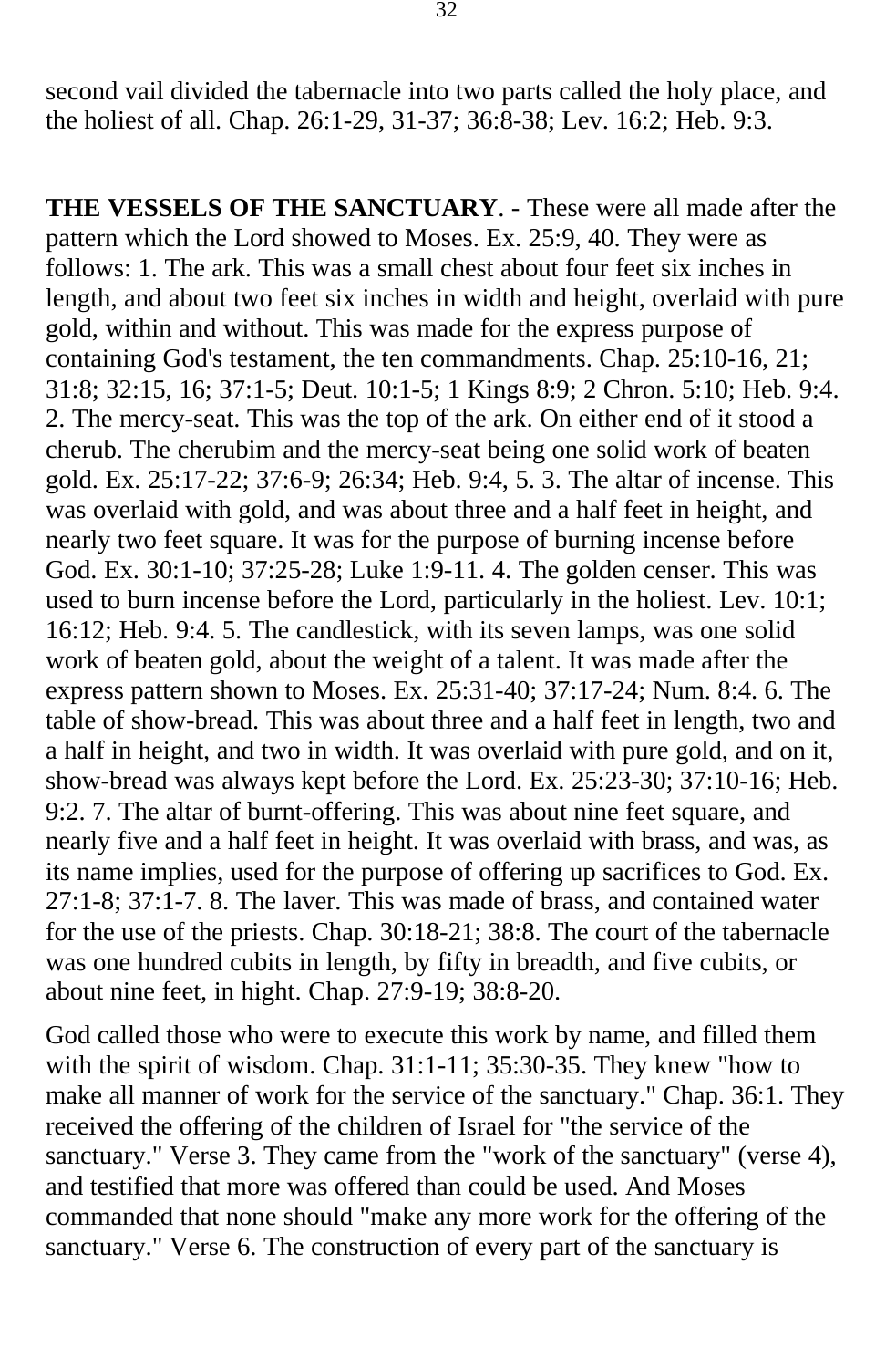minutely described in chaps. 36-39. Everything was then submitted to Moses for inspection, and he pronounced the work such as God commanded, viz.: a true pattern. Chap. 39:33-43. God then commanded Moses to set up the sanctuary, and to place everything in order. Chap. 40:1- 16.

**MOSES ERECTS THE SANCTUARY**. - And Moses reared up the tabernacle, and set up its boards in the sockets of silver, and united them together by the bars, and spread over the whole, the covering of the tabernacle. He then placed the testimony in the ark, and set the mercy-seat upon it, and carried the ark into the tabernacle. Chap. 40:17-21. He then hung up the vail in front of the ark, and thus divided between the holy places. Verse 21; 26:33; Heb. 9:3. He placed the table without the vail, on the north side of the holy place, and set the bread in order upon it. Verses 22, 23. He then placed the candlestick on the south side of the holy place, and lighted its lamps before the Lord. Verses 24, 25. He placed the golden altar before the vail, in the holy place, and burned sweet incense upon it. Verses 26, 27. He set up the hanging for the door of the sanctuary, and he placed the altar of burnt offering at the door, and set the laver between the tabernacle and this altar, and around the whole, he set up the court of the tabernacle. Verses 28-33. The sanctuary erected for the habitation of Jehovah (Ex. 15:2; 25:8) is now ready to receive the King Eternal.

**GOD TAKES POSSESSION OF THE SANCTUARY.** - "Then the cloud covered the tent of the congregation, and the glory of the Lord filled the tabernacle. And Moses was not able to enter into the tent of the congregation, because the cloud abode thereon, and the glory of the Lord filled the tabernacle." Verses 34, 35. We now have found the habitation, or sanctuary, of the Lord. In the book of Exodus, Moses calls this building the sanctuary at least eleven times. But do you ask for the words of the New Testament on the point? Then listen.

### **PAUL'S VIEW OF THE SANCTUARY OF THE FIRST COVENANT.**

- "Then verily the first covenant had also ordinances of divine service, and a worldly sanctuary. For there was a tabernacle made; the first, wherein was the candlestick, and the table, and the show-bread; which is called the sanctuary. And after the second vail, the tabernacle which is called the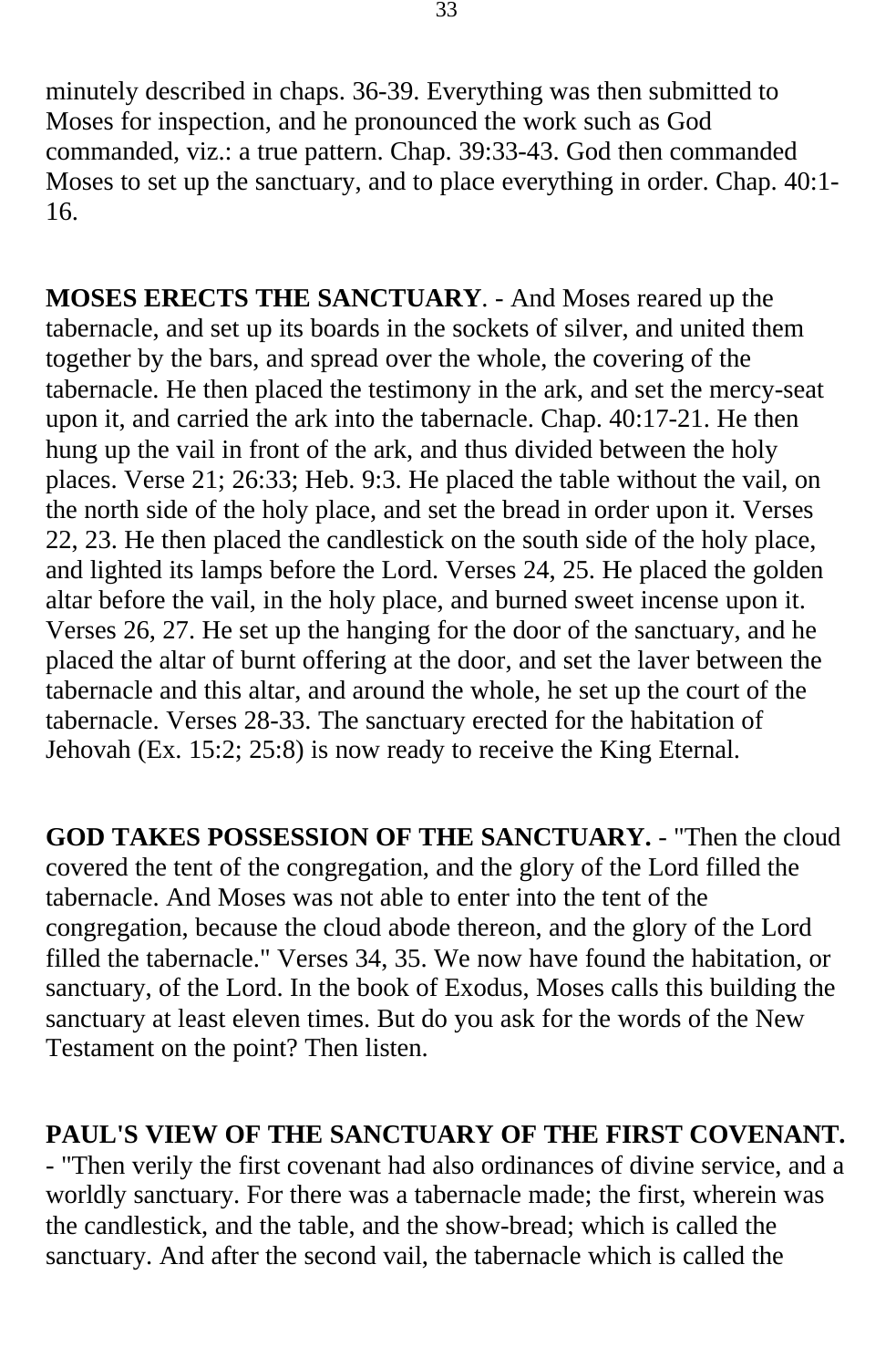Holiest of all; which had the golden censer, and the ark of the covenant overlaid round about with gold, wherein was the golden pot that had manna, and Aaron's rod that budded, and the tables of the covenant; and over it the cherubim of glory shadowing the mercy-seat." Heb. 9:1-5; 13:11. It is settled, therefore, that we have the right view of this subject thus far, and that the tabernacle of God, and not the land of Canaan, was the sanctuary.

#### **THE WORLDLY SANCTUARY WAS THE PATTERN OF THE**

**TRUE.** - "After the pattern of the tabernacle, and the pattern of all the instruments thereof, even so shall ye make it." "And look that thou make them after their pattern, which was showed thee in the mount." Ex. 25:9, 40. "And thou shalt rear up the tabernacle according to the fashion thereof which was showed thee in the mount." Chap. 26:30. "As it was showed thee in the mount so shall they make it." Chap. 27:8. "According unto the pattern which the Lord had showed Moses, so he made the candlestick." Num. 8:4. "Our fathers had the tabernacle of witness in the wilderness, as he had appointed, speaking unto Moses, that he should make it according to the fashion that he had seen." Acts 7:44. "Who serve unto the example and shadow of heavenly things, as Moses was admonished of God when he was about to make the tabernacle; for, see, saith he, that thou make all things according to the pattern showed to thee in the mount." Heb. 8:5. "It was therefore necessary that the patterns of things in the heavens should be purified with these; but the heavenly things themselves with better sacrifices than these. For Christ is not entered into the holy places made with hands, which are the figures of the true." Heb. 9:23, 24. From these texts we learn two important facts. 1. We are many times certified that the tabernacle of witness was made according to the pattern which God showed to Moses. 2. That that pattern was a representation of the heavenly sanctuary itself. Heb. 8:2.

We trace the history of the sanctuary in the book of Leviticus. Every instance in which the word occurs, it is admitted, refers to the tabernacle of the Lord. The blood of sin-offering was sprinkled "before the vail of the sanctuary." Lev. 4:6. For offering strange fire before the Lord in his tabernacle, two of the sons of Aaron were slain. They were then carried "from before the sanctuary." Lev. 10:4. The unclean were not to "come into the sanctuary," or tabernacle. Lev. 12:4, 6. "The holy sanctuary" was to be cleansed. Lev. 16:16, 33. "Ye shall keep my Sabbaths, and reverence my sanctuary; I am the Lord." Lev. 19:30; 26:2. Those who worshiped Moloch,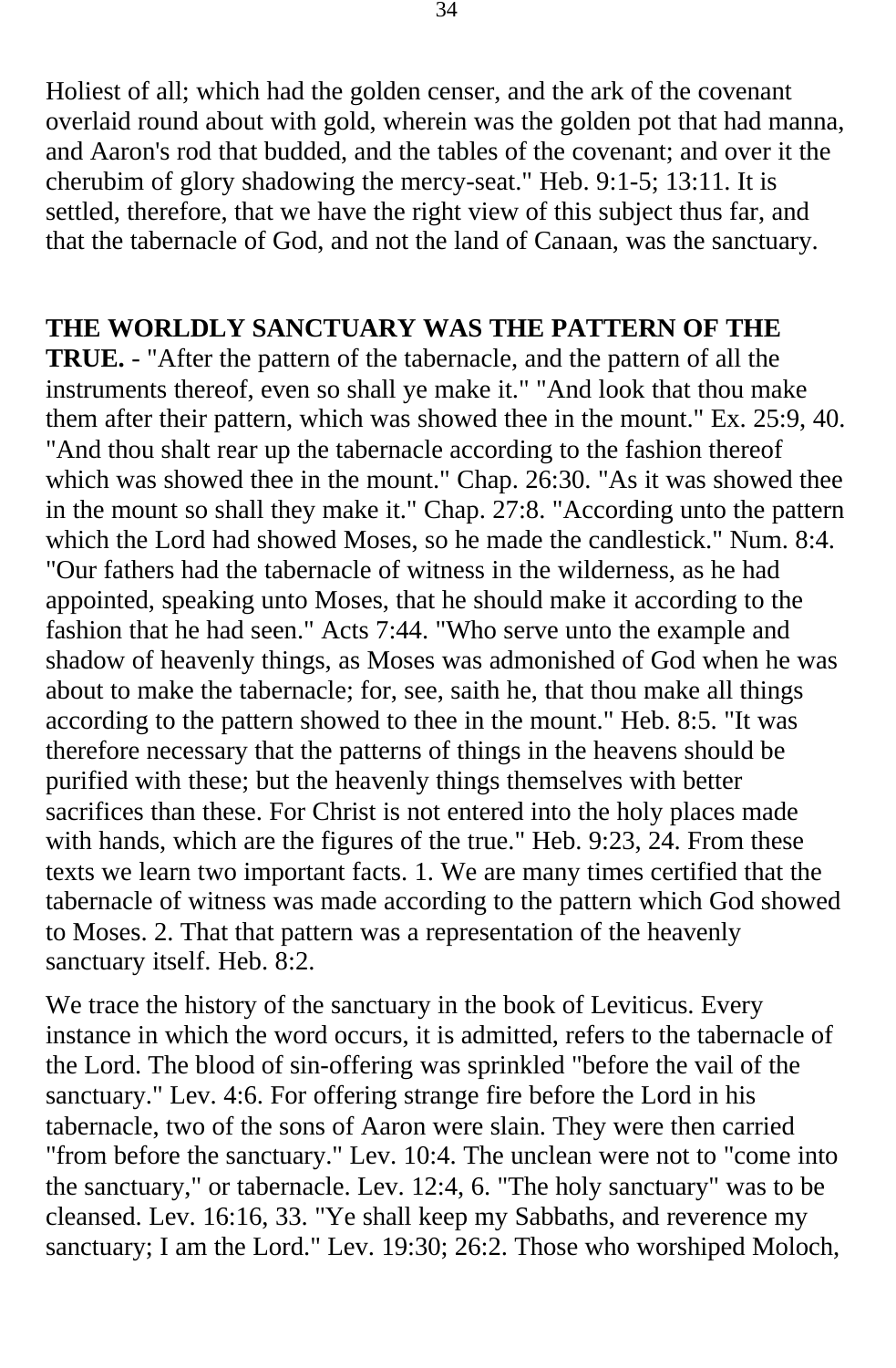defiled the Lord's sanctuary. Lev. 20:3. "Sanctuaries," used for the two holy places. Lev. 21:23; 26:31. See also Jer. 51:51. God commanded that the high priest should not "go out of the sanctuary, nor profane the sanctuary of his God," to mourn for the dead. Lev. 21:12.

God placed his tabernacle in the charge of the tribe of Levi, who pitched around it. Num. 1:50-53. Under the standard of Judah on the east, of Reuben on the south, of Ephraim on the west, and of Dan on the north, the tribes of Israel were to pitch around the tabernacle in four great bodies, during their sojourn in the wilderness. Num. 2. God then divided the tribe of Levi according to his three sons, Gershon, Kohath, and Merari. These three divisions were to pitch severally on the west, south, and north sides of the tabernacle. Num. 3. The Kohathites were to keep "the charge of the sanctuary," and also of "the vessels of the sanctuary." Verses 28, 31. And Eleazar, the priest, was to have the oversight of those who thus kept "the charge of the sanctuary." verse 32. But on the east side of the tabernacle, Moses, Aaron, and his sons, were to encamp, and keep "the charge of the sanctuary." Verse 38.

When the camp was to set forward, the priests were to take down the tabernacle (Num. 4), and cover the sacred vessels, and "all the instruments of ministry wherewith they minister in the sanctuary" (verse 12); and when they had made an end of covering the sanctuary, and all the vessels of the sanctuary, the sons of Kohath were to bear it. Verse 15. And God commanded that Eleazar should have "the oversight of all the tabernacle, and of all that therein is, in the sanctuary." Verse 16. "The service of the sanctuary," belonging unto the Kohathites, was to bear it upon their shoulders. Num. 7:9. The Levites were given to Aaron to do the service of the tabernacle, that there be no plague "when the children of Israel come nigh unto the sanctuary." Num. 8:19. "The Kohathites set forward bearing the sanctuary." Num. 10:21.

The priests were to "bear the iniquity of the sanctuary." Num. 18:1. The Levites were not to "come nigh the vessels of the sanctuary." verse 3. And the priests should "keep the charge of the sanctuary." Verse 5. The man that neglected purification, "defiled the sanctuary of the Lord." Num. 19:20. "The shekel of the sanctuary," or tabernacle, was the standard in Israel. The word sanctuary, meaning the habitation of God, occurs in this connection twenty-five times. Ex. 30:13, 24; 38:24, 25, 26; Lev. 5:15; 27:3, 25; Num. 3:47, 50; 7:13, 19, 25, 31, 37, 43,49, 55, 61, 67, 73, 79, 85, 86; 18:16.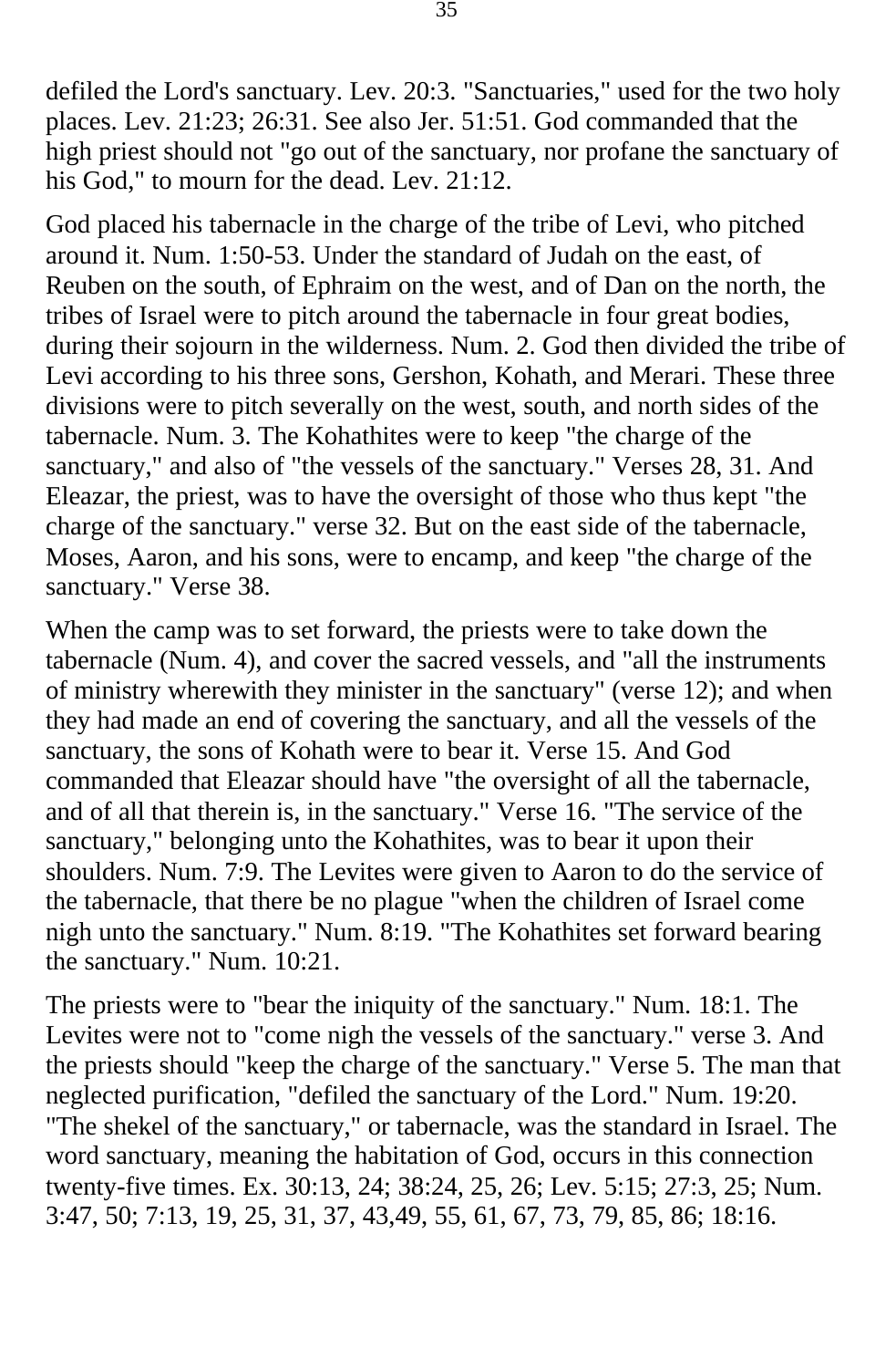The word sanctuary does not occur in the book of Deuteronomy. One chapter refers to it as "the tabernacle of the congregation." 31:14, 15. We have traced the history of the sanctuary, from the time that it was erected, through the period of Israel's sojourn in the wilderness. From Acts 7:45, we learn that the tribes of Israel carried it with them into the promised land. In the book of Joshua it is called the house of God, or tabernacle; and we learn that it was set up at Shiloh. Josh. 9:23; 18:1; 19:51; Jer. 7:12. It is called the Lord's tabernacle. Josh. 22:19. It is called "the sanctuary of the Lord." Josh. 24:26. In the book of Judges it is simply called "the house of God," located at Shiloh. Judges 18:31; 20:18, 26, 31; 21:2. In 1 Samuel it is termed the house of the Lord. Chap. 1:7, 24; 3:15. In chapters 1:9; 3:3, it is called the temple of the Lord. In chapter 2:32, God calls it "my habitation," or tabernacle, margin. It still abode in Shiloh. Chap. 4:4.

**GOD FORSAKES THE SANCTUARY**. - For the gross wickedness of the priests and people (1 Sam. 2), God forsook his habitation, and gave his glory (the ark of his testament) into the hands of the enemy, the Philistines. Ps. 78:60-62; Jer. 7:12-14; 1 Sam. 4. It does not appear that after the ark of God was taken from the tabernacle at Shiloh, and God there forsook his habitation, that his glory, or the ark of his covenant, ever returned to that building. The other sacred vessels remained with the tabernacle which, in the days of Saul, seems to have been located at Nob (1 Sam. 21; Matt. 12:3, 4; Mark 2:26); and in the days of David, at Gibeon. 1 Chron. 16:39; 21:29, 30; 1 Kings 3:4; 2 Chron. 1:3. And here we leave it for the present to follow the ark.

The ark was taken by the Philistines, and kept in their land seven months. In which time they were smitten with sore plagues, and Dagon, their god, twice fell before it. They then returned it to Israel to Beth-shemesh. At this place 50,000 of Israel were smitten for looking into the ark. 1 Sam. 4; 5; 6. From thence it was removed to Kirjath-jearim to the house of Abinadab, where it abode twenty years. 1 Sam. 7:1, 2. In this period it is said that all Israel "lamented after the Lord." From this place it was removed to the house of Obed-edom, where it abode three months. 2 Sam. 6:1-11; 1 Chron. 13. From this place David removed it to his own city, Jerusalem, and placed it in a tabernacle which he had pitched. 2 Sam. 6:12-17; 1 Chron. 15; 16:1. It was at this time, when the Lord had given David rest from all his enemies, and he dwelt securely in his own house, that the habitation of his God came before his mind.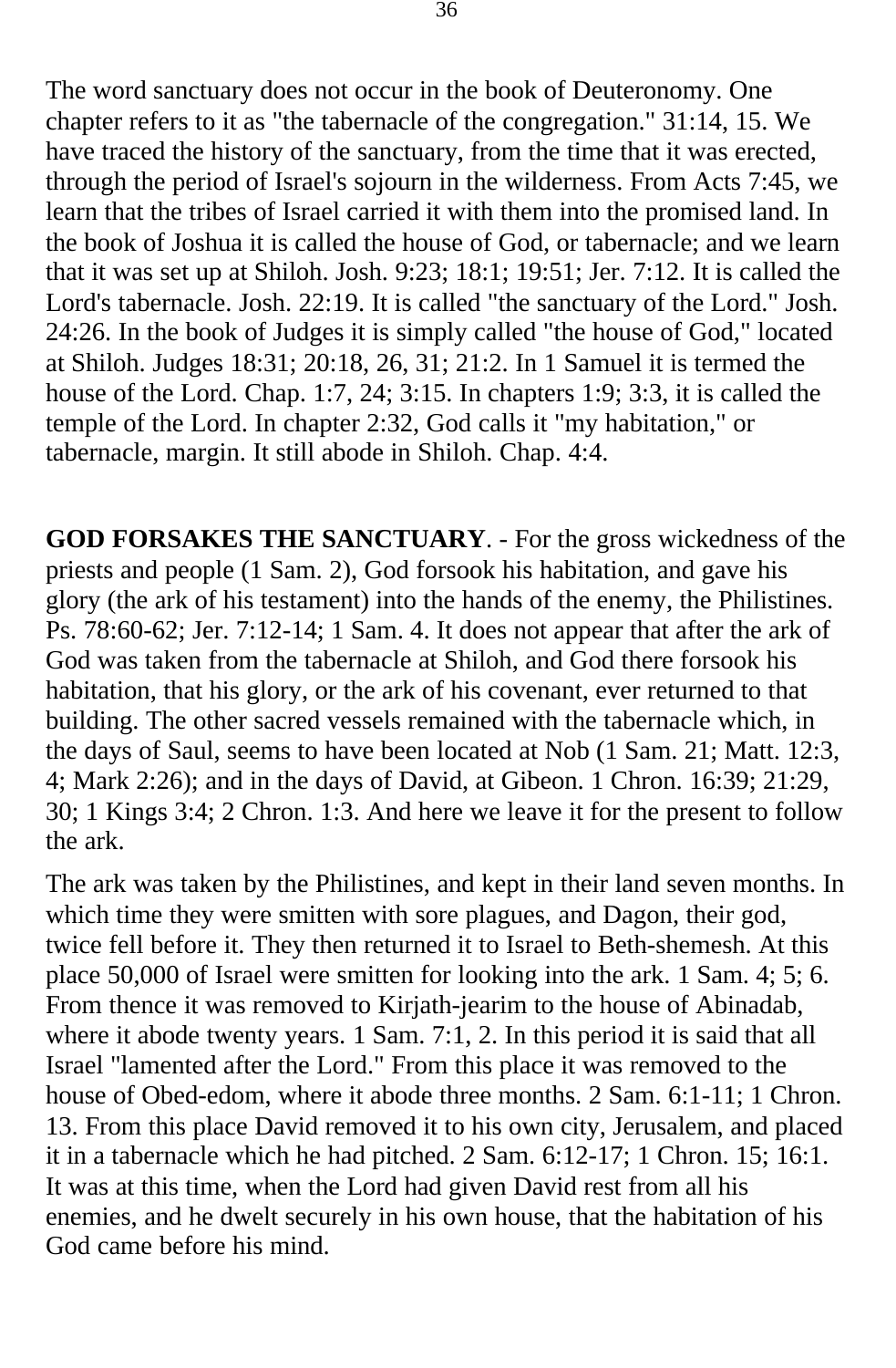**DAVID DESIRES TO BUILD A GLORIOUS SANCTUARY**. - The situation of God's house came into the mind of David, and he "desired to find a tabernacle for the God of Jacob." Acts 7:46; Ps. 132:1-5. He set this matter before Nathan the prophet, who said to him, "Do all that is in thy heart, for God is with thee." But that night God charged Nathan to say to David, "Thus saith the Lord, thou shalt not build me a house to dwell in." 1 Chron. 17:1-4; 2 Sam. 7:1-5. This was because David had been a man of war, and had shed blood abundantly. But God promised that Solomon, his son, should build the house. 1 Chron. 22:7-10. Then David proceeded to make great preparation for the building. Chaps. 22:29. The place where the angel of the Lord appeared to David, at the time when the plague was stayed, viz.; the threshing-floor of Ornan the Jebusite (chap. 21:14-18), upon Mount Moriah (2 Chron. 3:1; Gen. 22:2, 14), which was near to Mount Zion, was the place of God's habitation. Ps. 78:68, 69; 132:13, 14. And here, "like high palaces," God's sanctuary was built. 1 Chron. 29:1.

#### **SOLOMON AND THE PRINCES CHARGED TO BUILD THE**

**SANCTUARY**. - "Now set your heart and your soul to seek the Lord your God: arise, therefore, and build ye the sanctuary of the Lord God, to bring the ark of the covenant of the Lord, and the holy vessels of God, into the house that is to be built to the name of the Lord." Chap. 22:19. "Take heed now; for the Lord hath chosen thee to build an house for the sanctuary; be strong, and do it." Chap. 28:10. Then David gave to Solomon explicit directions respecting the building of the sanctuary. Verses 11-21. A full account of the erection of this glorious sanctuary may be read in 1 Kings 6; 7; 2 Chron. 3:4. It occupied seven years and six months in building, and when finished was of wonderful magnificence. It principally differed from the tabernacle in being an enlargement of that plan, and in being a permanent, instead of temporary, building. The vessels of the sanctuary were also increased in size and number.

**THE TABERNACLE GIVES PLACE TO THE TEMPLE.** - Everything being finished in the temple of the Lord, and all Israel assembled at its dedication, we read as follows: "And they brought up the ark of the Lord, and the tabernacle of the congregation, and all the holy vessels that were in the tabernacle, even those did the priests and the Levites bring up." "And the priests brought in the ark of the covenant of the Lord unto his place, into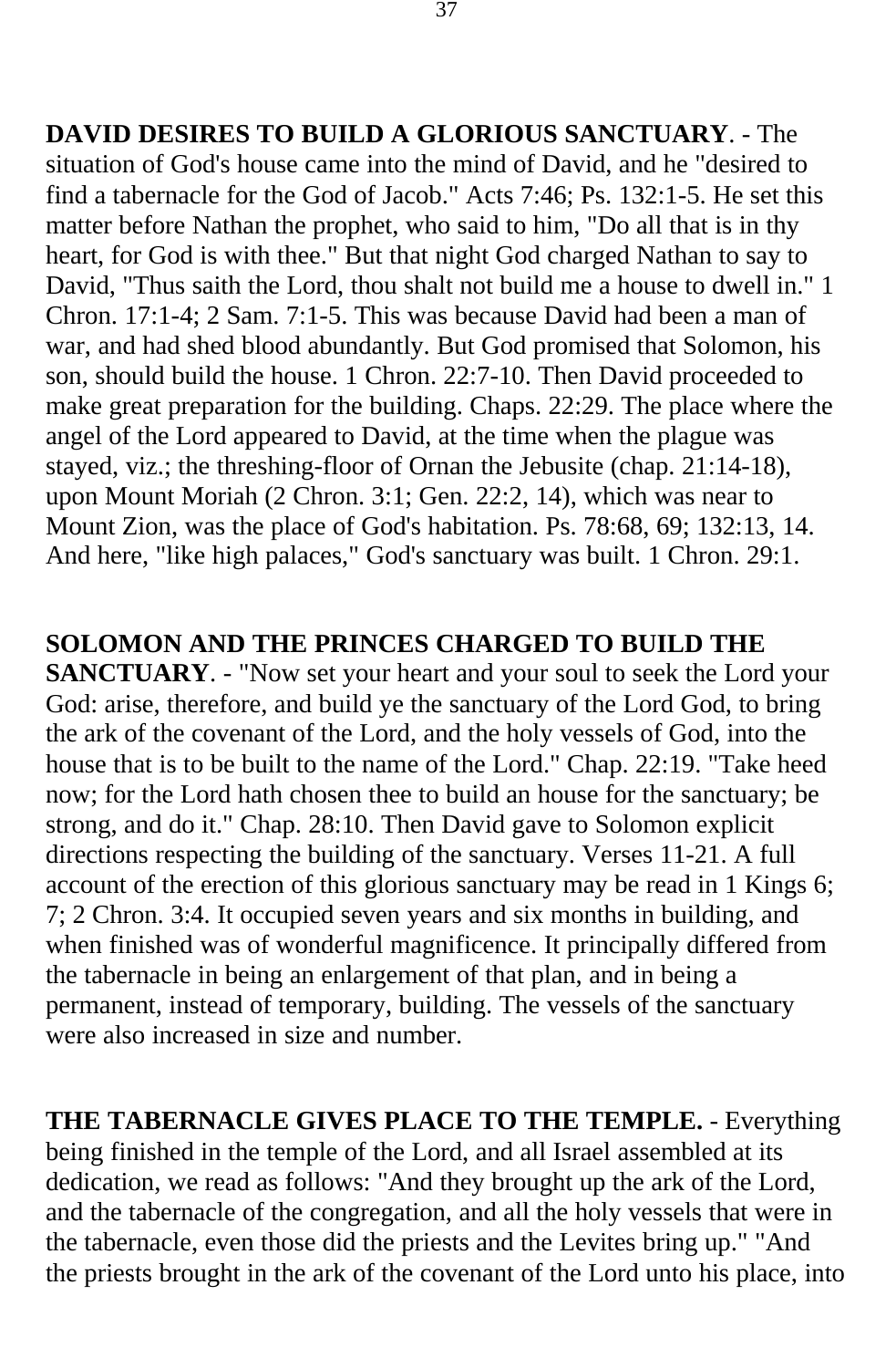the oracle of the house, to the most holy place, even under the wings of the cherubims." 1 Kings 8:4, 6. The tabernacle which had been at Gibeon for a long while was, as we have here read, brought up to the temple of the Lord, and the sacred vessels, and the priesthood, were transferred to that more glorious sanctuary. The ark, which had for some time been kept at Jerusalem, was carried into the most holy place in the temple. And now the habitation for the God of Jacob is complete.

**GOD TAKES POSSESSION OF THE SANCTUARY**. - "And it came to pass, when the priests were come out of the holy place, that the cloud filled the house of the Lord, so that the priests could not stand to minister because of the cloud; for the glory of the Lord had filled the house of the Lord. Then spake Solomon, The Lord said that he would dwell in thick darkness. I have surely built thee an house to dwell in, a settled place for thee to abide in forever." 1 Kings 8:10-13. The Shekinah, or visible glory of God, which had dwelt in the tabernacle, has now passed into the temple, and that temple is thenceforward the sanctuary of the Lord God.

**THE TEMPLE WAS A PATTERN OF THE TRUE SANCTUARY**. - "Then David gave to Solomon his son the porch, and of the houses thereof, and of the treasuries thereof, and of the upper chambers thereof, and of the inner parlors thereof, and of the place of the mercy-seat, and the pattern of all that he had by the Spirit, of the courts of the house of the Lord, and all the chambers round about of the treasures of the house of God, and of the treasuries of the dedicated things; also for the courses of the priests and the Levites, and for all the work of the service of the house of the Lord, and for all the vessels of service in the house of the Lord." All this, said David, the Lord made me understand in writing by his hand upon me, even all the works of this pattern." 1 Chron. 28:11-13, 19. "Thou hast commanded me [Solomon] to build a temple upon thy holy mount, and an altar in the city wherein thou dwellest, a resemblance of the holy tabernacle, which thou hast prepared from the beginning." Wisdom of Solomon 9:8. "The patterns of things in the heavens;" "the holy places made with hands, which are the figures of the true." Heb. 9:23, 24.

The history of the sanctuary is stated very fully in the books of Kings, and in 2 Chronicles. But we can only quote those texts in which it is called the sanctuary. In 1 Chron. 9:29, we read of "the instruments of the sanctuary,"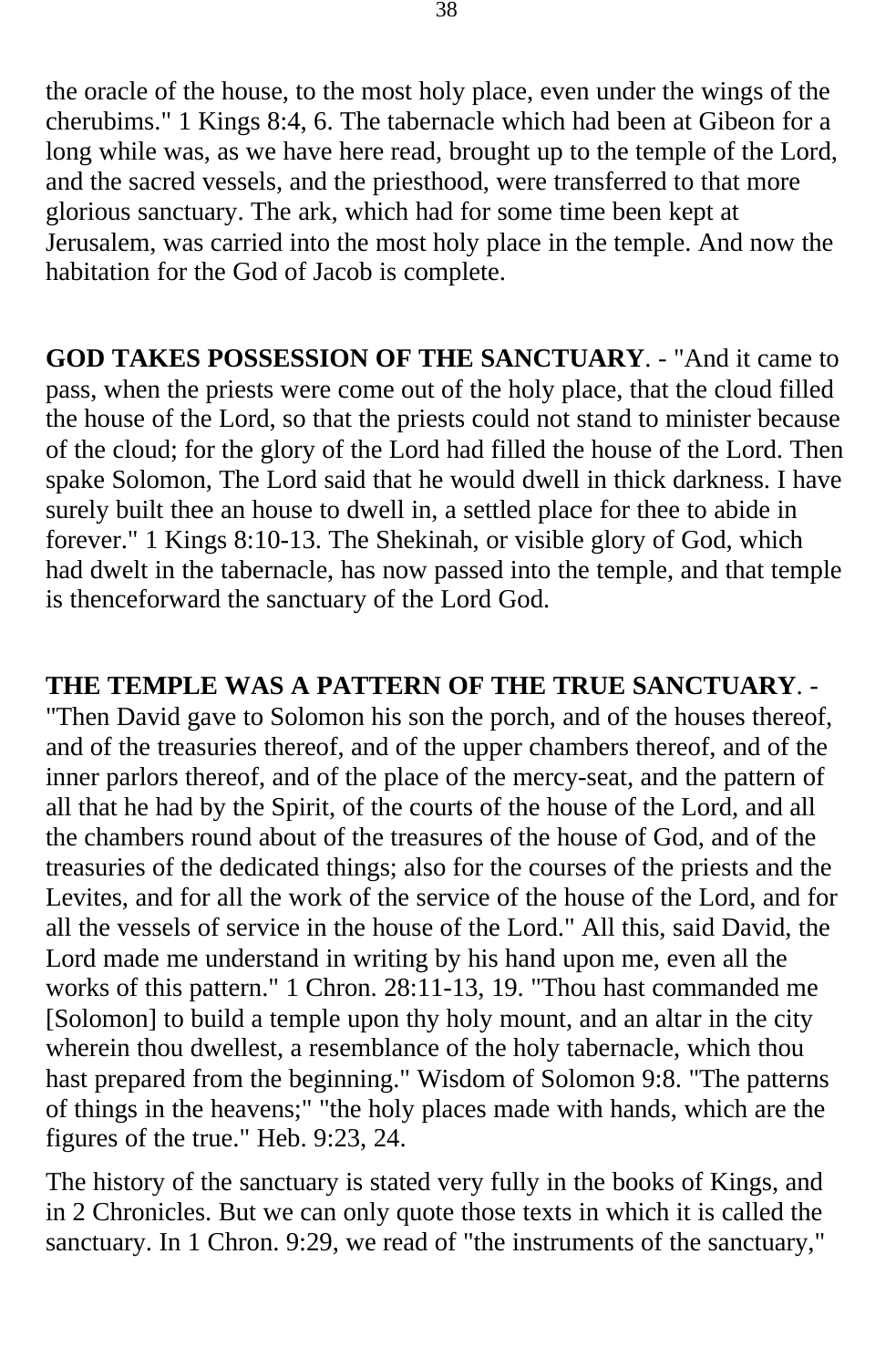referring either to the tabernacle or the temple. In 1 Chron. 24:5, we read of "the governors of the sanctuary," or "house of God."

The psalmist prays that God would send "help from the sanctuary." Ps. 20:2. He lifted up his hands "toward the oracle of thy sanctuary." Ps. 28:2, margin. See 1 Kings 6:19, 20. He calls upon the saints to "worship the Lord in his glorious sanctuary." Ps. 29:2, margin. He prays "to see thy power and thy glory, so as I have seen thee in the sanctuary." Ps. 63:2. He speaks of the "goings of my God, my King, in the sanctuary." Ps. 68:24, 29. In Ps. 78:54, he styles the land of Canaan "the border of the sanctuary." And in verses 68, 69, he testifies that God "built his sanctuary like high palaces" at Mount Zion in Judah. He "went into the sanctuary of God," and saw the end of the wicked. Ps. 73:17. He testifies that "thy way, O God, is in the sanctuary." Ps. 77:13. He predicts the future desolation of God's temple, or sanctuary. Ps. 74:3, 7; 79:1. In Ps. 96:6, he declares that "strength and beauty are in his sanctuary." And in verse 9, margin, he says, "O worship the Lord in the glorious sanctuary." "Lift up your hands in the sanctuary, and bless the Lord." Ps. 134:1, 2. "Praise God in his sanctuary." Ps. 150:1.

From the period in which the Psalms were written, we pass down in the history of the kings of Judah to Jehoshaphat. In prayer, he states that God gave the land of Canaan to the people of Israel, "And they dwelt therein, and have built thee a sanctuary therein." 2 Chron. 20:7, 8. And in verse 9, he quotes the words used at the dedication of the temple. 1 Kings 8:33-39.

After this, we read that Uzziah, king of Judah, being lifted up with pride, went into the temple to burn incense. And the priests ordered him to go out of the sanctuary. 2 Chron. 26:16-18. Still later, we read that Hezekiah offered a sin-offering for the kingdom, and for the sanctuary, and for Judah. 2 Chron. 29:21. And he called upon all Israel to yield themselves unto the Lord, and enter into his sanctuary. And he prays for those who were not cleansed according to the purification of the sanctuary. 2 Chron. 30:8, 19.

About this time, God says by Isaiah, "I have profaned the princes of the sanctuary, and have given Jacob to the curse, and Israel to reproaches." Isa. 43:28. Next, Zephaniah complains that her prophets are light and treacherous persons; her priests have polluted the sanctuary, they have done violence to the law. Zeph. 3:4.

After this, Ezekiel says, "Thou hast defiled my sanctuary." Eze. 5:11; 8:6. And in his view of the men with the slaughtering weapons, they are charged to "begin at my sanctuary." "And they began at the ancient men which were before the house." Eze. 9:9. And in chapter 23:38, 39, he says, "Moreover,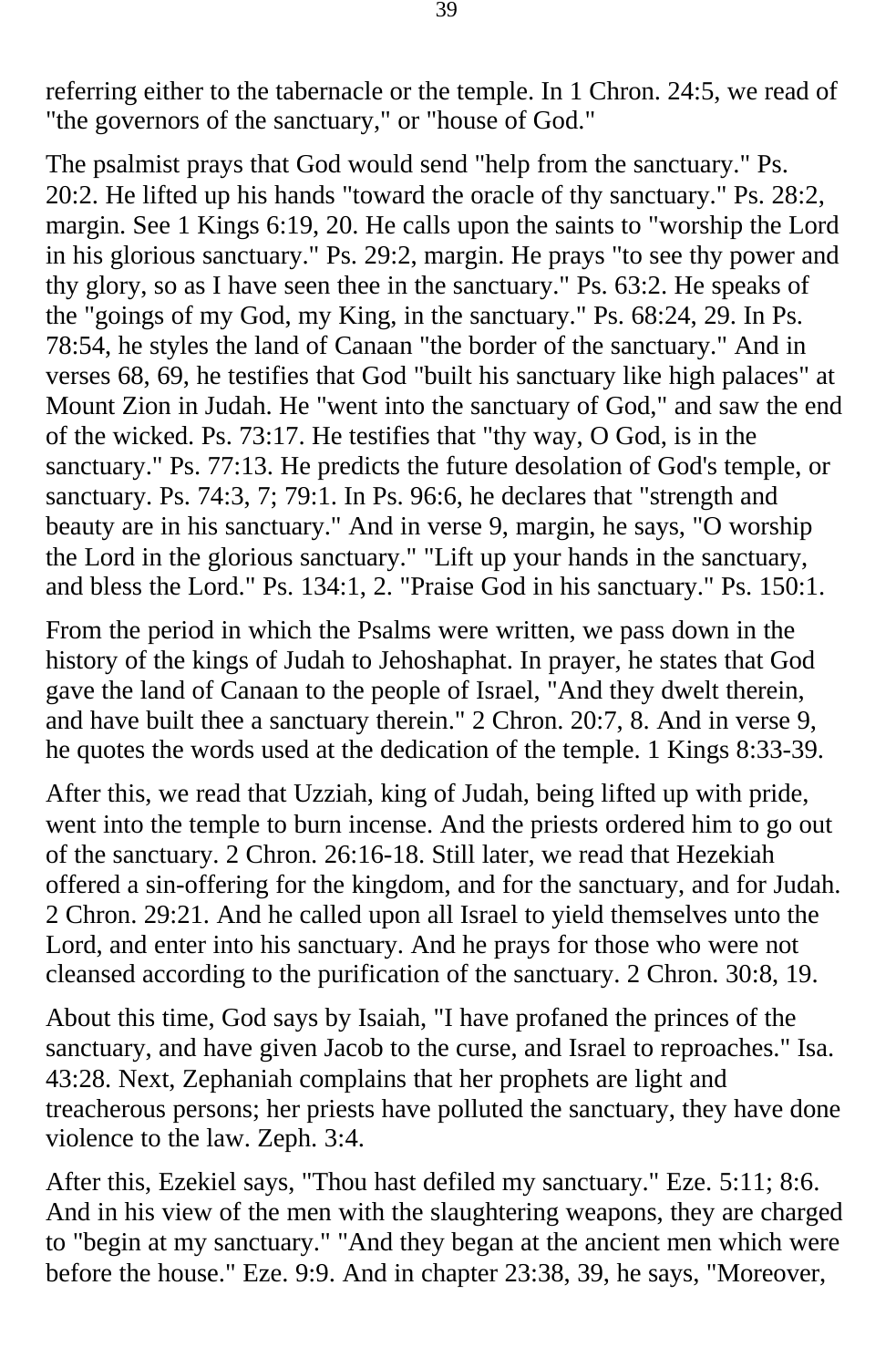this they have done unto me: they have defiled my sanctuary in the same day, and have profaned my Sabbaths. For when they had slain their children to their idols, then they came the same day into my sanctuary to profane it; and lo, thus have they done in the midst of mine house." And in chapter 24:21, God says, "I will profane my sanctuary."

**GOD FORSAKES HIS SANCTUARY**. - "But go ye now unto my place which is in Shiloh, where I set my name at the first, and see what I did to it for the wickedness of my people Israel. And now, because ye have done all these works, saith the Lord, and I spake unto you, rising up early and speaking, but ye heard not; and I called you, but ye answered not; therefore will I do unto this house, which is called by my name, wherein ye trust, and unto the place which I gave to your fathers, as I have done to Shiloh" Jer. 7:12-14; 26:6.

What did God do to the sanctuary at Shiloh? "When God heard this, he was wroth, and greatly abhorred Israel: so that he forsook the tabernacle at Shiloh, the tent which he placed among men: and delivered his strength into captivity, and his glory into the enemy's hand:" Ps. 78:59-61. Then when God told the people that he would do to the temple as he had done to the tabernacle at Shiloh, it was a solemn declaration that he would forsake it. Eze. 8:6. That this prediction was accomplished, we shall now show.

**THE SANCTUARY DESTROYED**. - "But they mocked the messengers of God, and despised his words, and misused his prophets, until the wrath of the Lord arose against his people, till there was no remedy. Therefore he brought upon them the king of the Chaldees, who slew their young men with the sword in the house of their sanctuary, and had no compassion upon young man or maiden, old man, or him that stooped for age; he gave them all into his hand. And all the vessels of the house of God, great and small, and the treasures of the house of the Lord, and the treasures of the king, and of his princes; all these he brought to Babylon. And they burnt the house of God, and brake down the wall of Jerusalem, and burnt all the palaces thereof with fire, and destroyed all the goodly vessels thereof." 2 Chron. 36:16-19.

The predictions of Asaph (Ps. 74:3, 7; 79:1), of Isaiah (chapter 63:18; 64:10, 11), and of Ezekiel (chapter 24:21), were now verified. The heathen then entered "into the sanctuaries [the holies] of the Lord's house." Jer.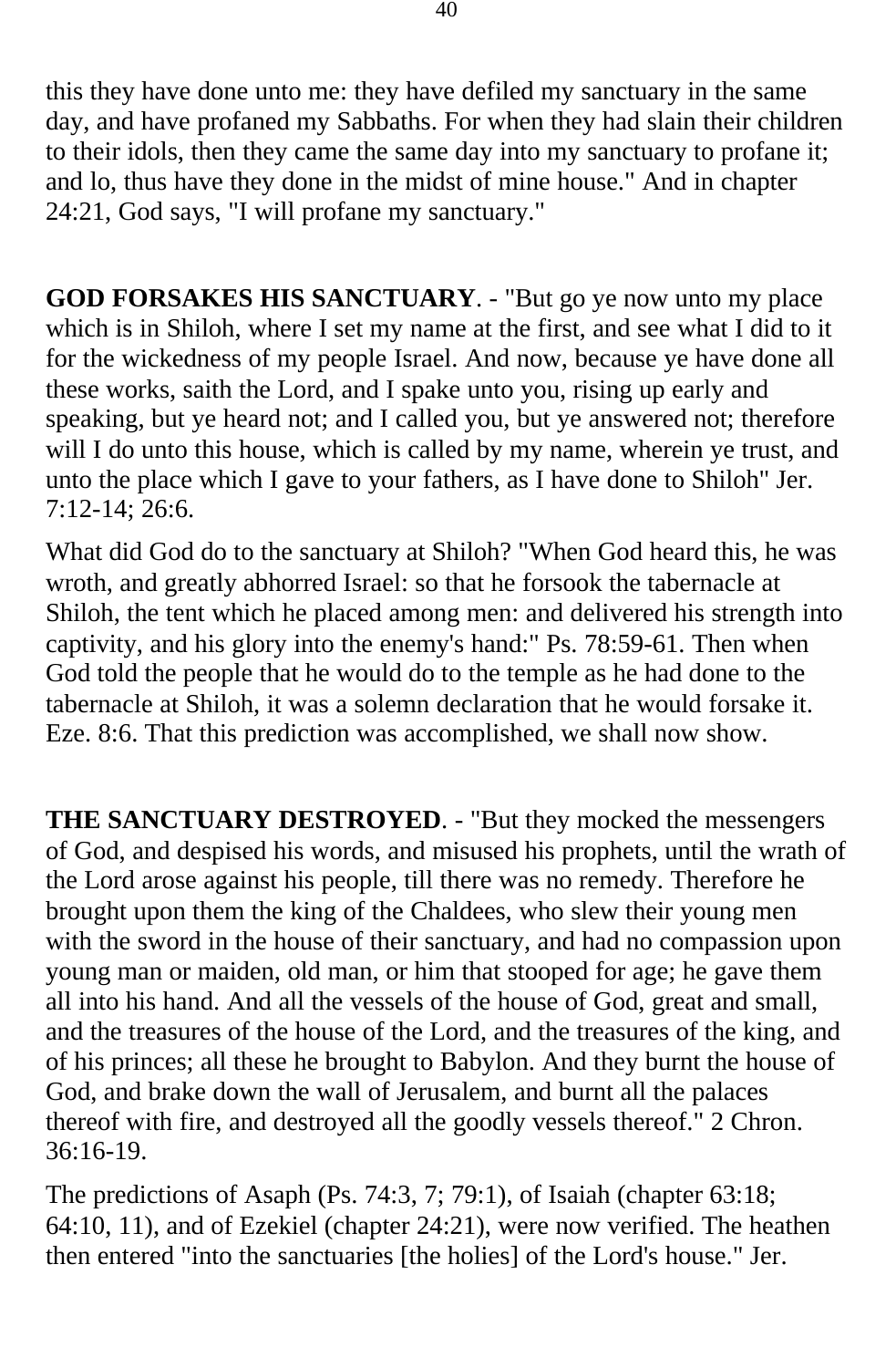51:51. "The heathen entered into her sanctuary, whom thou didst command that they should not enter into thy congregation." Lam. 1:10. And the Lord "cast off his altar," and "abhorred his sanctuary:" and the priest and the prophet were "slain in the sanctuary." and "the stones of the sanctuary were poured out in the top of the street." Lam. 2:7, 20; 4:1. In this time of their dispersion, and of their sanctuary's desolation, God promises to be to them "as a little sanctuary." Eze. 11:16; Isa. 8:14. The sanctuary thus destroyed, lay desolate till the reign of the kingdom of Persia. 2 Chron. 36:19-23; Ezra 1:1-3; Isa. 44:28. It was near the close of the seventy years' captivity that Daniel prayed, "Cause thy face to shine upon thy sanctuary that is desolate." Dan. 9:2, 17.

## **EZEKIEL OFFERS TO ISRAEL A SANCTUARY.**

It was fourteen years after the sanctuary had been destroyed, that God gave Ezekiel the "pattern" of another, to show to the house of Israel. Chaps. 40 48. This building consisted of two holy places. Chap. 41. And the most holy place was of the same size with that in the temple of Solomon. Verse 4; 1 Kings 6:19, 20; To this building the word sanctuary is applied in the following texts: Eze. 41:21, 23; 42:20; 43:21; 44:1, 5 verses 7, 8, refer to Solomon's temple), 9, 11, 15, 16, 27; 45:2, 3, 4, 18; 47:12; 48:8, 10, 21. It was offered to the house of Israel then in captivity on this condition, that they should be "ashamed" of their iniquities, and put them away. If they did this, God would cause this building to be established, and would cause "the twelve tribes" to return. Chap. 40:4; 43:10, 11; 44:5-8; 47:13-33; 48.

But the house of Israel were not at all ashamed. For when the decree for Israel's restoration went forth, all Israel could go up to the land where God's abundant blessing was promised. See the decree of Cyrus. 2 Chron. 36:22, 23; Ezra 1:1-4; 7:13. But the ten tribes slighted the offer of Cyrus, as well as the promised blessings of God, and the tribes of Judah and Benjamin, with a portion of the tribe of Levi, and a few others, were all that went up. Ezra 1:5; 7:7; 8:15. Thus the house of Israel rejected the gracious offer of the Lord, and slighted the inestimable blessings which God would have given them. Eze. 47; 48. Hence this sanctuary was never erected. But that this prophecy does not belong to the future reign of Christ and his saints, the following facts demonstrate:

1. The Prince that shall reign over God's people Israel, forever, is none other than Jesus Christ. There is to be but one Prince and Shepherd that shall be the King over Israel in the glorified state, and that one is Jesus. Luke 1:32,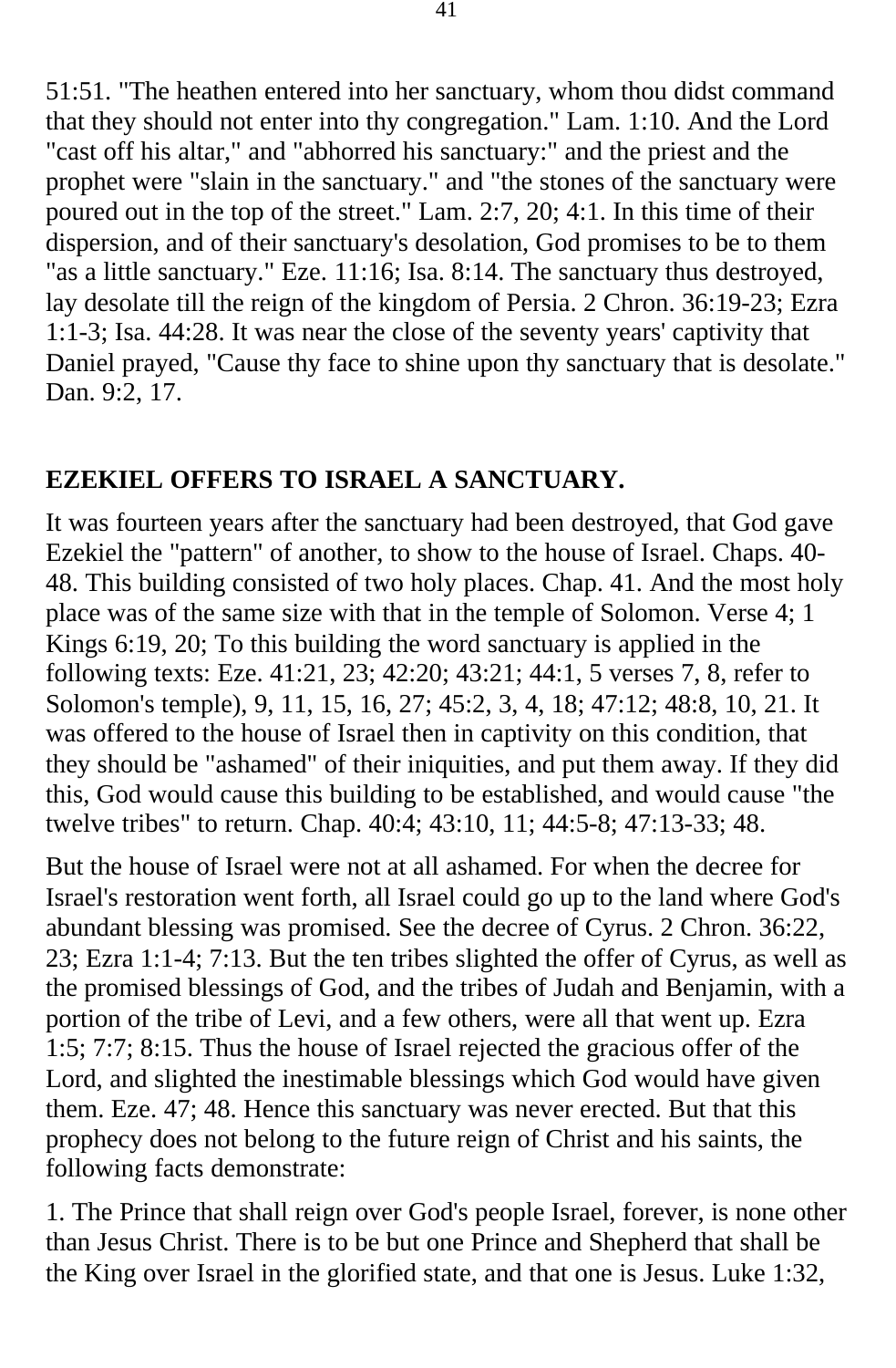33; Eze. 37:22, 24; Jer. 23:5, 6; Micah 5:2. But the prince here spoken of by Ezekiel is not Christ, but a poor, frail mortal. For (1.) he is commanded to offer a bullock as a sin-offering for himself. Eze. 45:22. But Jesus Christ is himself the great sin-offering for the world. 1 John 2:1, 2. (2:) He was to offer all manner of offerings for himself. Eze. 46:1-8. But Jesus Christ caused all this to "cease" at his death. Dan. 9:27.

(3.) God says to these princes, "Take away your exactions from my people." Eze. 45:9. But when Christ reigns, there will be nothing oppressive, for the officers will be peace, and the exactors, righteousness. Isa. 60:17-19. (4.) And this prince is to have sons and servants to whom, if he will, he may give an inheritance. But that which he gives to his servants will return to the prince in the year of Jubilee. Eze. 46:16, 17. And he is forbidden to oppress the people. Verse 18. Surely, it would be blasphemous to apply this to our Lord Jesus Christ. Hence, Ezekiel is not predicting the future reign of Christ over the house of Israel.

2. Christ says, "The children of this world [or age] marry, and are given in marriage; but they which shall be counted worthy to obtain that world [or age], and the resurrection from the dead, neither marry, nor are given in marriage." Luke 20:35. Now hear Ezekiel: "Neither shall they [God's priests] take for their wives a widow, nor her that is put away; but they shall take maidens of the seed of the house of Israel, or a widow that had a priest before." Eze. 44:22. In the prediction of Christ, respecting that age or world to come, he positively affirms that there shall be no marrying or giving in marriage there; but in Ezekiel, we find the Lord's priests marrying, and have intimations even that divorce and death are not unknown! Therefore it is evident that Ezekiel does not refer to the age to come. Certain it is that had those priests been "counted worthy to obtain that world," they would not be represented as marrying in it! And this, too, in the promised land, the very heart of the future kingdom!

3. And Christ adds: "Neither can they die any more; for they are equal unto the angels." Luke 20:36. And Paul testifies that at the last trump, "this mortal shall put on immortality," and death shall be swallowed up in victory. 1 Cor. 15:51-54. But Ezekiel has deaths, even in the families of God's priests, and they themselves defiled by attending their burials, and obliged to offer for themselves a sin-offering!! See Eze. 44:25-27. Are such persons equal to the angels? Are they where they can die no more? Surely they are not. Then it is demonstrated that Ezekiel does not refer to the world or age to come.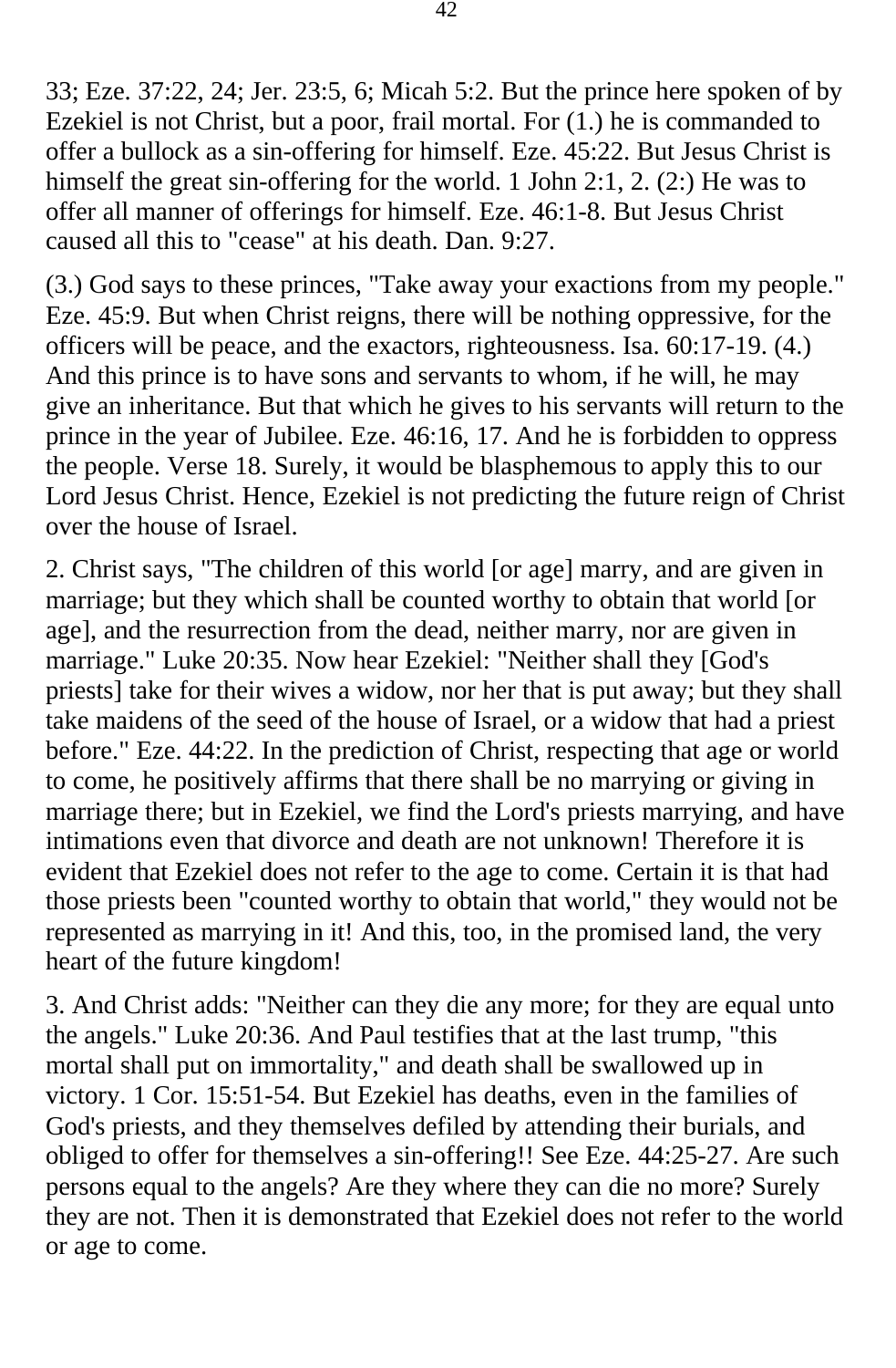That the sanctuary, priesthood, and offerings, with the accompanying blessings, would have been realized in the Mosaic dispensation, had the twelve tribes of Israel accepted the proffered boon, we will now show. 1. It was to be fulfilled while circumcision was in force. Eze. 44:9. But that was abolished at the first advent. Gal. 5:2; 6:12; Col. 2:11-13. 2. It was while divorce was allowed. Eze. 44:22. But that is now done away. Matt. 5:31, 32; 19:8, 9. 3. The distinction between meats, clean and unclean, is recognized. Eze. 44:23, 31. But no such distinction is now recognized by the Bible. Rom. 14. 4. Sacrifice, offerings, burnt offerings, and sin-offerings, of bulls and goats, were then in force. Eze. 46. But they are not now acceptable to God. Heb. 10. 5. The feasts and the Jubilee were than in force. Eze. 45:21- 25; 46:9, 11, 17. But they were nailed to the cross. Col. 2. 6. The Levitical priesthood was then in force. Eze. 40:46; 44:15. But the priesthood of Melchisedec, which passeth not to another, has taken its place. Heb. 5-9. 7. "The middle wall of partition"

then existed, as all these ordinances prove, as well as the acknowledged distinction between "the seed of the house of Israel" and the stranger. Eze. 44:22; 47:22. But it is now broken down. Eph. 2. But we leave the sanctuary offered to the twelve tribes, that we may follow the history of Judah and Benjamin.

# **THE SANCTUARY REBUILT.**

Cyrus, the king of Persia, in the first year of his reign, put forth a decree for the restoration of God's sanctuary which had so long been in ruins. Ezra 1:1-4. And in this decree he not only gave permission to the whole house of Israel to go up to the city of their fathers, where God had chosen to place his name, but he actually provided help for those who needed aid to go up. And yet, ten of the twelve tribes chose to remain in their iniquity, and dwell with the heathen. But we learn in verse 5, that the chief of the fathers of Judah and Benjamin, and the priests, and the Levites, and a few others, went up. The vessels of God's house, which had been in Satan's sanctuary at Babylon (Ezra 1:7, 8; 5:14; 2 Chron. 36:7; Dan. 1:2), were delivered to them to carry up to the temple of God which they were to rebuild at Jerusalem.

And in the second year of their coming unto the house of God at Jerusalem, with Zerubbabel for their governor, and Joshua for their high priest, they laid the foundation of the temple of the Lord. Ezra 8:8, 10. After many serious hindrances, it was completed in the sixth year of Darius, its building having occupied a period of twenty years. Ezra 6:15. The decree from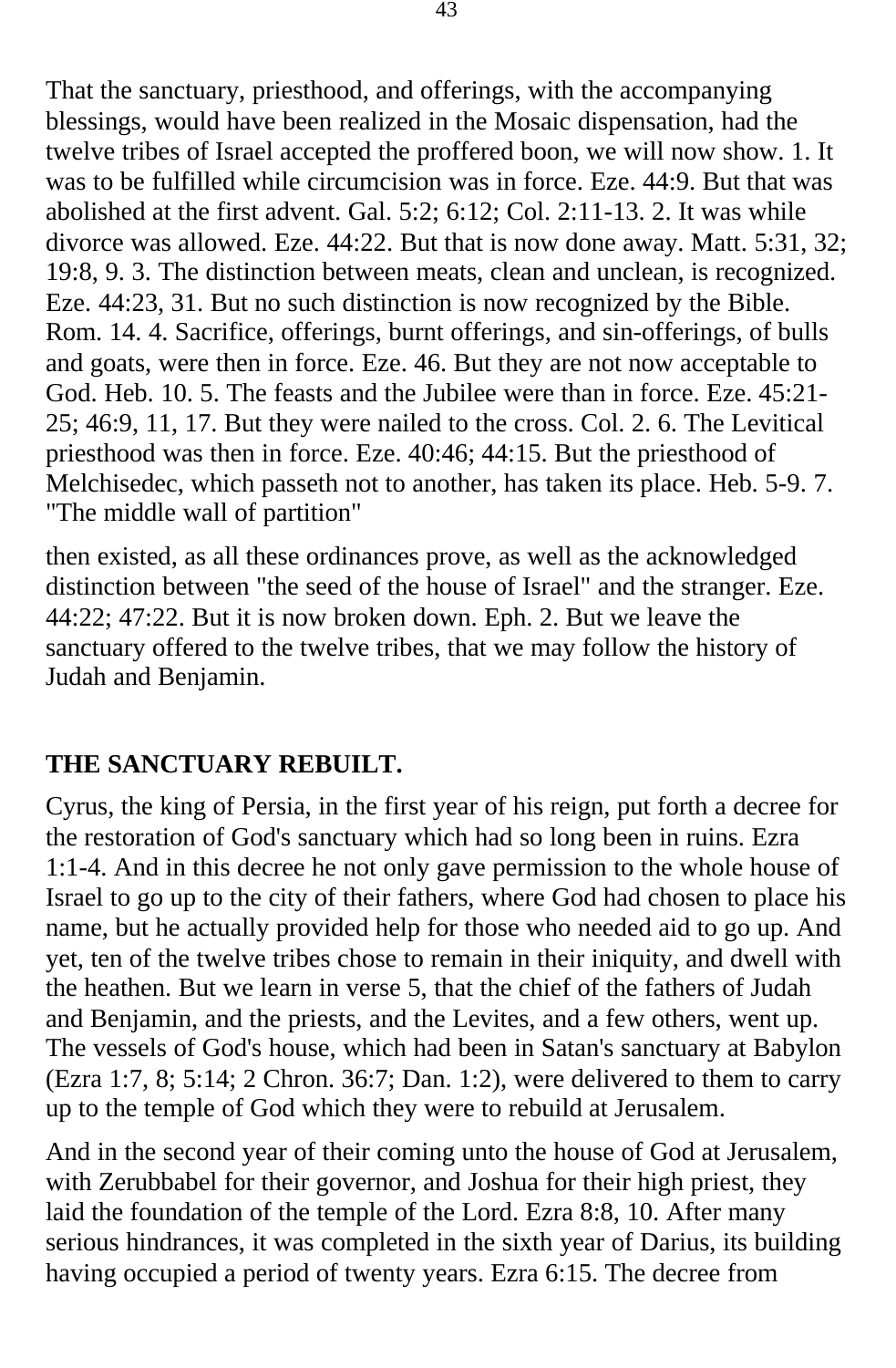which the 2300 days are dated did not go forth until the seventh year of the grandson of Darius. So that the sanctuary was in existence when that period commenced. Ezra 7. This temple of Zerubbabel was but the temple of Solomon rebuilt, as we may learn from Ezra 5:11, though it seems to have been larger than that building. Ezra 6:3, 4; 1 Kings 6:2. Hence it was but a continuance of the pattern of the true, which Solomon had erected. And thus we understand Paul's language in Heb. 9 as referring to these buildings, which, as a whole, make up the sanctuary of the first covenant, when he pronounces that sanctuary a figure or pattern of the true.

While Zerubbabel was building the Lord's house, the prophets Haggai and Zechariah encouraged the builders. Ezra 5:1; 6:14. Haggai promised that though it were not as rich in silver and gold as was the first house, yet the glory of this latter house should be greater than of the former, as the Desire of all nations would come to it. Hag. 2.

**GOD DWELT IN THIS SANCTUARY**. - "Therefore, thus saith the Lord; I am returned to Jerusalem with mercies: mine house shall be built in it, saith the Lord of hosts." Zech. 1:16. "Sing and rejoice, O daughter of Zion; for lo, I come, and I will dwell in the midst of thee, saith the Lord." Zech. 2:10. "And whose shall swear by the temple, sweareth by it, and by him that dwelleth therein." Matt. 23:21.

Nehemiah calls this building the sanctuary, and declares that "we will not forsake the house of our God." Chap. 10:39. While God's house lay in ruins, Daniel prayed that God would cause his face to shine upon his sanctuary that was desolate. In answer to his prayer, the angel Gabriel is sent to inform him that at the end of 69 weeks from the going forth of the decree to restore and to build Jerusalem, the Messiah would come, and would finally be cut off. After this, the city and the sanctuary, which we have now seen rebuilt, would be destroyed, and never again be rebuilt, but left in ruins till the consummation. Dan. 9. At the end of the 69 weeks, A.D. 27, the Messiah the Prince came, and began to preach. Mark 1:15. Israel proceeded to "finish the transgression," for which God would cut them off from being his people, by rejecting the Messiah. Dan. 9:24; John 1:11; Matt. 23:32; 1 Thess. 2:15, 16.

**GOD FORSAKES THE SANCTUARY**. - "O Jerusalem, Jerusalem, thou that killest the prophets, and stonest them which are sent unto thee, how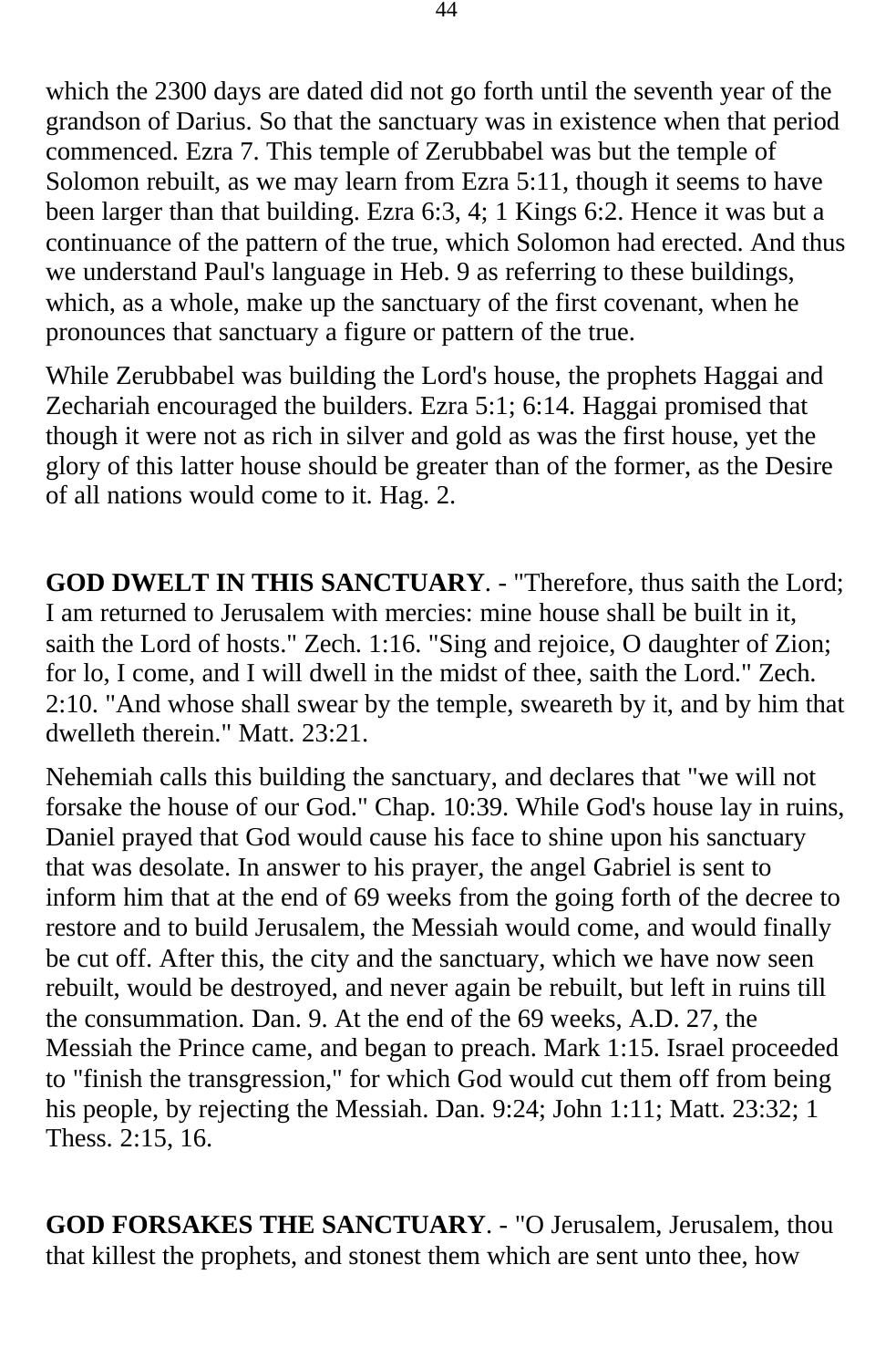often would I have gathered thy children together, even as a hen gathereth her chickens under her wings, and ye would not! Behold your house is left unto you desolate". Matt. 23:37, 38; Luke 13:34, 35. After uttering these words, Jesus departed from the temple, which was no longer God's habitation. And as he went out, he declared that it should be thrown down, and not one stone left upon another. Matt. 24:1, 2. And what Gabriel and Jesus had thus predicted, the Romans in a few years fulfilled, and the "worldly sanctuary" ceased to exist.

**DATES**. - Moses erected the sanctuary (according to the chronology in the margin), B.C. 1490. It was forsaken at Shiloh, B.C. 1141. Solomon erected the sanctuary, B.C. 1005. It was forsaken of God, B.C. 588. Rebuilt by Zerubbabel, B.C. 515. Forsaken and left desolate, A.D. 31. We have now followed the typical sanctuary to its end. And here let us pause for reflection and inquiry. Why did God ordain this extraordinary arrangement? The sacrifices offered in this building could never take away sins. Why then were they instituted? The priests which here ministered were so imperfect that they had to offer for themselves. Why then was such a priesthood ordained? The building itself was but an imperfect, temporary structure, though finished to the perfection of human art. Why then was such a structure erected? Surely, God does nothing in vain, and all this is full of meaning. Nor will the student of the Bible be at a loss to answer these questions. The building itself was but a "figure of the true," a "pattern of things in the heavens." The priests which there ministered, served "unto the example and shadow of heavenly things," and the sacrifices there offered, continually pointed forward to the great sacrifice that should be made for the sin of man. These great truths are plainly stated in Heb. 8-10. We shall now pass from the shadow to the substance.

### **THE TYPICAL SANCTUARY GIVES PLACE TO THE TRUE.**

1. The sanctuary of the first covenant ends with that covenant, and does not constitute the sanctuary of the new covenant. Heb. 9:1, 2, 8, 9; Acts 7:48, 49. 2. That sanctuary was a figure for the time then present, or for that dispensation. Heb. 9:9. That is, God did not, during the typical dispensation, lay open the true tabernacle; but gave to the people a figure or pattern of it. 3. When the work of the first tabernacle was accomplished, the way of the temple of God in Heaven was laid open. Heb. 9:8; Ps. 11:4; Jer. 17:12. 4. The typical sanctuary and the carnal ordinances connected with it, were to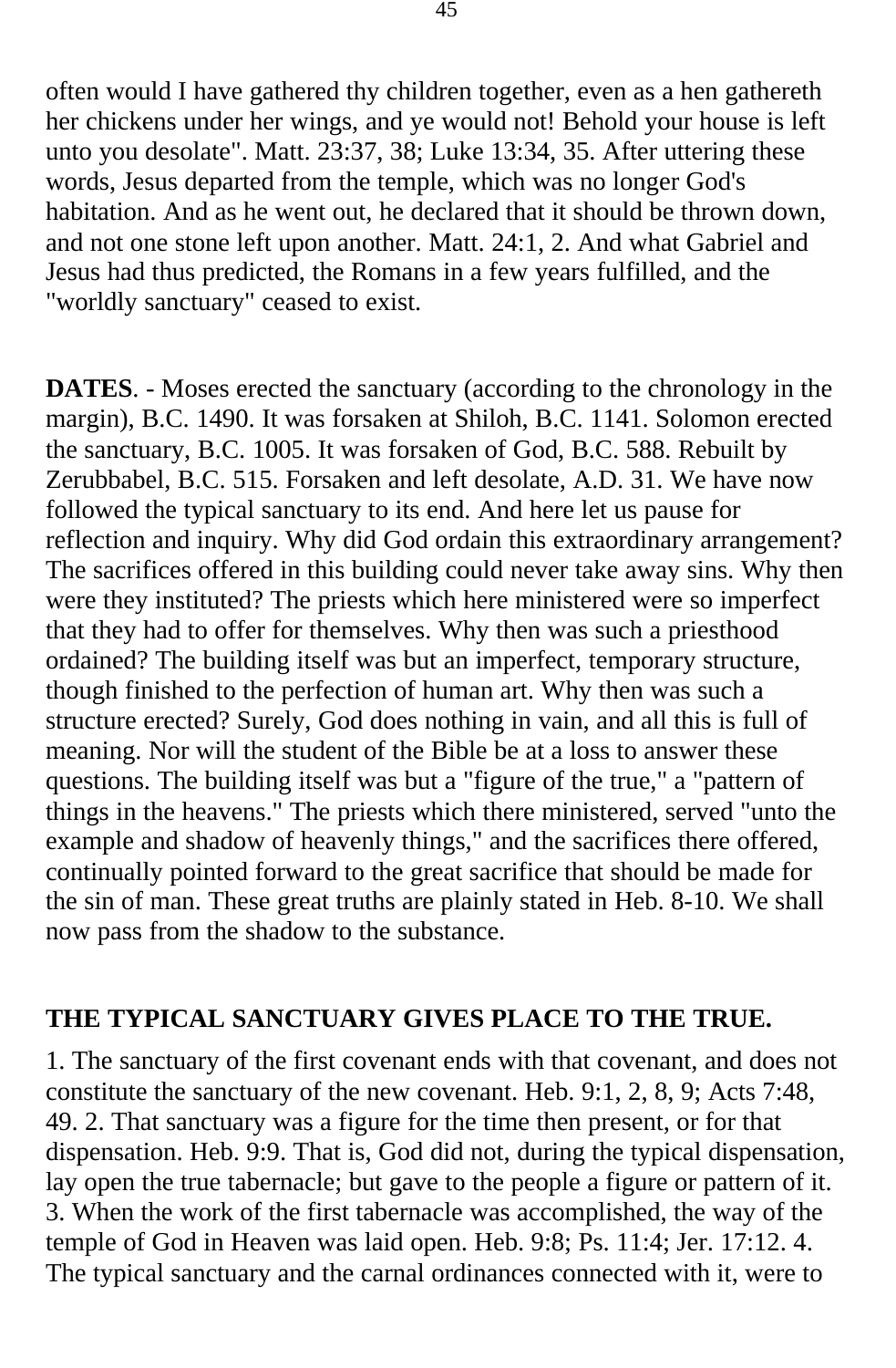last only till the time of reformation. And when that time arrived, Christ came, a high priest of good things to come by a greater and more perfect tabernacle. Heb. 9:9-12. 5. The rending of the vail of the earthly sanctuary at the death of our Saviour evinced that its services were finished. Matt. 27:50, 51; Mark 15:38; Luke 23:45. 6. Christ solemnly declared that it was left desolate. Matt. 23:37, 38; Luke 13:34, 35. 7. The sanctuary is connected with the host. Dan. 8:13. And the host, which is the true church, has had neither sanctuary nor priesthood in Old Jerusalem the past 1800 years, but has had both in Heaven. Heb. 8:1-6. 8. While the typical sanctuary was standing, it was evidence that the way into the true sanctuary was not laid open. But when its services were abolished, the tabernacle in Heaven, of which it was a figure, took its place. Heb. 10:1-9; 9:6-12. 9. The holy places made with hands, the figures or patterns of things in the heavens, have been superseded by the heavenly holy places themselves. Heb. 9:23, 24. 10. The sanctuary, since the commencement of Christ's priesthood, is the true tabernacle of God in Heaven. This is plainly stated in Heb. 8:1-6. These points are conclusive evidence that the worldly sanctuary of the first covenant has given place to the heavenly sanctuary of the new covenant. The typical sanctuary is forsaken, and the priesthood is transferred to the true tabernacle. Now, unless it can be changed back from the true to the type again, the old will never be rebuilt.

### **GABRIEL'S EXPLANATION OF THE SANCTUARY**.

But the most important question in the mind of the reader is this: How did Gabriel explain the sanctuary to Daniel? Did he point out to him the transition from the "figure," or "pattern," to the "greater and more perfect tabernacle," the true holy places? We answer, He did. 1. Gabriel explains to Daniel what portion of the 2300 days belonged to Jerusalem and the Jews. "Seventy weeks have been cut off upon thy people, and upon thy holy city." Dan. 9:24. - Whiting's Translation. Then the whole of the 2300 days does not belong to Old Jerusalem, the place of the earthly sanctuary, nor do they all belong to the Jews, the professed people of God in the time of the first covenant. 2. For in that period of 70 weeks, the transgression was to be finished, that is, the Jewish people were to fill up their measure of iniquity by rejecting and crucifying their Messiah, and were no longer to be his people, or host. Dan. 9:24; Matt. 23:32, 33; 21:33-43; 27:25. 3. Gabriel showed Daniel that the earthly sanctuary should be destroyed, shortly after their rejection of the Messiah, and never be rebuilt, but be desolate till the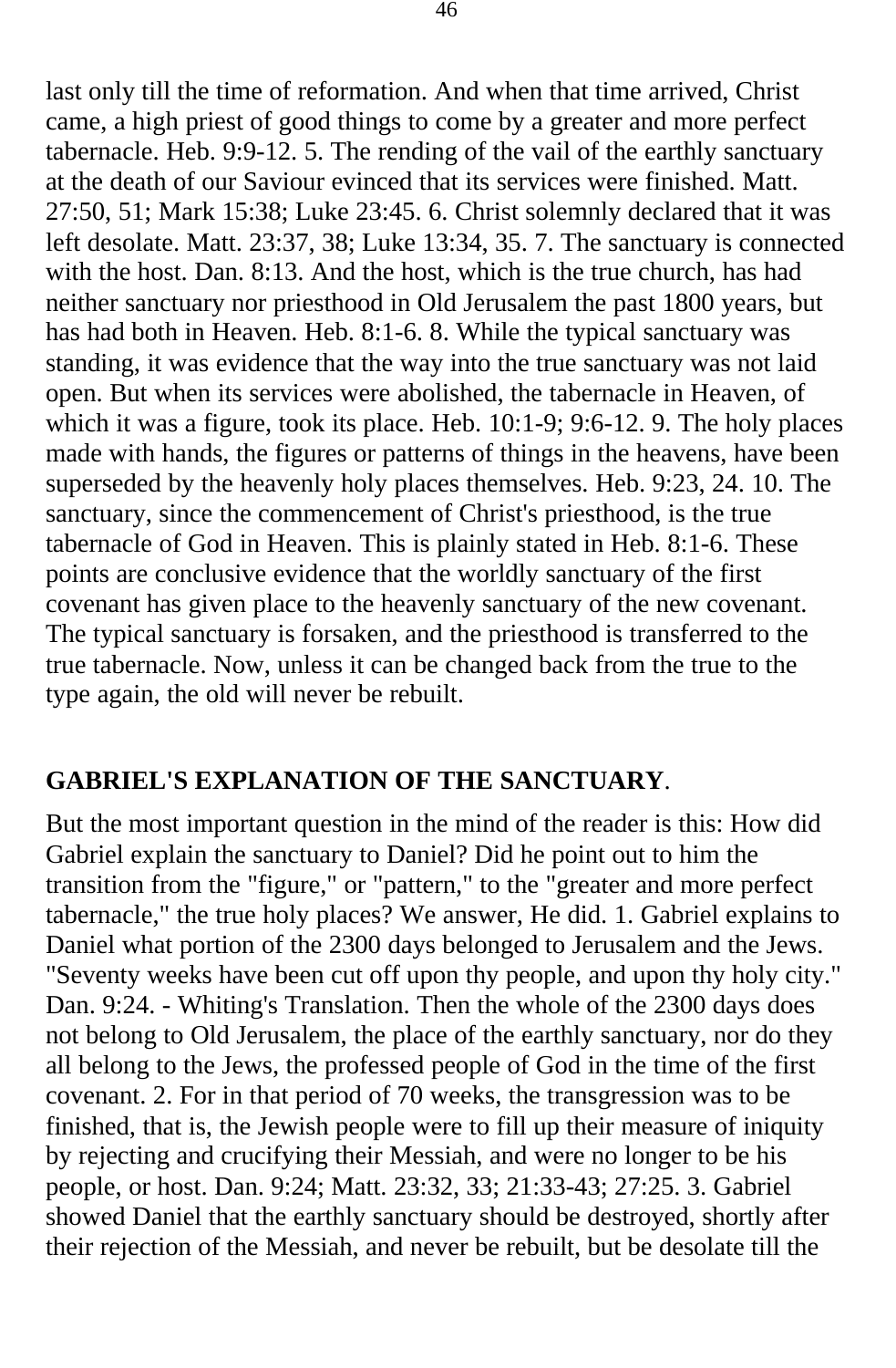consummation. Dan. 9:26, 27. 4. The angel brings the new covenant to Daniel's view. "He [the Messiah] shall confirm the covenant with many for one week." Dan. 9:27; Matt. 26:28. 5. He brings to Daniel's view the new covenant church, or host, viz.: the "many" with whom the covenant is confirmed. Verse 27. 6. He brings to view the new-covenant sacrifice, viz.: the cutting off of the Messiah, but not for himself. Verse 26.

And also the Prince, or mediator, of the new covenant. Verse 25; 11:22; Heb. 12:24. 7. He brings to Daniel's view the new-covenant sanctuary. Gabriel informed Daniel that before the close of the seventy weeks, which belonged to the earthly sanctuary, the Most Holy should be anointed. That this "Most Holy" is the true tabernacle in which the messiah is to officiate as priest, we offer the following testimony:

" `And to anoint the Most Holy;' kodesh kodashim, the Holy of holies." - Adam Clarke. Dan. 9:24.

"Seventy weeks are determined upon thy people, and the city of thy sanctuary; that sin may be restrained, and transgression have an end; that iniquity may be expiated, and an everlasting righteousness brought in; that visions and prophecies may be sealed up, and the Holy of holies anointed." - Houbigant's Translation of Dan. 9:24, as cited in Clarke's Commentary.

" `To anoint the Most Holy.' Hebrew, literally `Holy of holies.' Heaven itself, which Christ consecrated, when he ascended and entered it, sprinkling, or consecrating, it with his own blood for us." - Litch's Restitution, page 89.

"And the last event of the 70 weeks, as enumerated in verse 24, was the anointing of the `Most Holy,' or the `Holy of holies,' or the `Sanctum Sanctorum.' Not that which was on earth, made with hands, but the true tabernacle, Heaven itself, into which Christ, our high priest, is for us entered. Christ was to do in the true tabernacle, in Heaven, what Moses and Aaron did in its pattern. See Heb. 6; 7; 8; 9. And Ex. 30:22-30. Also Lev. 8:10-15." - Advent Shield, No. 1, page 75.

The fact is plain, then, that of the vision of 2300 days concerning the sanctuary, only 490 pertained to the earthly sanctuary; and also that the iniquity of the Jewish people would in that period be so far filled up that God would leave them, and the city and sanctuary would soon after be destroyed, and never be rebuilt, but left in ruins till the consummation. And it is also a fact that Gabriel did present to Daniel a view of the true tabernacle (Heb. 8:12), which about the close of the 70 weeks did take the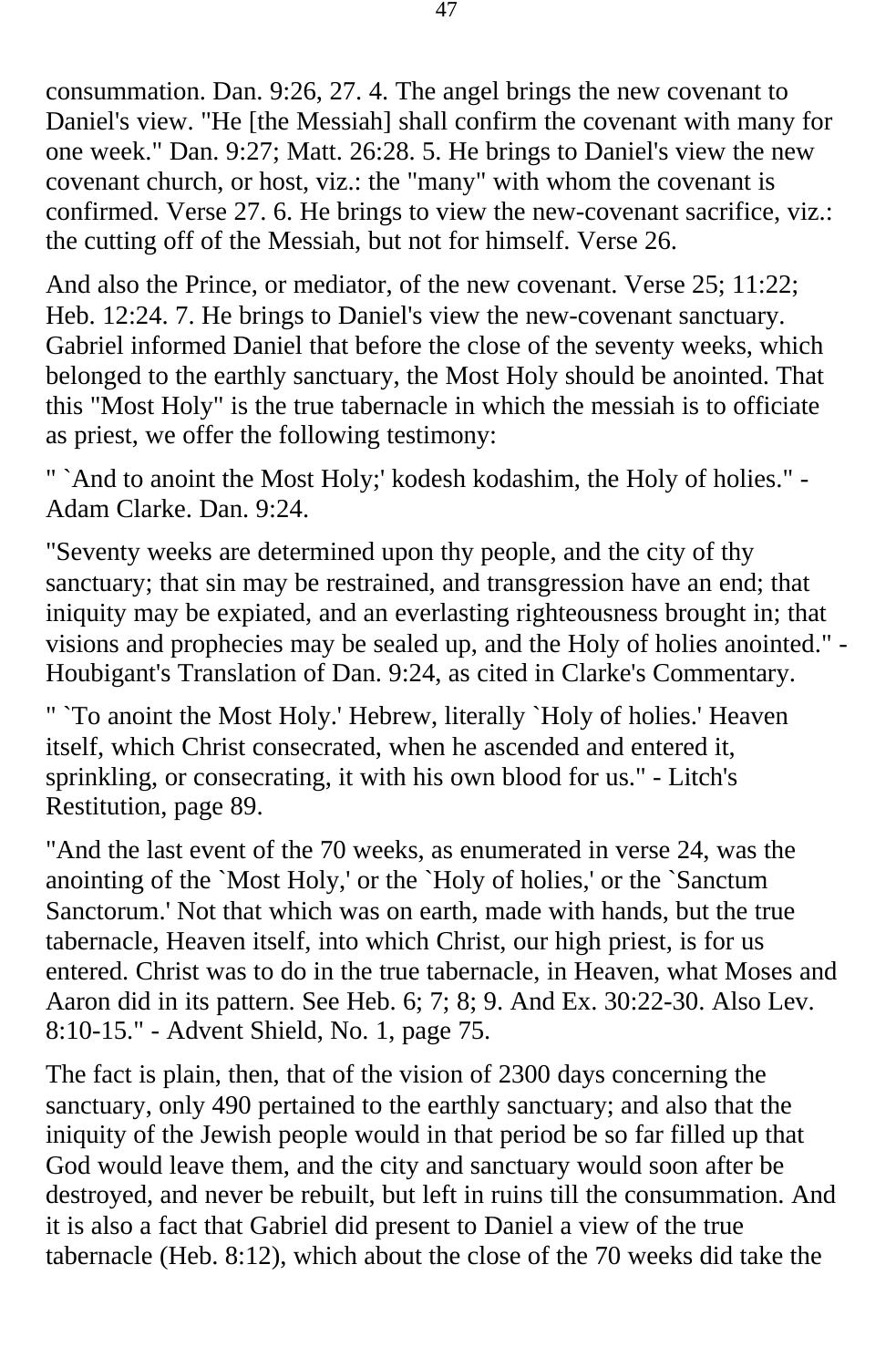place of the pattern. And as the ministration of the earthly tabernacle began with its anointing, so in the more excellent ministry of our great High Priest, the first act, as shown to Daniel, is the anointing of the true tabernacle, or sanctuary, of which he is a minister. Ex. 40:9-11; Lev. 8:10, 11; Num. 7:1; Dan. 9:24.

It is therefore an established fact that the worldly sanctuary of the first covenant, and the heavenly sanctuary of the new covenant, are both embraced in the vision of the 2300 days. Seventy weeks are cut off upon the earthly sanctuary, and at their termination the true tabernacle, with its anointing, its sacrifice, and its minister, is introduced. And it is interesting to notice that the transfer from the tabernacle made with hands, to the true tabernacle itself, which the Lord pitched, and not man, is placed by Gabriel at the very point where the Bible testifies that the shadow of good things to come ceased, being nailed to the cross. Col. 2:14-17. Where the offering of bulls and goats gave place to the great sacrifice (Heb. 9:11-14; 10:1-10; Ps. 40:6-8; Dan. 9:27); where the Levitical priesthood was superseded by that of the order of Melchisedec (Heb. 5-7; Ps. 110); where the example and shadow of heavenly things was terminated by the more excellent ministry which it shadowed forth. Heb. 8:1-6. And where the holy places, which were the figures of the true, were succeeded by the true holy places in Heaven. Heb. 9:23, 24. In the first part of this article, we saw that Gabriel did not explain the 2300 days and the sanctuary in Dan. 8. We now see that in Dan. 9, he explained both. With Gabriel's explanation of the sanctuary and the time, we are entirely satisfied.

### **THE HEAVENLY SANCTUARY.**

"Now of the things which we have spoken this is the sum: We have such an high priest, who is set on the right hand of the throne of the Majesty in the heavens; a minister of the sanctuary, and of the true tabernacle, which the Lord pitched, and not man." Heb. 8:1, 2. "A glorious high throne from the beginning is the place of our sanctuary." Jer. 17:12; Rev. 16:17; Ps. 11:4. "For he hath looked down from the height of his sanctuary; from Heaven did the Lord behold the earth." Ps. 102:19.

**THE HEAVENLY SANCTUARY HAS TWO HOLY PLACES.** - The following testimony on this point is conclusive. We gather it from the Old and New Testaments, that in the mouth of two or three witnesses every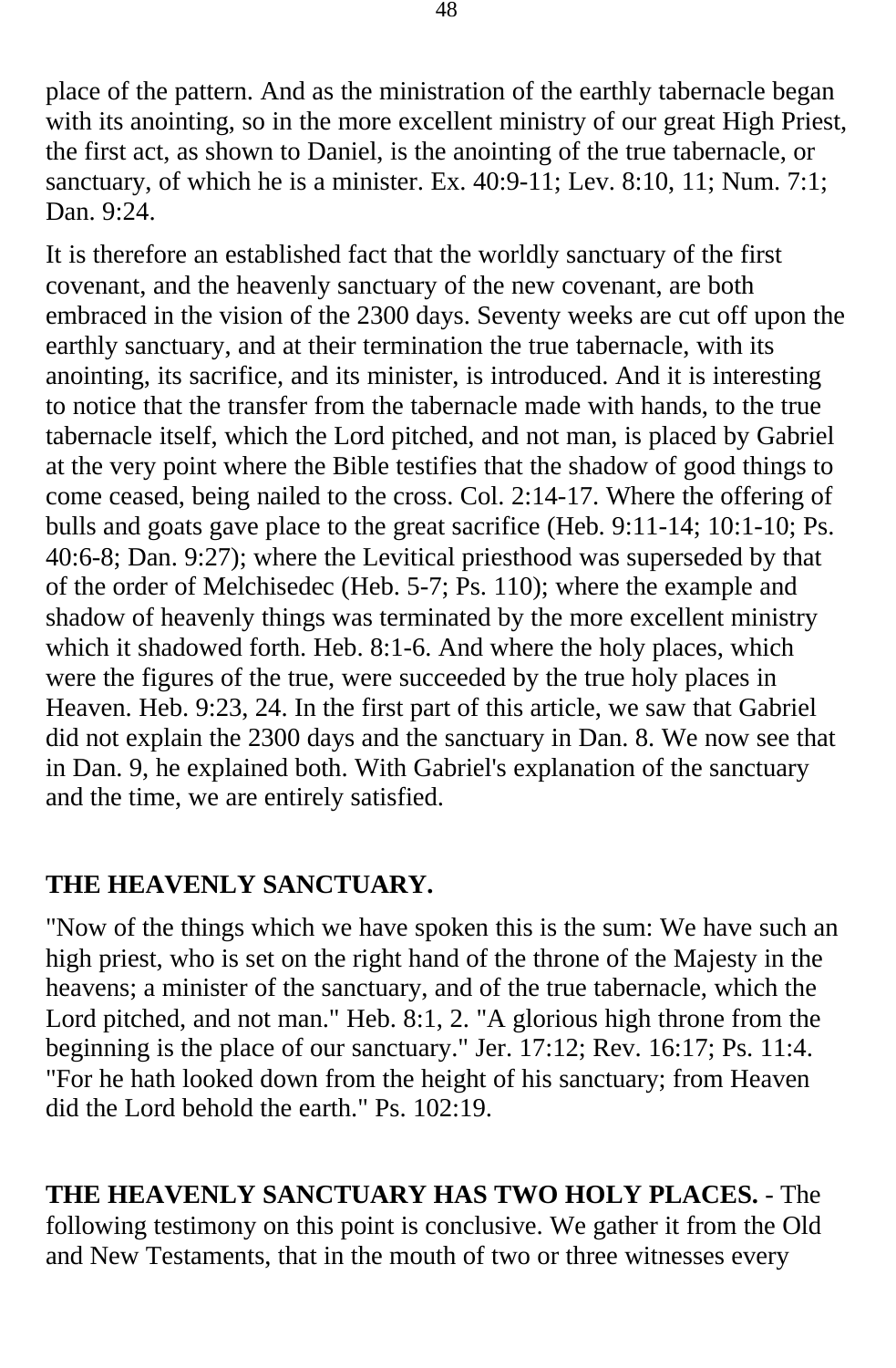word may be established. 1. The tabernacle erected by Moses, after a fortydays' inspection of the one shown him in the mount, consisted of two holy places (Ex. 26:30-33), and is declared to be a correct pattern, or model, of that building. Ex. 25:8, 9, 40, compared with chap. 39:32-43. But if the earthly sanctuary consisted of two holy places, and the great original, from which it was copied, consisted of only one, instead of likeness, there would be perfect dissimilarity. 2. The temple was built in every respect according to the pattern which God gave to David by the Spirit. 1 Chron. 28:10-19. And Solomon, in addressing God, says, "Thou hast commanded me to build a temple upon thy holy mount, and an altar in the city wherein thou dwellest, a resemblance of the holy tabernacle which thou hast prepared from the beginning." Wis. Sol. 9:8. The temple was built on a larger and grander scale than the tabernacle; but its distinguishing feature, like the tabernacle, consisted in the fact that it was composed of two holy places. 1 Kings 6; 2 Chron. 3. This is clear proof that the heavenly tabernacle contains the same. 3. Paul plainly states that "the holy places [plural] made with hands" "are the figures [plural] of the true." And the tabernacle, and its vessels, are "patterns of things in the heavens." Heb. 9:23, 24. This is direct evidence that, in the greater and more perfect tabernacle, there are two holy places, even as in the "figure," "example," or "pattern." 4. The apostle actually uses the word holies (plural), in speaking of the heavenly sanctuary. The expression "holiest of all," in Heb. 9:8; 10:19, has been supposed by some to prove that Christ began to minister in the most holy place at his ascension. But the expression is not "hagia hagion," holy of holies, as in chapter 9:3; but is simply "hagion," holies. It is the same word that is rendered sanctuary in Heb. 8:2. In each of these three texts (Heb. 8:2; 9:8; 10:19), Macknight renders the word, "holy places." The Douay Bible renders it "the holies." And thus we learn that the heavenly sanctuary consists of two "holy places."

**VESSELS OF THE HEAVENLY SANCTUARY.** - We have noticed particularly the vessels of the earthly sanctuary, and have cited divine testimony to show that they were patterns of the true in Heaven.

This is strikingly confirmed by the fact that in the heavenly sanctuary we find the like vessels. 1. The ark of God's testament, and the cherubim. Rev. 11:19; Ps. 99:1. 2. The golden altar of incense. Rev. 8:3; 9:13. 3. The candlestick with the seven lamps. Rev. 4:5; Zech. 4:2. 4. The golden censer. Rev. 8:3. This heavenly sanctuary is called by David, Habakkuk, and John,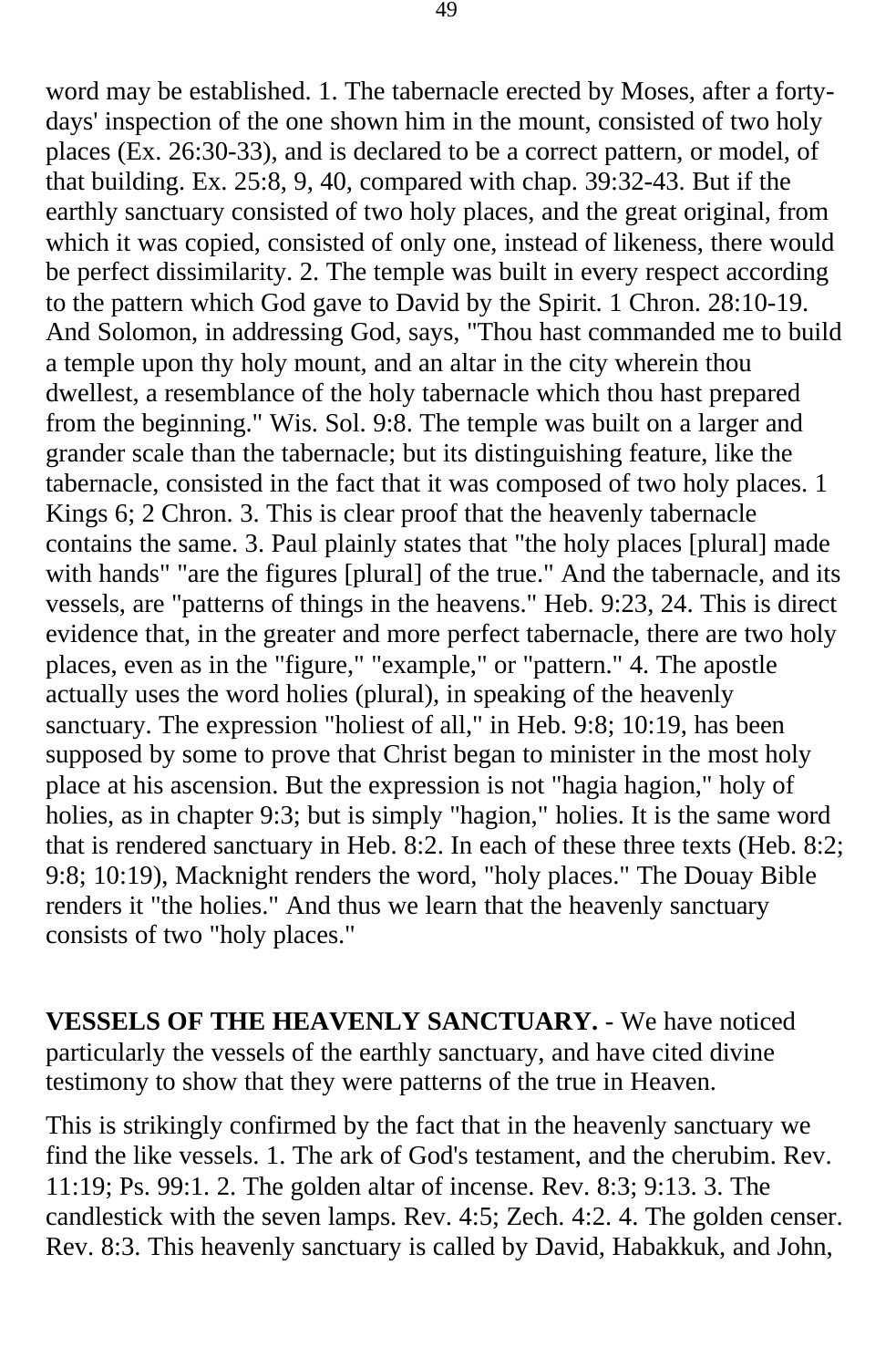"The temple of God in Heaven" (Ps. 11:4; Hab. 2:20; Rev. 11:19); God's "holy habitation" (Zech. 2:13; Jer. 25:30; Rev. 16:17); "greater and more perfect tabernacle" (Heb. 9:11); "the sanctuary, and true tabernacle, which the Lord pitched, and not man." Heb. 8:2.

#### **THE TREADING DOWN OF THE SANCTUARY.**

The agents by which the sanctuary is trodden under foot are the daily, or continual desolation, and the transgression, or abomination of desolation. Dan. 8:13; 11:31; 12:11. These two desolations, as we have already seen, are paganism and papacy. It is often urged as a sufficient argument against the view of the sanctuary of God in Heaven that such a sanctuary is not susceptible of being trodden under foot. But we answer, This is not impossible, when the New Testament shows us that wicked men (apostates) tread under foot the Minister of the heavenly sanctuary, our Lord Jesus Christ. Heb. 10:29; 8:1, 2. If they can tread under foot the Minister of that sanctuary, then they can tread under foot the sanctuary itself. It is not impossible that the pagan and papal desolations should be represented as treading under foot the heavenly sanctuary, when the same vision represents the little horn as stamping upon the stars; Dan. 8:10; and when it is expressly predicted that the papal power should war against the tabernacle of God in Heaven. Rev. 13:5-7. The language of this vision, that these blasphemous powers should cast down the truth to the ground, stamp upon the stars, and tread under foot the sanctuary and the host, is certainly figurative, as it would otherwise involve complete absurdities.

Let us now briefly trace the manner in which Satan has, by paganism and papacy, trodden under foot the sanctuary of the Lord. We have already seen that he has done this by erecting rival sanctuaries, where, in the place of the only living and true God, he has established "new gods that came newly up." Deut. 32:16, 17. In the days of the Judges and of Samuel, Satan's rival sanctuary was the temple of Dagon, where the Philistines worshiped. Judges 16:23, 24. And when they had taken the ark of God from Israel, the Philistines deposited it in this temple. 1 Sam. 5. After Solomon erected a glorious sanctuary upon Mount Moriah, Jeroboam, who made Israel to sin, erected a rival sanctuary at Bethel, and thus drew away ten of the twelve tribes from the worship of the living God, to that of the golden calves. 1 Kings 12:26-33; Amos 7:13, margin. In the days of Nebuchadnezzar, the rival to the sanctuary of God was the temple of Nebuchadnezzar's god at Babylon. And into this temple he carried the vessels of the Lord's sanctuary,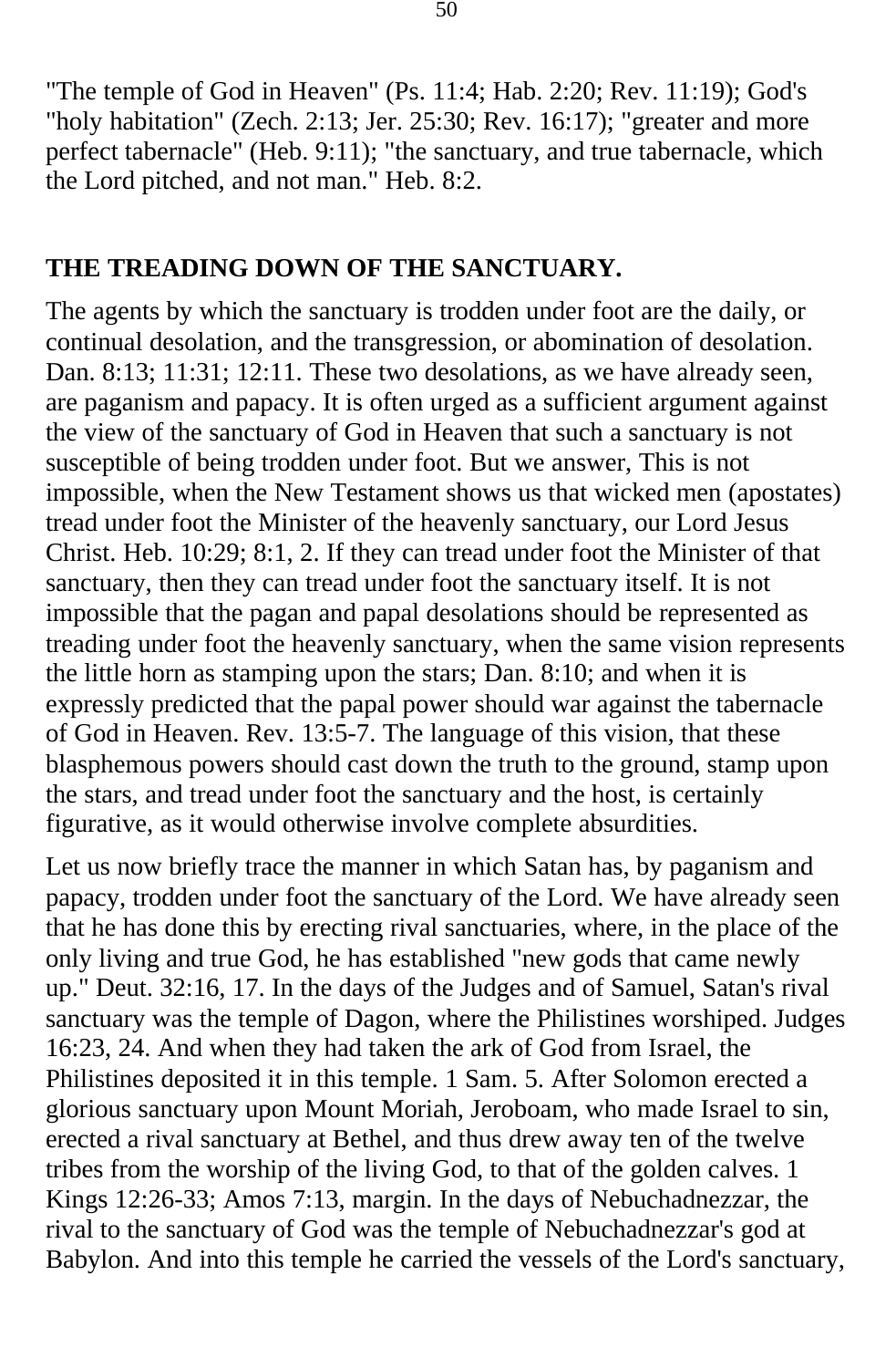when he laid it desolate. Dan. 1:2; Ezra 1:7; 5:14; 2 Chron. 36:7. At a still later period, Satan established at Rome a temple or sanctuary of "all the gods." Dan. 8:11; 11:31.

After the typical sanctuary of the first covenant had given place to the true sanctuary of God, Satan baptized his pagan sanctuary and heathen rites and ceremonies, calling them Christianity.

Thenceforward he had at Rome a "temple of God," and in that temple, a being exalted above all that is called God or that is worshiped. 2 Thess. 2:4. And this papal abomination has trodden under foot the holy city (Rev. 11:2; 21:2), by persuading a large portion of the human family that Rome, the place of this counterfeit temple of God, was "the holy city," or "the eternal city." And it has trodden under foot and blasphemed God's sanctuary or tabernacle (Rev. 13:6; Heb. 8:2) by calling its own sanctuary the temple of God, and by turning away the worship of them that dwell on the earth, from "the temple of God in Heaven," to the sanctuary of Satan at Rome. It has trodden under foot the Son of God, the minister of the heavenly sanctuary (Heb. 10:29; 8:2), by making the pope the head of the church, instead of Jesus Christ (Eph. 5:23), and by leading men to the worship of that "son of perdition," as one able to forgive past sins, and confer the right to commit them in the future, and thus turning men from Him who alone has power on earth to forgive sins, and to pardon iniquity and transgression. Such has been the nature of the warfare which Satan has maintained against the sanctuary and the cause of God, in his vain attempts to defeat the great plan of redemption which God has been carrying forward in his sanctuary. In order to present the cleansing of the sanctuary of God in Heaven, it is necessary to notice briefly

# **THE MINISTRATION AND CLEANSING OF THE EARTHLY SANCTUARY.**

We have before shown that the earthly sanctuary consisted of two holy places, and that it was a pattern of the true tabernacle of God in Heaven. We shall now present, in a brief manner, the work of ministration in both those holy places, and also the work of cleansing that sanctuary, at the end of that ministration, every year, and shall prove that that ministration was the example and shadow of Christ's more excellent ministry in the true tabernacle.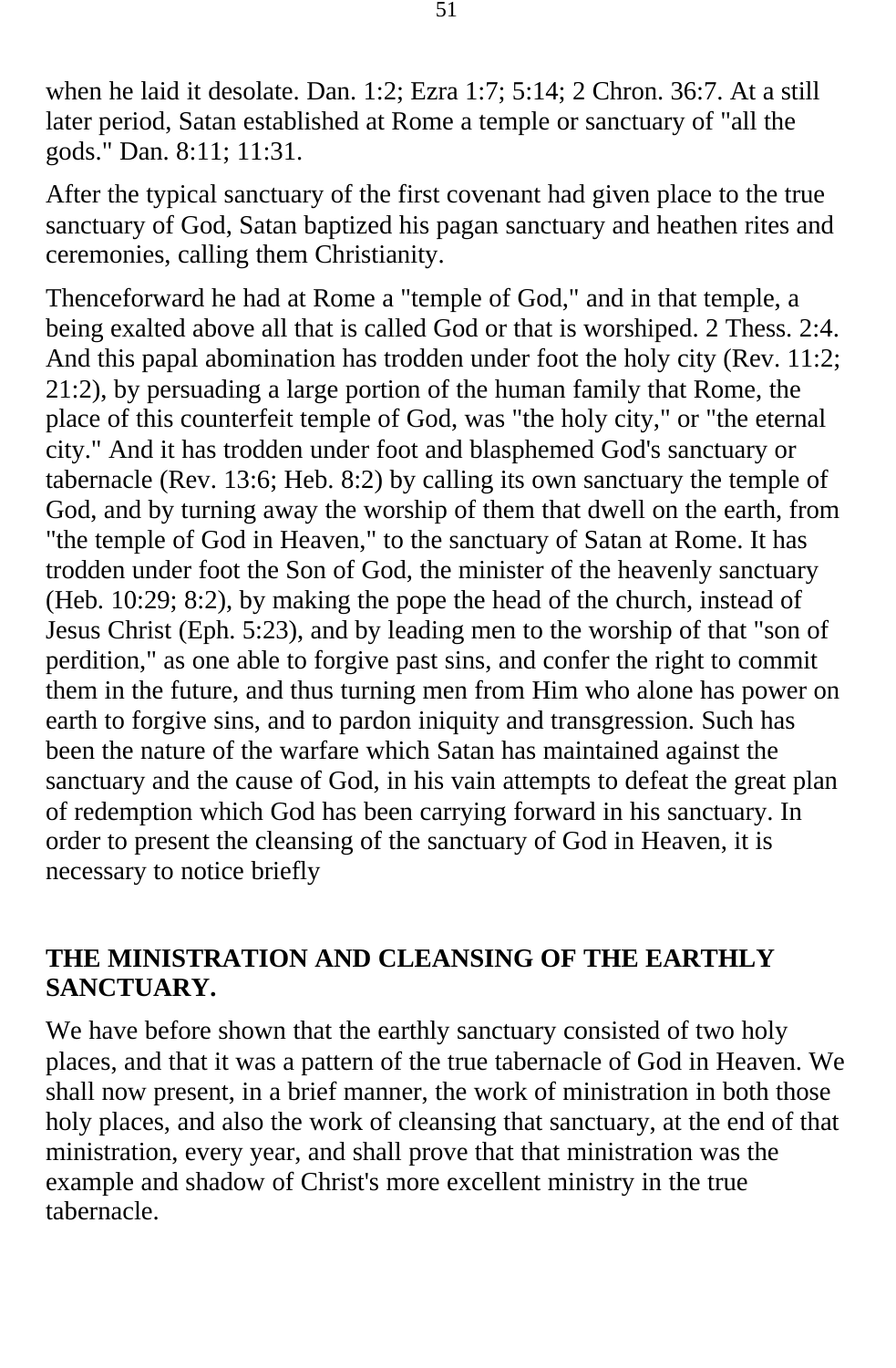The ministration in the earthly sanctuary was performed by the Levitical order of priesthood. Ex. 28; 29; Lev. 8; 9; Heb. 7. The act, preparatory to the commencement of the ministration in that earthly tabernacle, was the anointing of its two holy places, and of all its sacred vessels. Ex. 40:9; 30:26-29; Lev. 8:10. The entire work of the priests in the two holy places is summed up by Paul as follows: "Now when these things were thus ordained, the priests went always into the first tabernacle, accomplishing the service of God; but into the second went the high priest alone once every year, not without blood, which he offered for himself, and for the errors of the people." Heb. 9:6, 7. The ministration in the earthly sanctuary is thus presented before us in two grand divisions. First, the daily service in the holy place, which consisted of the regular morning and evening burnt offering (Ex. 29:38-43; Num. 28:3-8), the burning of sweet incense upon the golden altar, when the high priest lighted the lamps every morning and evening (Ex. 30:7, 8, 34-36; 31:11), the special work upon the Lord's Sabbaths, and also upon the annual sabbaths, new moons, and feasts (Num. 28:11-31; 29; Lev. 23), and beside all this, the special work for individuals as they should present their particular offerings through the year. Lev. 1-7. And second, the yearly work, in the most holy place, for the sins of the people, and for the cleansing of the sanctuary. Lev. 16. Thus each of the two holy places had its appropriate work assigned. The glory of the God of Israel was manifested in both apartments. When he entered the tabernacle at the first, his glory filled both the holy places. Ex. 40:34, 35. See also 1 Kings 8:10, 11; 2 Chron. 5:13, 14; 7:1, 2. In the door of the first apartment, the Lord stood and talked with Moses. Ex. 33:9-11. In this place God promised to meet with the children of Israel, and to sanctify the tabernacle with his glory. Ex. 29:42-44; 30:36. In the holiest, also, God manifested his glory in a special manner. Ex. 25:21, 22; Lev. 16:2.

In the first apartment stood the priests in a continual course of ministration for the people. He that had sinned, brought his victim to the door of this apartment to be offered up for himself. He laid his hand upon the head of the victim to denote that his sin was transferred to it. Lev. 1-3. Then the victim was slain on account of that transgression, and his blood, bearing that sin and guilt, was carried into the sanctuary, and sprinkled upon it. Lev. 4. Thus, through the year, this ministration went forward. The sins of the people being transferred from themselves to the victims offered in sacrifice, and through the blood of the sacrifices, transferred to the sanctuary itself.

On the tenth day of the seventh month, the ministration was changed from the holy place, where it had been continued through the year, to the most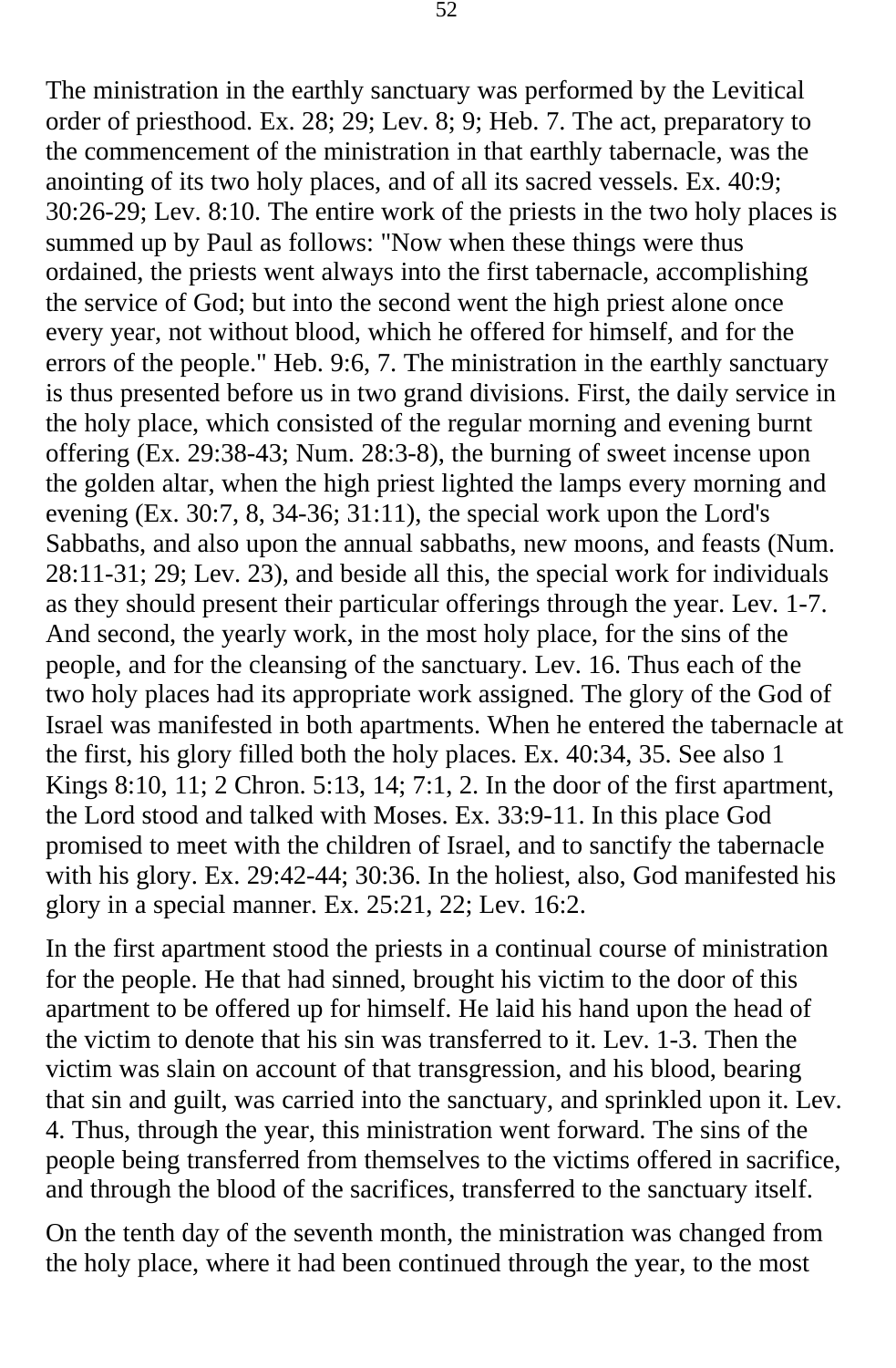holy place. Lev. 16:2, 29-34. The high priest entered the holiest with the blood of a bullock, as a sin-offering for himself. Verses 3, 6, 11-14. He then received of the children of Israel two kids of the goats for a sin-offering. Upon these goats he cast lots; one lot for the Lord, and the other lot for the scape-goat. Verses 5, 7, 8.

He next proceeded to offer the goat, upon which the Lord's lot fell, as a sinoffering for the people.

We shall now show that he offered this blood for two purposes: 1. "To make an atonement for the children of Israel, for all their sins." 2. To cleanse or "make an atonement for the holy sanctuary." Let us read a portion of the chapter. "Then shall he kill the goat of the sin-offering that is for the people, and bring his blood within the vail, and do with that blood as he did with the blood of the bullock, and sprinkle it upon the mercy-seat, and before the mercy-seat; and he shall make an atonement for the holy place, because of the uncleanness of the children of Israel, and because of their transgressions in all their sins; and so shall he do for the tabernacle of the congregation that remaineth among them in the midst of their uncleanness. And there shall be no man in the tabernacle of the congregation when he goeth in to make an atonement in the holy place, until he come out, and have made an atonement for himself, and for his household, and for all the congregation of Israel. And he shall go out unto the altar that is before the Lord, and make an atonement for it; and shall take of the blood of the bullock, and of the blood of the goat, and put it upon the horns of the altar round about. And he shall sprinkle of the blood upon it with his finger seven times, and cleanse it, and hallow it from the uncleanness of the children of Israel. And when he hath made an end of reconciling the holy place, and the tabernacle of the congregation, and the altar, he shall bring the live goat; and Aaron shall lay both his hands upon the head of the live goat, and confess over him all the iniquities of the children of Israel, and all their transgressions in all their sins, putting them upon the head of the goat, and shall send him away by the hand of a fit man into the wilderness; and the goat shall bear upon him all their iniquities unto a land not inhabited; and he shall let go the goat in the wilderness." "And this shall be a statute forever unto you; that in the seventh month, on the tenth day of the month, ye shall afflict your souls and do no work at all, whether it be one of your own country, or a stranger that sojourneth among you; for on that day shall the priest make an atonement for you, to cleanse you, that ye may be clean from all your sins before the Lord." "And he shall make an atonement for the holy sanctuary, and he shall make an atonement for the tabernacle of the congregation, and for the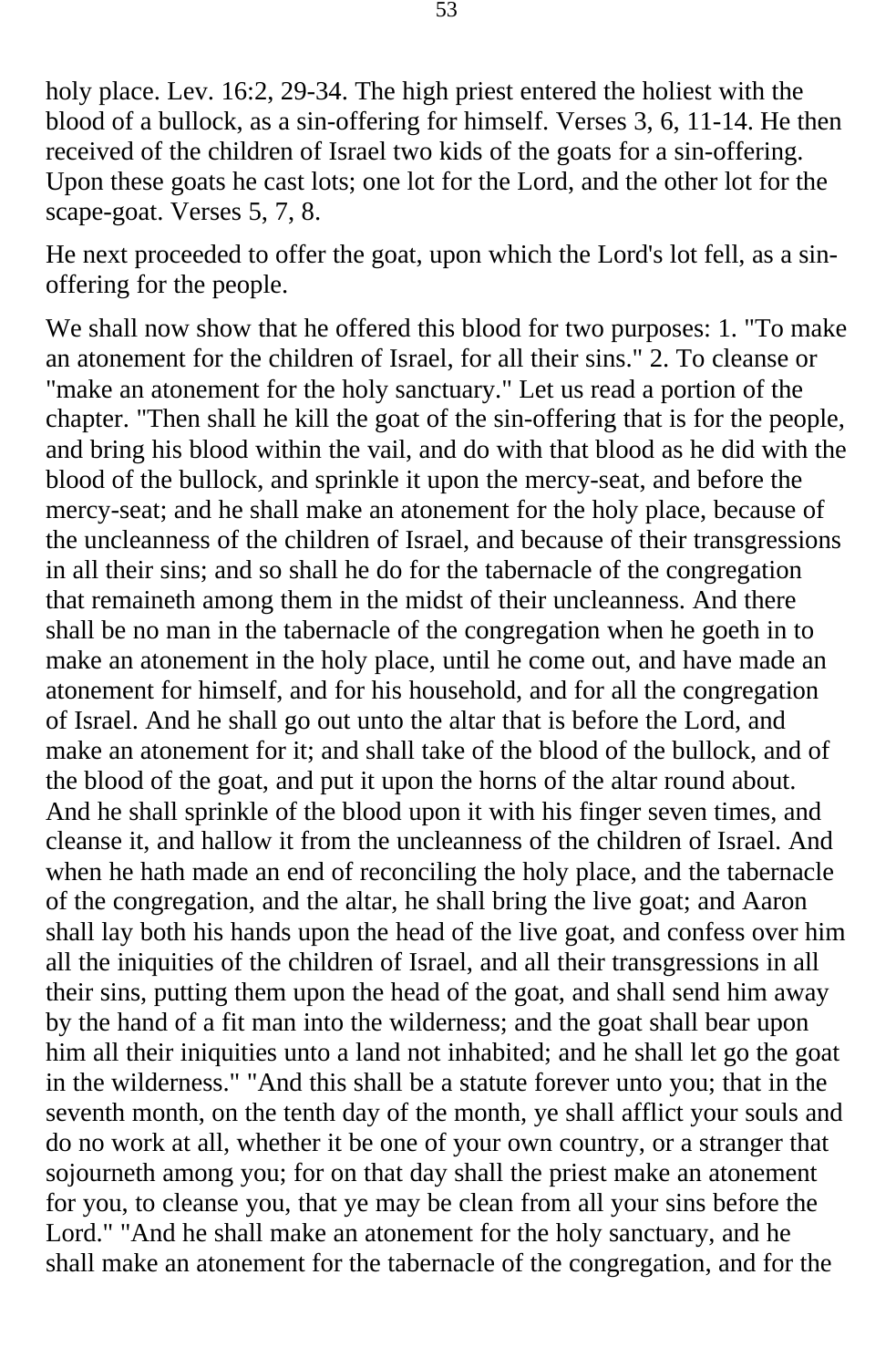altar; and he shall make an atonement for the priests, and for all the people of the congregation. And this shall be an everlasting statute unto you, to make an atonement for the children of Israel for all their sins once a year." Verses 15-22, 29, 30, 33, 34.

We have here read several important facts. 1. On the tenth day of the seventh month the ministration was changed from the holy place to the holiest of all. Verses 2, 29-34. 2. That in the most holy place, blood was offered for the sins of the people to make an atonement for them. Verses 5, 9, 15, 17, 30, 33, 34; Heb. 9:7. 3. That the two holy places of the sanctuary, and also the altar of incense were on this day cleansed from the sins of the people, which, as we have seen, had through the year been borne into the sanctuary, and sprinkled upon it. Verses 16, 18-20, 33; Ex. 30:10. 4. That the high priest, having by blood removed the sins of the people from the sanctuary, bears them to the door of the tabernacle (Num. 18:1; Ex. 28:38) where the scape-goat stands, and putting both his hands upon the head of the goat, and confessing over him all the iniquities of the children of Israel in all their sins, he puts them upon the head of the goat, and sends him away, with all their iniquities, into a land not inhabited. Verses 5, 7-10, 20 22. The sanctuary was thus cleansed from the sins of the people, and those sins were borne by the scape-goat from the sanctuary. The foregoing presents to our view a general outline of the ministration in the worldly sanctuary. The following scriptures show that that ministration was the example and shadow of Christ's ministry in the tabernacle in Heaven: "Now of the things which we have spoken, this is the sum: We have such an High Priest, who is set on the right hand of the throne of the Majesty in the heavens: a minister of the sanctuary, and of the true tabernacle, which the Lord pitched, and not man. For every high priest is ordained to offer gifts and sacrifices; wherefore it is of necessity that this man have somewhat also to offer. For if he were on earth, he should not be a priest, seeing that there are priests that offer gifts according to the law; who serve unto the example and shadow of heavenly things, as Moses was admonished of God when he was about to make the tabernacle; for, See (saith he) that thou make all things according to the pattern showed to thee in the mount. But now hath he obtained a more excellent ministry, by how much also he is the mediator of a better covenant, which was established upon better promises." Heb. 8:1-6; Col. 2:17; Heb. 10:1; 9:11, 12.

The facts stated in these texts are worthy of careful attention. 1. We have a High Priest in the heavens. 2. This High Priest is a minister of the sanctuary or true tabernacle. 3. As the earthly high priests were ordained to offer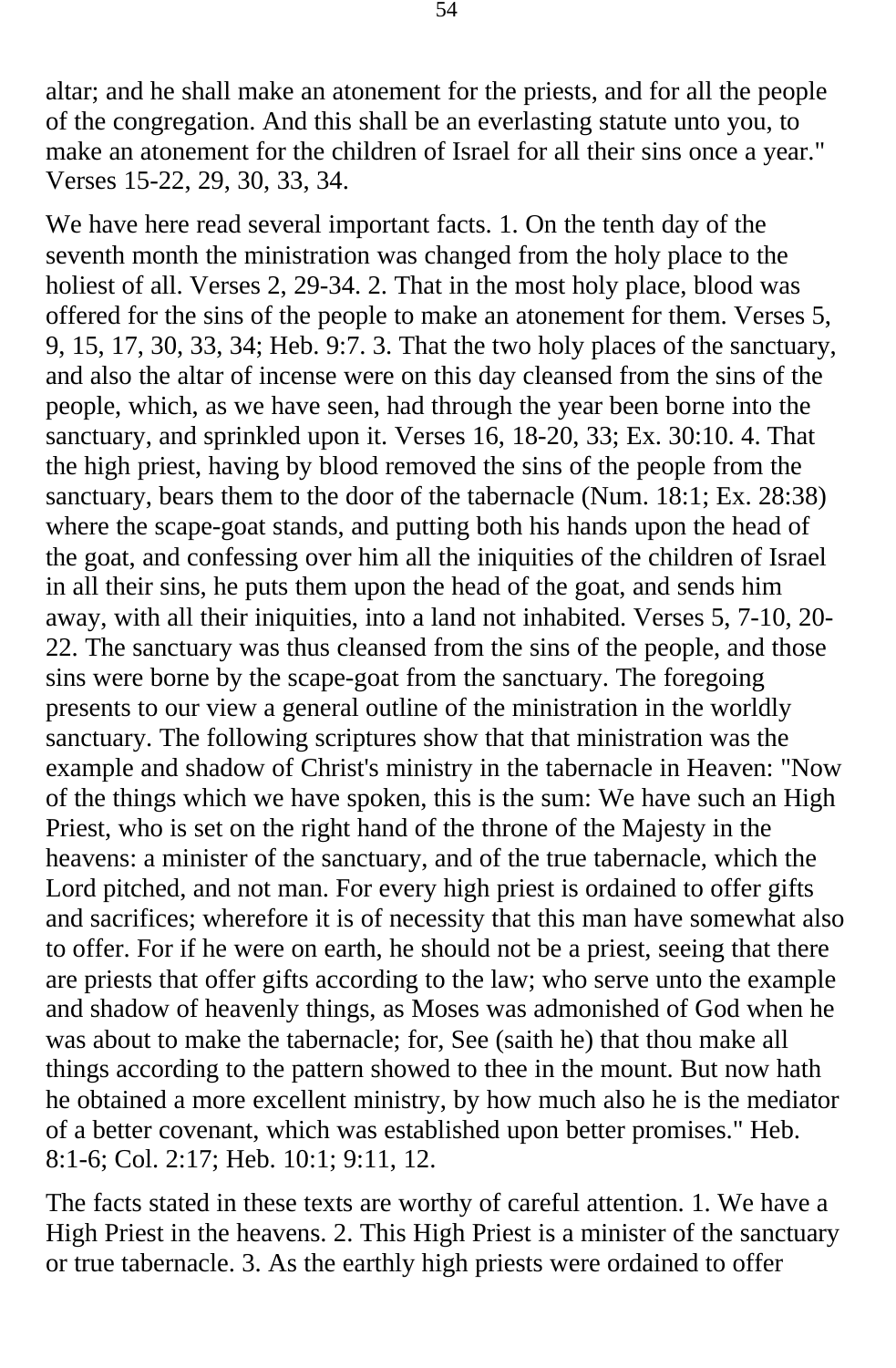sacrifice for sins, so it is of necessity that our High Priest should have something to offer for us in the heavenly sanctuary. 4. When upon earth, he was not a priest. 5. The ministry of the priests in that tabernacle, made after the pattern of the true, was the example and shadow of Christ's more excellent ministry in the true tabernacle itself. 6. The entire typical service was a shadow of good things to come. 7. In the greater and more perfect tabernacle, Christ is a minister of these good things thus shadowed forth. With these facts before us, let us now consider that more excellent ministry in the temple of God in Heaven.

## **THE MINISTRATION AND CLEANSING OF THE HEAVENLY SANCTUARY.**

At the close of the typical services, He of whom Moses in the law and prophets did write, Jesus of Nazareth, came and laid down his life for us. The death of the Lord Jesus is the dividing point between the two dispensations, as it put an end to the typical services, and was the great foundation of his work as a priest in the heavenly tabernacle. On Jesus was laid the iniquity of us all, and he bare our sins in his own body on the tree. Isa. 53:6; 1 Pet. 2:24; Heb. 9:28. He was raised from the dead for our justification, and ascended into Heaven to become a great High Priest in the presence of God for us. Rom. 4:25; Heb. 9:11, 12, 24.

The ministration in the heavenly sanctuary is performed by the Melchisedec order of priesthood, in the person of our Lord. Ps. 110; Heb. 5-8. We have already proved that the temple of God in Heaven consists of two holy places, as did the earthly tabernacle; and that the ministration in the two holy places of the worldly sanctuary was the example and shadow of Christ's ministry in the true tabernacle. But it is contended by some that Christ ministers only in the most holy place of the heavenly sanctuary. Let us examine this point.

1. His anointing the most holy place of the true tabernacle, at the commencement of his ministration, may be urged as proof that he ministers only in the second apartment of the heavenly sanctuary. Dan. 9:24. But this objection vanishes at once if we consider that before the Levitical priesthood began to minister in the earthly sanctuary, that entire building, the holiest as well as the holy place and all the sacred vessels, were anointed. Ex. 40:9-11; 30:23-29; Lev. 8:10; Num. 7:1. And when this anointing was accomplished, that ministration began in the first apartment.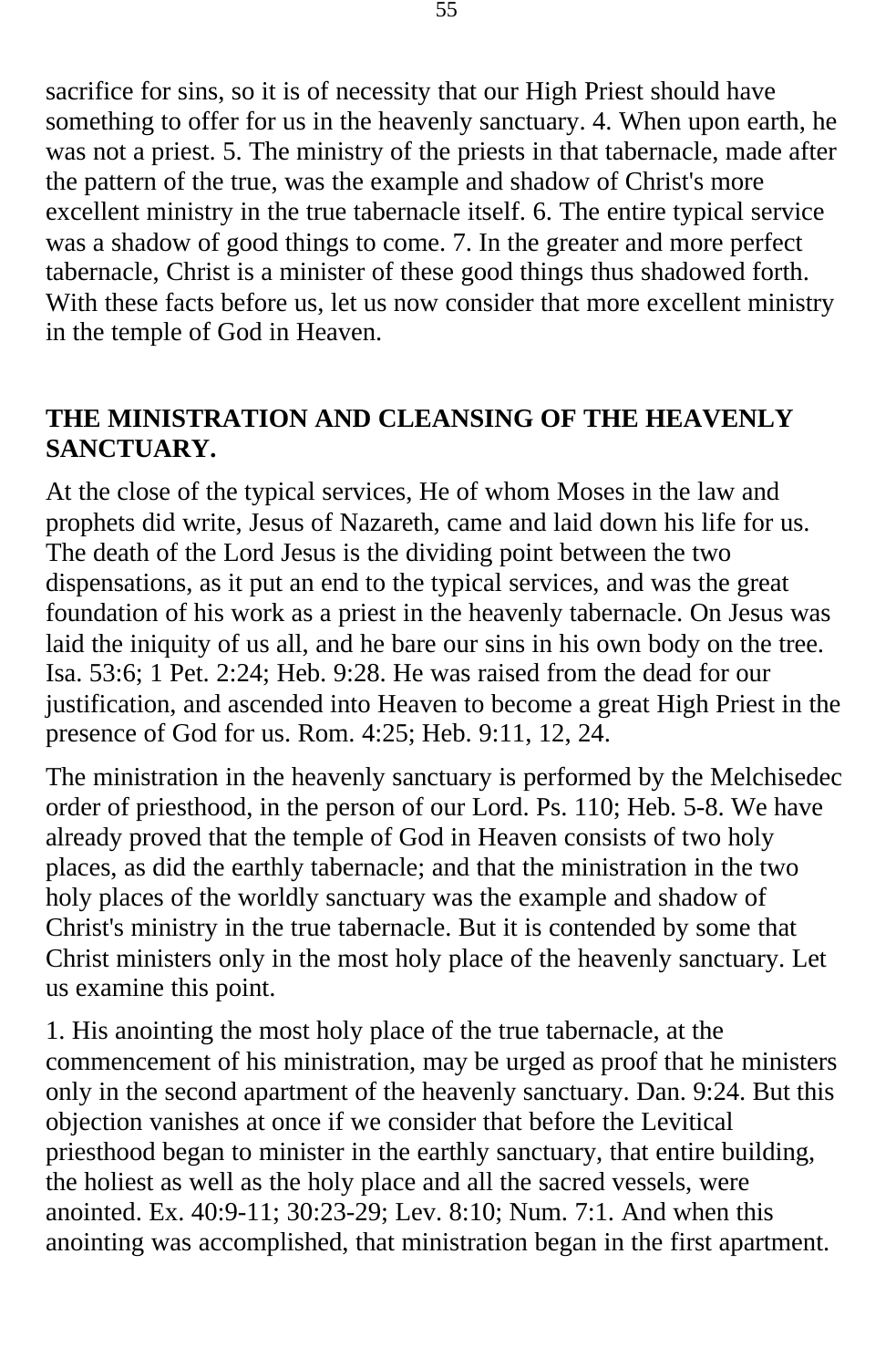Lev. 8-10; Heb. 9:6, 7. And this order, let it be remembered, was "the example and shadow of heavenly things."

2. It has been urged by some that the text, "this man, after he had offered one sacrifice for sins, forever sat down on the right hand of God" (Heb. 10:12), forbids the idea of his ministering in the two holy places. But we answer, that so far as the idea of sitting down is concerned, it would be equally proper to represent him as standing on the Father's right hand. Acts 7:56. And if the Saviour is at the "right hand of the power of God" when descending from heaven, as he testifies respecting himself (Matt. 26:64; Mark 14:62; Luke 22:69), then he certainly can be at the Father's right hand, in both the holy places. But we have direct testimony here. Paul says that Christ is a "minister of the sanctuary." Heb. 8:2. That the word "hagion," here rendered sanctuary, is plural, no one can deny. It is literally rendered by the Douay Bible, "the holies." As translated by Macknight, Heb. 8:1, 2, reads thus: "Now of the things spoken the chief is, we have such a High Priest as became us, who sat down at the right hand of the throne of the Majesty in the heavens, a minister of the holy places, namely, of the true tabernacle, which the Lord pitched, and not man." We draw two conclusions from the foregoing: (1.) Our Lord can be a minister of the two holy places, and yet be at the Father's right hand. (2) He must minister in both the holy places or Paul's language that he is a minister of the holies or holy places (plural), is not true. An high priest that should minister simply in the holiest of all, is not a minister of the holy places.

3. But another argument to prove that Christ ministers only in the most holy place, has been urged by some, from the following texts: "The Holy Ghost this signifying, that the way into the holiest of all was not yet made manifest, while as the first tabernacle was yet standing." Heb. 9:8. "Having, therefore, brethren, boldness to enter into the holiest by the blood of Jesus." Chap. 10:19. But, as has been before remarked, the word rendered "holiest of all" is the same that is rendered "sanctuary" in chapter 8:2, and is not "hagia hagion," holy of holies, as in chapter 9:3, but is simply "hagion," holies, plural. The rendering of Macknight, which correctly translates the word in the plural, removes all difficulty. He translates these two texts as follows: "The Holy Ghost signifying this, that the way of the holy places was not yet laid open while the first tabernacle still standeth." "Well, then, brethren, having boldness in the entrance of the holy places, by the blood of Jesus." These texts, therefore, do not favor the doctrine that Christ is a minister of only one of the holy places. With a literal rendering of the word, giving it in the plural in our language, just as it was written by Paul, the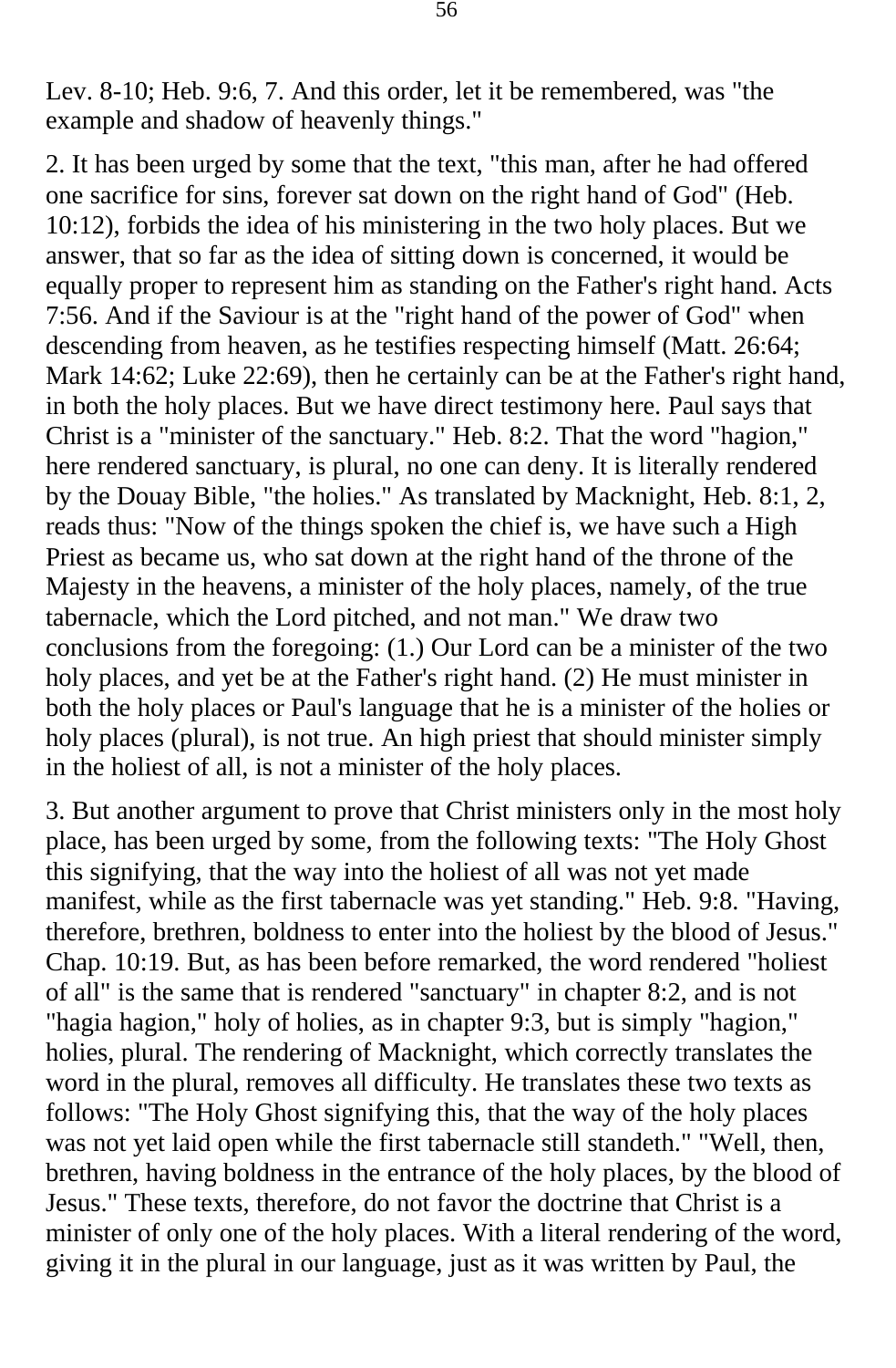objection to Christ's ministration in the two holy places of the heavenly sanctuary is entirely removed. The way into the holy places of the heavenly sanctuary was not laid open while the ministration in the earthly tabernacle continued, but when that ministration was abolished, the way of the heavenly holy places was laid open, and we have boldness to enter by faith, where our High Priest is ministering for us.

It may be proper to add, that the phrase rendered, "into the holy place," in Heb. 9:12, 25, and "into the sanctuary," in chapter 13:11, is the same that in chapter 9:24 is literally rendered in the plural, "into the holy places." Macknight renders them all in the plural. Then the heavenly tabernacle, where our Lord Jesus Christ ministers, is composed of holy places, as really as was its pattern or image, the earthly tabernacle; and our great High Priest is a minister of those holy places while at the Father's right hand.

Let us now examine those scriptures which present our Lord's position and ministry in the tabernacle in heaven. In vision at Patmos, the beloved disciple has a view of the temple of God, the heavenly sanctuary. A door was opened in Heaven. This must be the door of the heavenly tabernacle, for it disclosed to John's view the throne of God, which was in that temple. Rev. 4:1, 2; 16:17; Jer. 17:12. It must be the door of the first apartment, for that of the second apartment (which discloses the ark containing the commandments) is not opened until the sounding of the seventh angel. Rev. 11:19. And the view, that John was looking into the first apartment of the heavenly sanctuary, when he saw the Lord Jesus take the book from the hand of him that sat upon the throne, is strikingly confirmed by what he saw before the throne. He testifies that "there were seven lamps of fire burning before the throne, which are the seven spirits of God." Rev. 4:5; Zech. 4:2. He also saw the golden altar of incense before the throne, and witnessed the ministration at that altar with the golden censer. Rev. 8:3. In the earthly tabernacle, which was the pattern of things in the heavens, the golden candlestick, with its seven lamps, and the golden altar of incense, were both represented, and by God's express direction, placed in the first apartment. Num. 8:2-4; Heb. 9:2; Lev. 24:2-4. Ex. 40:24-27. The scene of this vision is the first apartment of the heavenly sanctuary. Here it was that John saw the Lord Jesus. Rev. 5:6-8.

Let us read Isaiah's description of this place. "In the year that king Uzziah died, I saw, also, the Lord sitting upon a throne, high and lifted up, and his train filled the temple. Above it stood the seraphim: each one had six wings; with twain he covered his face, and with twain he covered his feet, and with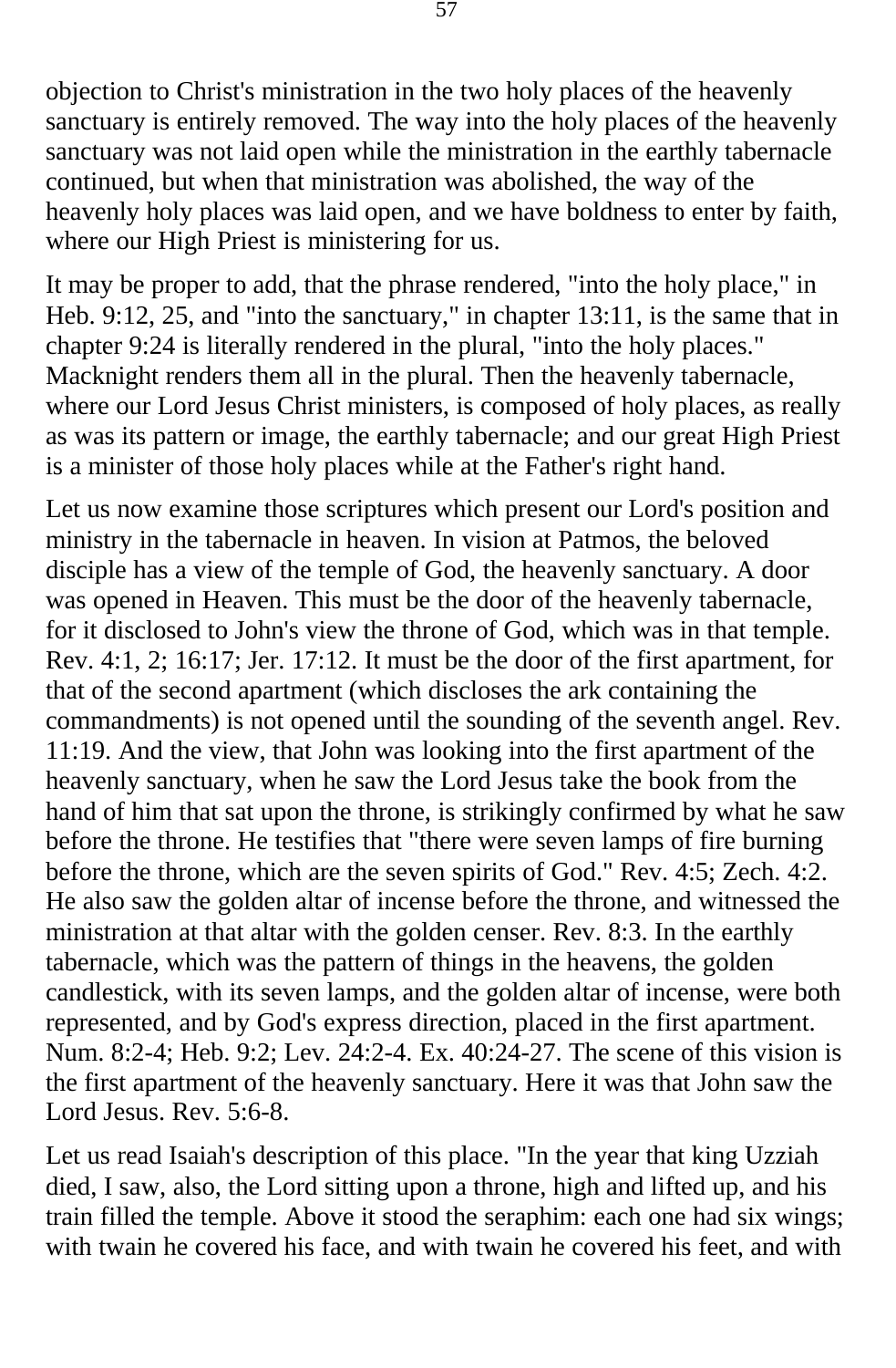twain he did fly. And one cried unto another, and said, Holy, holy, holy, is the Lord of Hosts: the whole earth is full of his glory. And the posts of the door moved at the voice of him that cried, and the house was filled with smoke. Then said I, Woe is me! for I am undone; because I am a man of unclean lips, and I dwell in the midst of a people of unclean lips; for mine eyes have seen the King, the Lord of Hosts. Then flew one of the seraphim unto me, having a live coal in his hand, which he had taken with the tongs from off the altar." Isa. 6:1-6.

That this was a view of the heavenly tabernacle, and not of the temple at Jerusalem, may be proved by comparing John 12:39-41, with Isa. 6:8-10. Words written by Isaiah, while looking into the temple of God, are quoted by John, with the declaration that Isaiah spake them while beholding Christ's glory. That John and Isaiah both beheld the same place is evident; both beheld the throne of God, and him that sits upon it (Isa. 6:1; Rev. 4:2); both beheld the living beings with six wings (Isa. 6:2; Rev. 4:8); and both beheld the golden altar before the throne. Isa. 6:6; Rev. 8:3;9:13. That John and Isaiah both saw our Lord Jesus Christ, we have already proved. And the scene of their visions was in the first apartment of the heavenly sanctuary, the place of the golden candlestick with its seven lamps, and the golden altar of incense. And in this apartment our High Priest commenced his ministration, like the priests in the example and shadow of heavenly things. In the shadow, each part of the work was many times repeated; but in the substance, each part is fulfilled once for all. Once for all, our Sacrifice is slain (Rom. 6:9, 10; Heb. 9:25-28); and once for all our High Priest appears in each of the holy places. Heb. 9:11, 12, 24, 25. Hence, our Lord must continue his ministration in the first apartment until the period arrives for his ministration within the second vail, before the ark of God's testament.

The sins of the world were laid upon the Lord Jesus, and he died for those sins according to the Scriptures. The blood of the Lamb of God, which was shed for our transgressions of God's law, is that by which our High Priest enters the heavenly sanctuary (Heb. 9:12), and which, as our advocate, he offers for us in that sanctuary. Heb. 12:24; 1 Pet. 1:2; 1 John 2:1, 2. His great work, which began with the act of bearing the sins of the world at his death, he here carries forward by pleading the cause of penitent sinners, and presenting for them his blood, which had been shed as the great sacrifice for the sins of the world. The work in the earthly sanctuary was essentially the same thing. The sins were there laid upon the victim, which was then slain. The blood of that sacrifice, bearing that guilt, was sprinkled in the sanctuary to make reconciliation for the sinner. Lev. 4:4-6. And thus, in the shadow of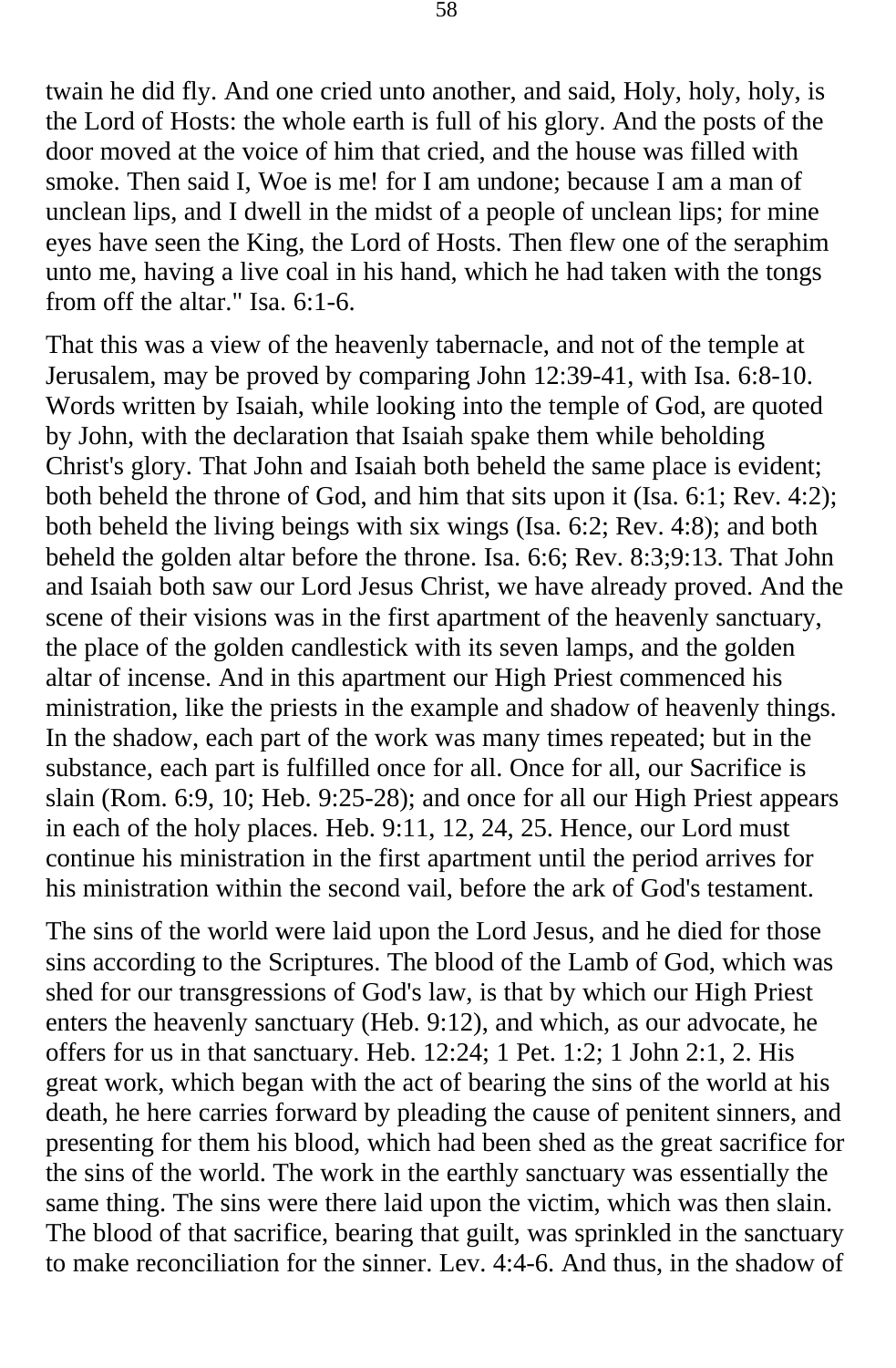heavenly things, we see the guilt of the people transferred to the sanctuary itself. This can be easily understood. And it is a plain fact that its great design was to give an example of heavenly things. As the sin of him who came to God through the offering of blood by the high priest, was, through that blood, transferred to the sanctuary itself, so it is in the substance. He who bore our sins at his death, offers for us his blood in the heavenly sanctuary. But when he comes again, he is "without sin" (Heb. 9:28); his great work for the removal of sin is fully completed before he comes again. We now inquire respecting the removal of the sins of the church, or host, from the sanctuary. We have seen that only 490 of the 2300 years belonged to the earthly sanctuary, and that the remaining 1810 years belong to the true sanctuary, which Gabriel introduces to Daniel in his explanation in chapter 9; consequently, the sanctuary to be cleansed from the sins of the church, or host, at the end of the 2300 years, is the heavenly sanctuary. We have also examined those portions of the Bible that explain how and why the earthly sanctuary was cleansed, and have seen that that cleansing was accomplished, not by fire, but by blood. We have seen that that work was ordained for the express purpose of shadowing forth the work in the heavenly sanctuary. And we have also seen that the sins of those who come to God through our great High Priest are communicated to the sanctuary as was the case in the type. But we are not left without direct testimony on this important point. The apostle Paul states the fact of the cleansing of the earthly and the heavenly sanctuaries, and plainly affirms that the latter must be cleansed for the same reason that the former had been. He speaks as follows: "And almost all things are by the law purged with blood; and without shedding of blood is no remission. It was therefore necessary that the patterns of things in the heavens should be purified with these; but the heavenly things themselves with better sacrifices than these. For Christ is not entered into the holy places made with hands, which are the figures of the true; but into Heaven itself, now to appear in the presence of God for us." Heb. 9:22-24. Two important facts are stated in this portion of Scripture. 1. The earthly sanctuary was cleansed by blood. 2. The heavenly sanctuary must be cleansed by better sacrifice, that is, by the blood of Christ. It is plain, then, that the idea of cleansing the sanctuary by fire has no support in the Bible.

These words, as rendered by Macknight, are very clear: "And almost all things, according to the law, are cleansed with blood, and without the shedding of blood, there is no remission. There was a necessity, therefore, that the representations indeed of the holy places in the heavens should be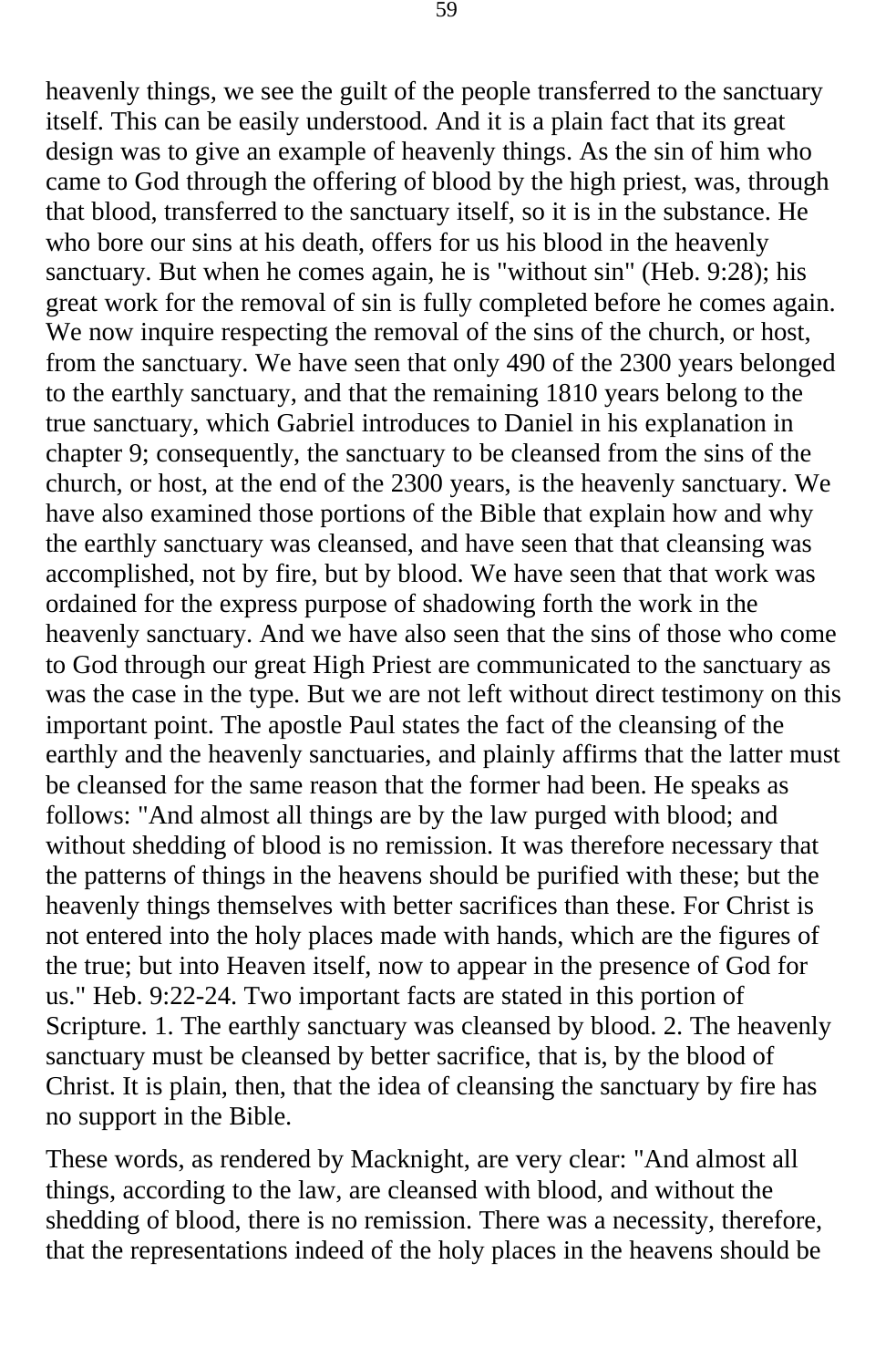cleansed by these sacrifices; but the heavenly holy places themselves, by sacrifices better than these. Therefore Christ hath not entered into the holy places made with hands; the images of the true holy places; but into heaven itself, now to appear before the face of God, on our account." Heb. 9:22-24. Then the fact of the cleansing of the heavenly sanctuary is plainly taught by the apostle Paul in his commentary on the typical system. And this great truth, plainly stated, is worthy of lasting remembrance.

By many, the idea of the cleansing of the heavenly sanctuary will be treated with scorn, "because," say they, "there is nothing in Heaven to be cleansed." Such overlook the fact that the holy of holies, where God manifested his glory, and which no one but the High Priest could enter, was, according to the law, to be cleansed, because the sins of the people were borne into it by the blood of sin-offering. Lev. 16. And they overlook the fact that Paul plainly testifies that the heavenly sanctuary must be cleansed for the same reason. Heb. 9:23, 24. See also Col. 1:20. It was unclean in this sense only: the sins of men had been borne into it through the blood of sin offering, and they must be removed. This fact can be grasped by every mind.

The work of cleansing the sanctuary changes the ministration from the holy place to the holiest of all. Lev. 16; Heb. 9:6, 7; Rev. 11:19. As the ministration in the holy place of the temple in heaven began immediately after the end of the typical system, at the close of the sixty-nine and a half weeks (Dan. 9:27), so the ministration in the holiest of all, in the heavenly sanctuary, begins with the termination of the 2300 days. Then our High Priest enters the holiest to cleanse the sanctuary. The termination of this great period marks the commencement of the ministration of the Lord Jesus in the holiest of all. This work, as presented in the type, we have already seen was for a two-fold purpose, viz.: the forgiveness of iniquity, and the cleansing of the sanctuary. And this great work our Lord accomplishes with his own blood; whether by the actual presentation of it, or by virtue of its merits, we need not stop to inquire.

No one can fail to perceive that this event, the cleansing of the sanctuary, is one of infinite importance. This accomplishes the great work of the Messiah in the tabernacle in heaven, and renders it complete. The work of cleansing the sanctuary is succeeded by the act of placing the sins, thus removed upon the head of the scape-goat, to be borne away forever from the sanctuary. The work of our High Priest for the sins of the world will then be completed, and he be ready to appear "without sin unto salvation." The act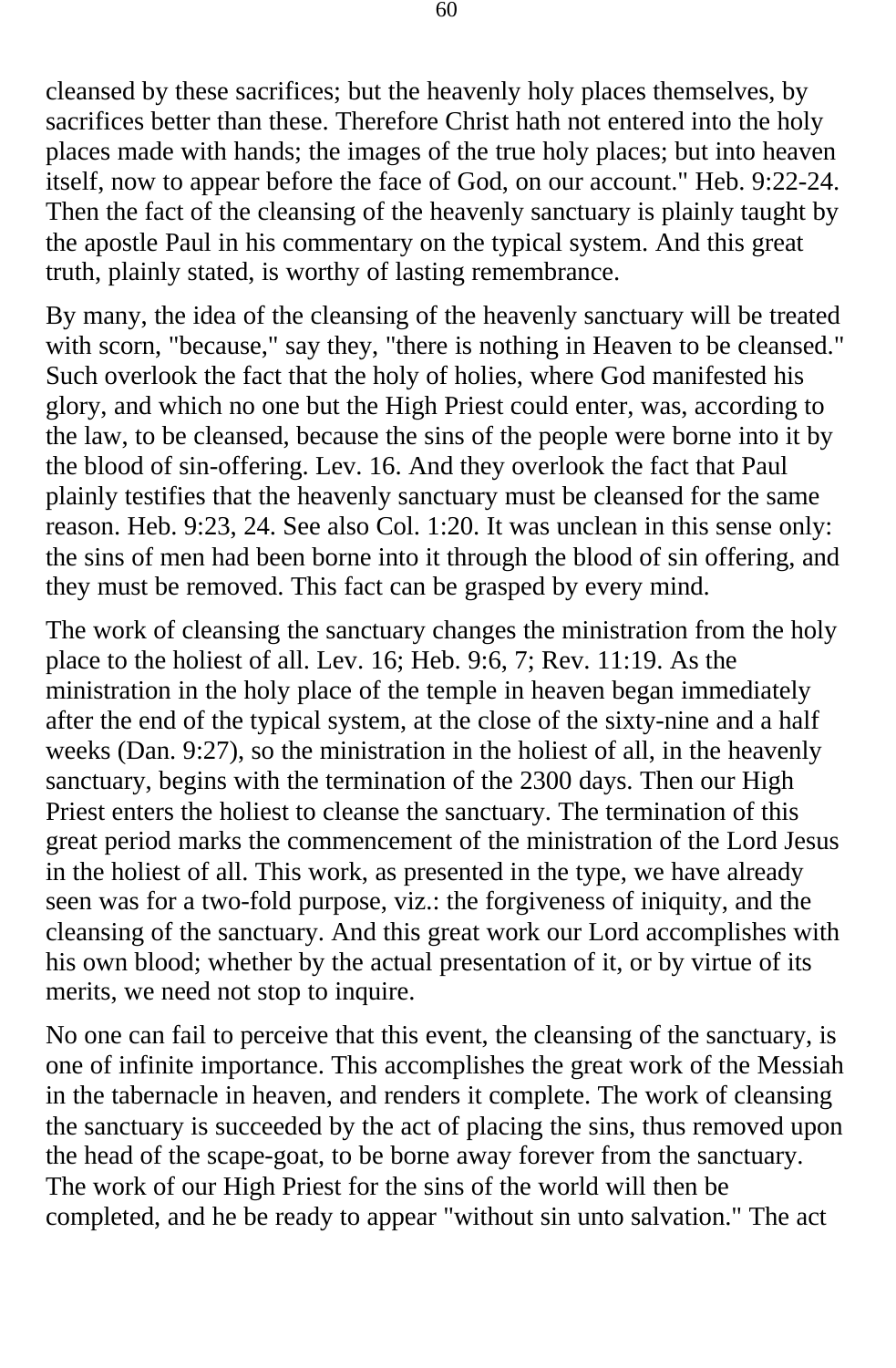of placing the sins upon the head of the scape-goat, in the type has already been noticed. Lev. 16:5, 7-10, 20-22.

The following valuable remarks on this important point are from the pen of O.R.L. Crozier, written in 1846:

\*"**THE SCAPE-GOAT**. - The next event of that day, after the sanctuary was cleansed, was the putting of all the iniquities and transgressions of the children of Israel upon the scape-goat, and sending him away into a land not inhabited, or of separation. It is supposed by almost every one that this goat typified Christ in some of his offices, and that the type was fulfilled at the first advent. From this opinion I must differ, because, 1. That goat was not sent away till after the high priest had made an end of cleansing the sanctuary. Lev. 16:20, 21. Hence that event cannot meet its antitype till after the end of the 2300 days. 2. It was sent away from Israel into the wilderness, a land not inhabited, to receive them. If our blessed Saviour is its antitype, he also must be sent away, not his body alone, but soul and body (for the goat was sent away alive), from, not to, nor into, his people; neither into Heaven, for that is not a wilderness, or land not inhabited. 3. It received and retained all the iniquities of Israel; but when Christ appears the second time, he will be `without sin.' 4. The goat received the iniquities from the hands of the priest, and he sent it away. As Christ is the priest, the goat must be something else besides himself which he can send away. 5. This was one of two goats, chosen for that day, of which one was the Lord's , and was offered for a sin-offering; but the other was not called the Lord's neither offered as a sacrifice. Its only office was to receive the iniquities from the priest, after he had cleansed the sanctuary from them, and bear them into a land not inhabited, leaving the sanctuary, priest, and people, behind, and free from their iniquities. Lev. 16:7-10, 22. 6. The Hebrew name of the scape-goat, as will be seen from the margin of verse 8, is Azazel. On this verse, Wm. Jenks, in his Comp. Com. has the following remarks: `Scape-goat. See different opinions in Bochart. Spencer, after the oldest opinion of the Hebrews and Christians, thinks Azazel is the name of the devil; and so Rosenmuller, whom see. The Syriac has Azzail the angel (strong one) who revolted.' 7. At the appearing of Christ, as taught in Rev. 20, Satan is to be bound and cast into the bottomless pit, which act and place are significantly symbolized by the ancient high priest sending the scape-goat into a separate and uninhabited wilderness. 8. Thus we have the scripture, the definition of the name in two ancient languages, both spoken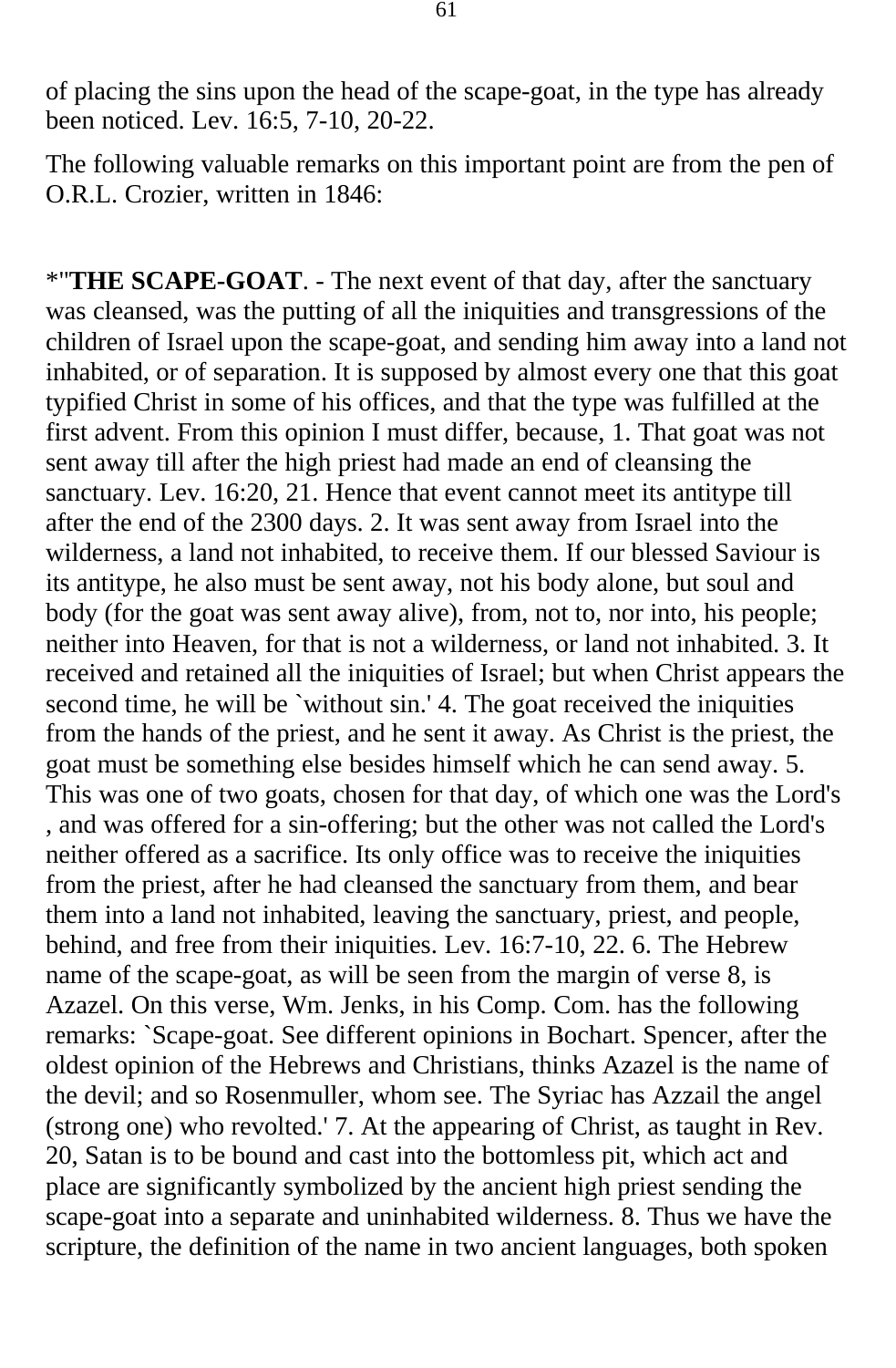at the same time, and the oldest opinion of the Christians in favor of regarding the scape-goat as a type of Satan. In the common use of the term, men always associate it with something mean, calling refugees from justice, scape-goats. Ignorance of the law and its meaning is the only possible origin that can be assigned for the opinion that the scape-goat was a type of Christ.

"Because it is said, `The goat shall bear upon him all their iniquities into a land not inhabited' [Lev. 16:22], and John said, `Behold the Lamb of God, that taketh [margin, beareth] away the sin of the world,' it is concluded without further thought that the former was the type of the latter. But a little attention to the law will show that the sins were borne from the people by the priest, and from the priest by the goat. 1. They are imparted to the victim. 2. The priest bore them in its blood to the sanctuary. 3. After cleansing it from them, on the tenth day of the seventh month, he bore them to the scape-goat. 4. The goat finally bore them away beyond the camp of Israel to the wilderness.

"This was the legal process, and when fulfilled, the author of sins will have received them back again (but the ungodly will bear their own sins), and his head will have been bruised by the seed of the woman; `the strong man armed' will have been bound by a stronger than he, and his house (the grave) spoiled of its goods, the saints. Matt. 12:29; Luke 11:21, 22.\*\*

The great work of atonement is now complete, and the work of our Lord as priest, accomplished. The sins of those who have obtained pardon through the great sin-offering, are, at the close of our Lord's work in the holy places, blotted out (Acts 3:19), and being then transferred to the scape-goat, are borne away from the sanctuary and host forever, and rest upon the head of their author, the devil. The Azazel, or antitypical scape-goat, will then have received the sins of those who have been pardoned in the sanctuary, and in the lake of fire will suffer for the sins which he has instigated. God's people, the host, will then be free forever from their iniquity. "He that is unjust, let him be unjust still; and he which is filthy, let him be filthy still; and he that is righteous, let him be righteous still; and he that is holy, let him be holy still. And behold, I come quickly; and my reward is with me, to give every man according as his work shall be," Rev. 23:11, 12. "And to you, who are troubled, rest with us, when the Lord Jesus shall be revealed from heaven with his mighty angels, in flaming fire, taking vengeance on them that know not God, and that obey not the gospel of our Lord Jesus Christ." 2 Thess. 1:7, 8.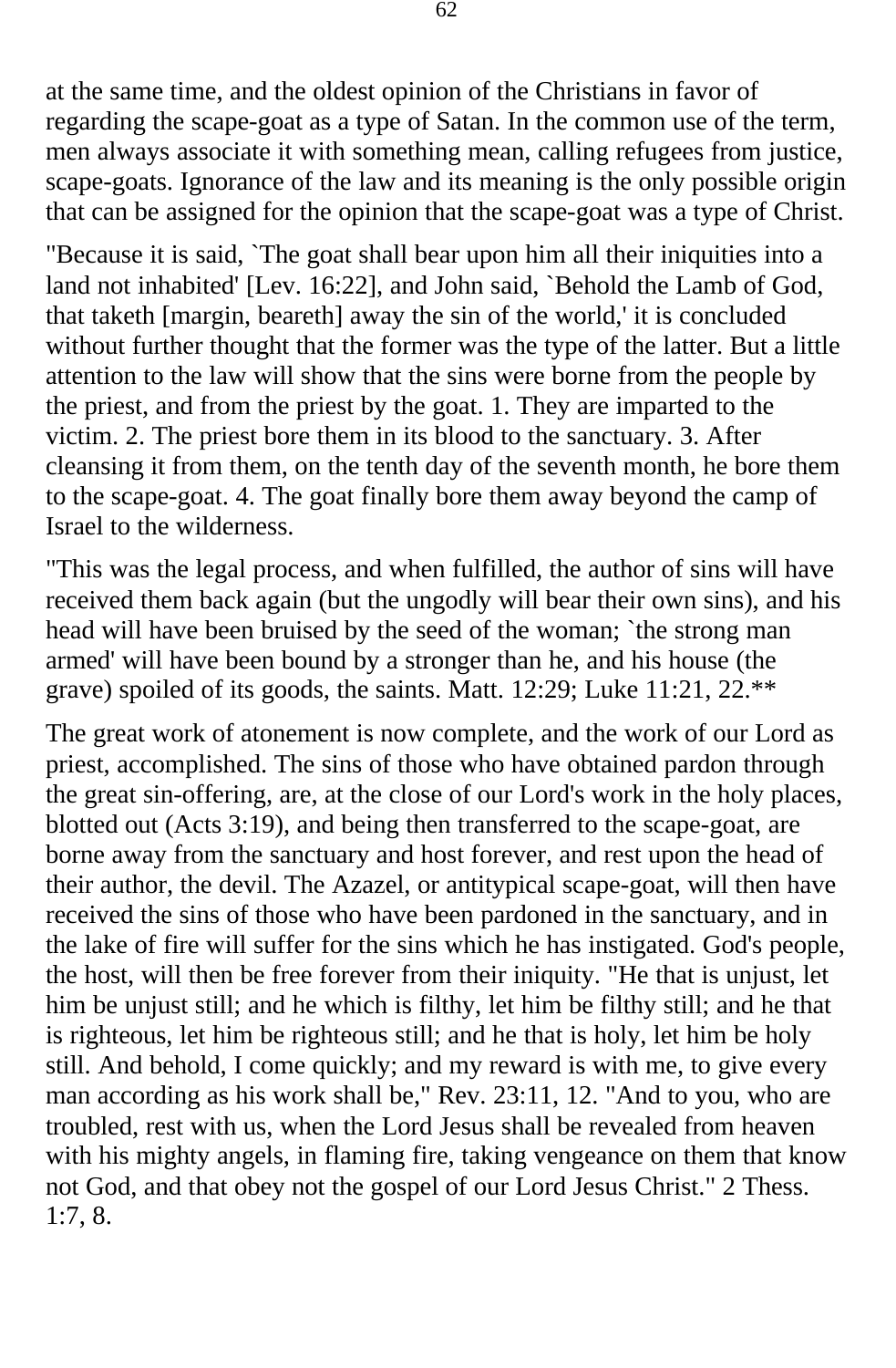#### **CAUSE OF OUR DISAPPOINTMENT.**

\*Why were those disappointed who looked for Jesus in 1844? This important question, we believe, can be answered in the most satisfactory manner. Our disappointment did not arise from mistaking the commencement of the 70 weeks. The argument by which the original date is sustained, is, as we have seen, invulnerable. Nor did our disappointment arise from a mistake in believing that the 70 weeks form a part of the 2300 days; for every part of that argument, as we have shown, still stands good. These two points being susceptible of the clearest proof, we were not mistaken in believing that the 2300 days would terminate in the seventh Jewish month, 1844. Neither did our disappointment arise from believing that at the end of the 2300 days the work of cleansing the sanctuary would take place; for it is plainly stated, "Unto 2300 days; then shall the sanctuary be cleansed."

But when we said that this earth, or a part of this earth, was the sanctuary, and that Christ must descend from Heaven at the end of the 2300 days, to purify the earth by fire, we looked for that which the Bible did not warrant us to expect. Here was the cause of our disappointment. For we have seen that there is no scriptural authority to support the view that any part of the earth is the sanctuary, or that the burning of the earth, and the melting of the elements (2 Pet. 3), is the cleansing of the sanctuary. By a multitude of witnesses, we have proved that the tabernacle of God is the sanctuary to be cleansed, and that its cleansing is a work performed in that sanctuary, with blood, and not with fire. Our disappointment, then, arose from a misunderstanding of the work to transpire at the end of the days.

Our evidence established two points: 1. The fact that the sanctuary should be cleansed at the end of the 2300 days, and that they should terminate in the seventh month, 1844. 2. The types in the example and shadow of heavenly things, set before us the work of the high priest in the seventh month, viz.: his act of passing from the holy place to the holiest of all, to cleanse the sanctuary. We reasoned, that as the paschal lamb, which was slain on the fourteenth day of the first month, met its antitype in the death of the Lamb of God, on that day (Ex. 12:3-6, 46; 1 Cor. 5:7; John 18:23; 19:36); and the offering of the first-fruits on the sixteenth day of that month, met its antitype in the resurrection of Christ, on that day, the first fruits of them that slept (Lev. 28:10, 15; 1 Cor. 15:20, 23; Matt. 28:1, 2); and the feast of Pentecost met its antitype on the day of its occurrence (Lev. 28:15- 21; Acts 2:1, 2); so the cleansing of the sanctuary in the seventh month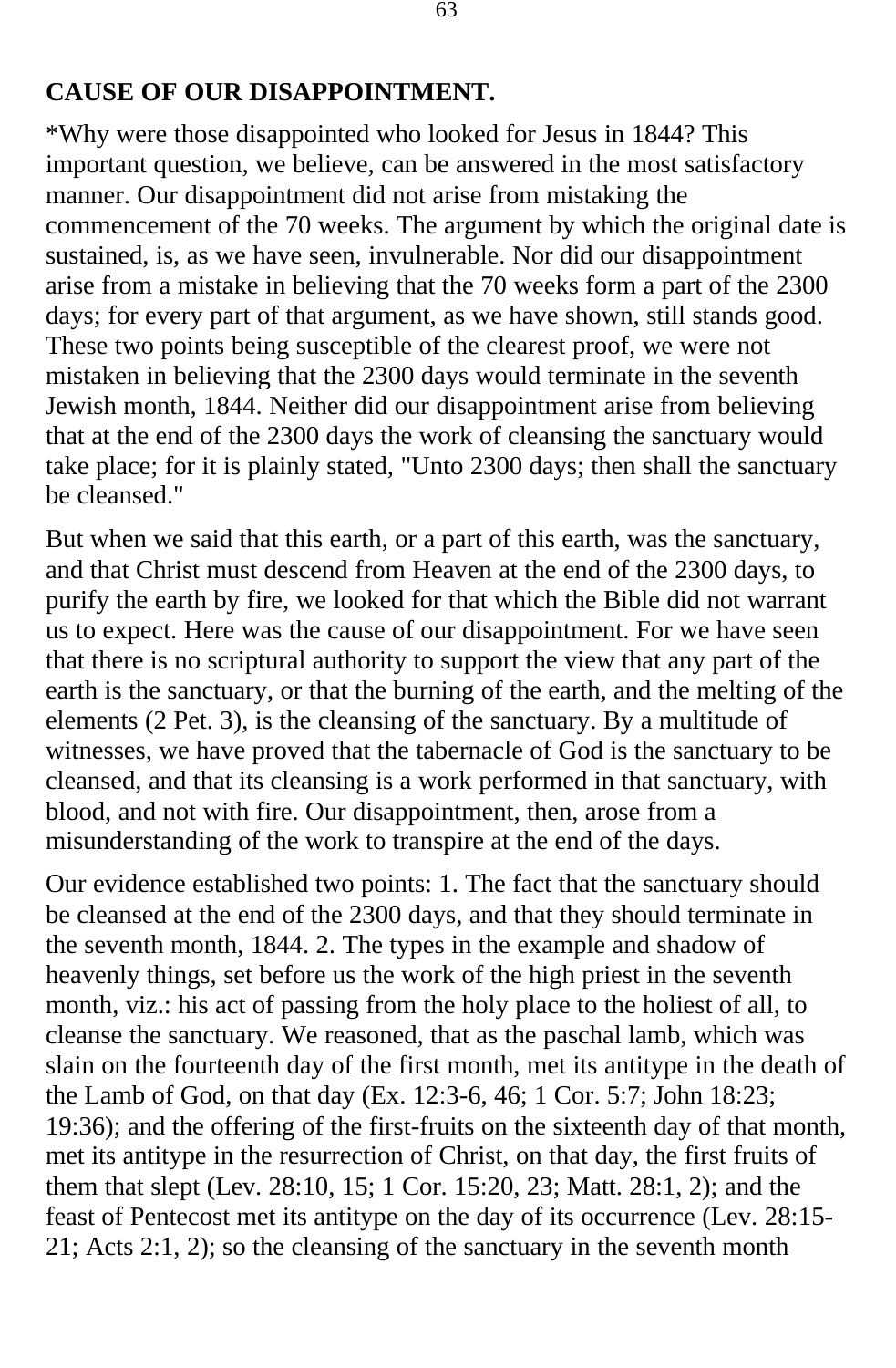(Lev. 16); at that time in the year when the 2300 days would end, we believed would meet its antitype at the end of that period.

Could we then have understood the subject of the heavenly sanctuary, our disappointment would have been avoided. Our evidence did not prove that our High Priest would descend from the holy place of the heavenly sanctuary, in flaming fire to burn the earth, at the end of the 2300 days; but so far from this, it did prove that he must, at that time, enter within the second vail, to minister for us before the ark of God's testament, and to cleanse the sanctuary. Dan. 8:14; Heb. 9:23, 24. Such has been the position of our High Priest since the end of the days, and this is the reason that we did not behold our King in 1844. He had then ministered in only one of the holy places, and the termination of the 2300 days marked the commencement of his ministration in the other. For believing in a literal sanctuary in Heaven, consisting of two real holy places, and that our High Priest, while at the father's right hand, is a minister of both these holy places, we are ranked as spiritualizers, by our enemies. From this unjust charge, we appeal to the Judge of all the earth, who will do right.

When John, who saw the door of the first apartment of the heavenly tabernacle opened at the commencement of Christ's ministry, was carried in vision down the stream of time to "the days of the voice of the seventh angel," he saw the most holy place of God's temple opened. "And the temple of God was opened in heaven, and there were seen in his temple the ark of his testament; and there were lightnings, and voices, and thunderings, and an earthquake, and great hail." Rev. 11:19. here, by the ark of God's testament, is where our high priest ministers, since the close of the 2300 days. To this open door in the heavenly sanctuary (Rev. 8:7, 8; Isa. 22:22- 25), we invite those to come for pardon and salvation, who have not sinned away the day of grace. Our High Priest stands by the MERCY-SEAT (the top of the ark), and here he offers his blood, not merely for the cleansing of the sanctuary, but also for the pardon of iniquity and transgression. But while we call men to this open door, and point them to the blood of Christ, offered for us at the mercy-seat, we would remind them of the LAW OF GOD beneath that mercy-seat, which made the death of God's beloved Son necessary in order that guilty man might be pardoned. That ark contains God's commandments, and he that would receive the blessing of God, at the hand of our High Priest, must keep the commandments contained in the ark, before which he ministers. Many affirm that God has abolished his law; but this is so far from the truth, that that law occupies the choicest place in